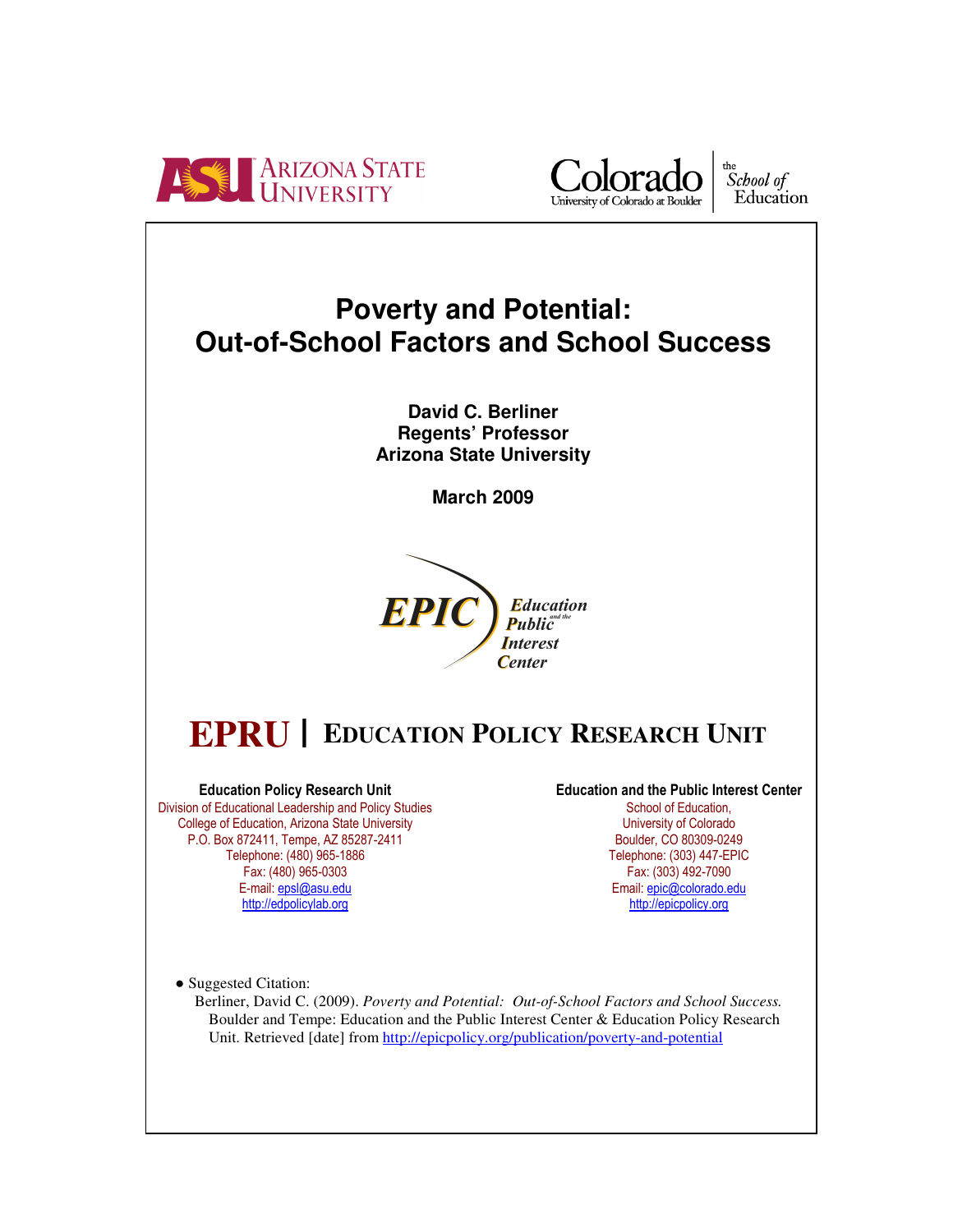One of a series of Policy Briefs made possible by funding from the Great Lakes Center for Education Research and Practice.

EPIC/EPRU policy briefs are peer reviewed by members of the Editorial Review Board. For information on the board and its members, visit: http://epicpolicy.org/editorial-board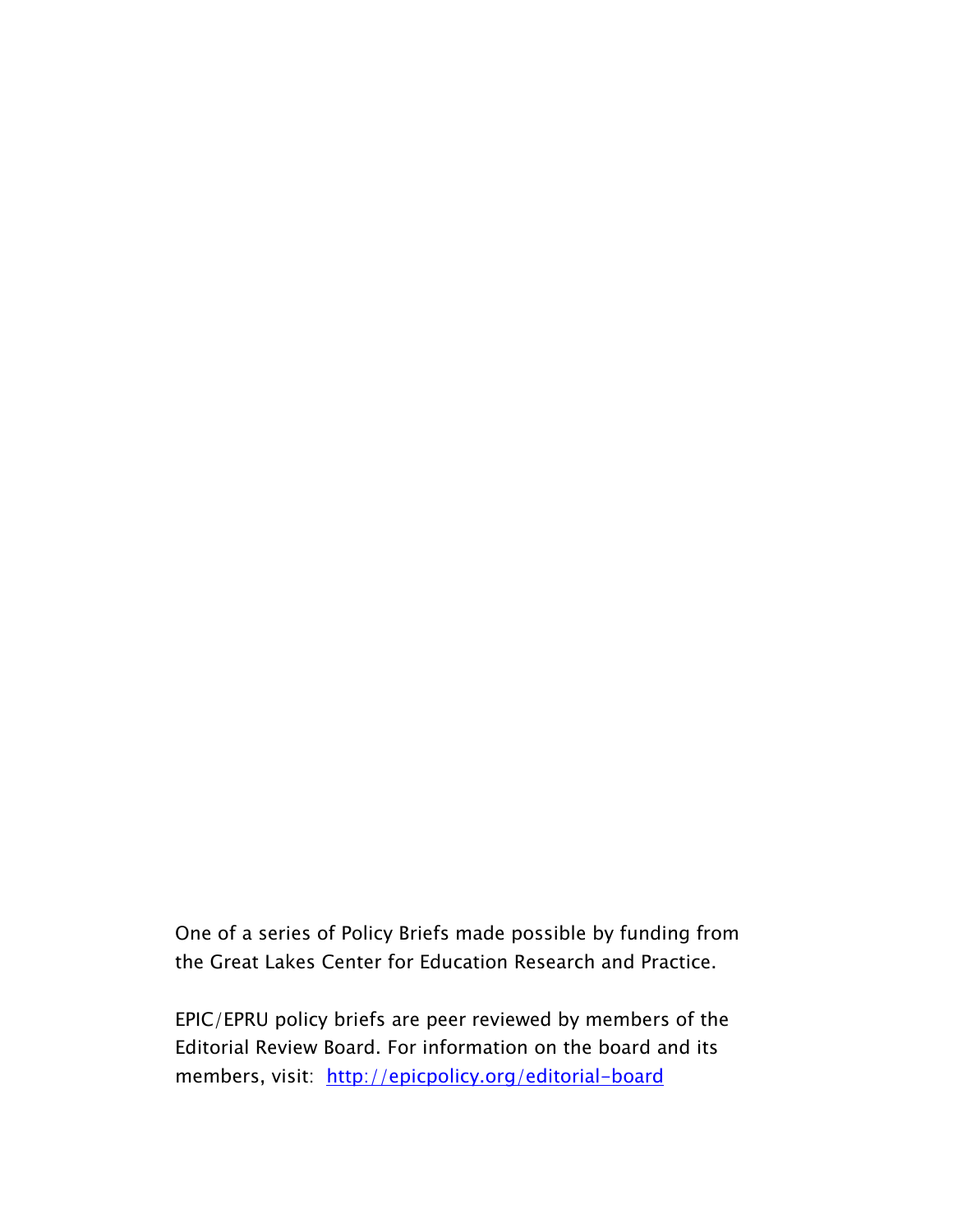# **Poverty and Potential: Out-of-School Factors and School Success**

David C. Berliner

Arizona State University

# *Executive Summary*

The U.S. has set as a national goal the narrowing of the achievement gap between lower income and middle-class students, and that between racial and ethnic groups. This is a key purpose of the No Child Left Behind act, which relies primarily on assessment to promote changes within schools to accomplish that goal. However, out-of-school factors (OSFs) play a powerful role in generating existing achievement gaps, and if these factors are not attended to with equal vigor, our national aspirations will be thwarted.

This brief details six OSFs common among the poor that significantly affect the health and learning opportunities of children, and accordingly limit what schools can accomplish *on their own*: (1) low birth-weight and non-genetic prenatal influences on children; (2) inadequate medical, dental, and vision care, often a result of inadequate or no medical insurance; (3) food insecurity; (4) environmental pollutants; (5) family relations and family stress; and (6) neighborhood characteristics. These OSFs are related to a host of poverty-induced physical, sociological, and psychological problems that children often bring to school, ranging from neurological damage and attention disorders to excessive absenteeism, linguistic underdevelopment, and oppositional behavior.

Also discussed is a seventh OSF, extended learning opportunities, such as preschool, after school, and summer school programs that can help to mitigate some of the harm caused by the first six factors.

Because America's schools are so highly segregated by income, race, and ethnicity, problems related to poverty occur simultaneously, with greater frequency, and act cumulatively in schools serving disadvantaged communities. These schools therefore face significantly greater challenges than schools serving wealthier children, and their limited resources are often overwhelmed. Efforts to improve educational outcomes in these schools, attempting to drive change through test-based accountability, are thus unlikely to succeed unless accompanied by policies to address the OSFs that negatively affect large numbers of our nations' students. Poverty limits student potential; inputs to schools affect outputs from them.

Therefore, it is recommended that efforts be made to: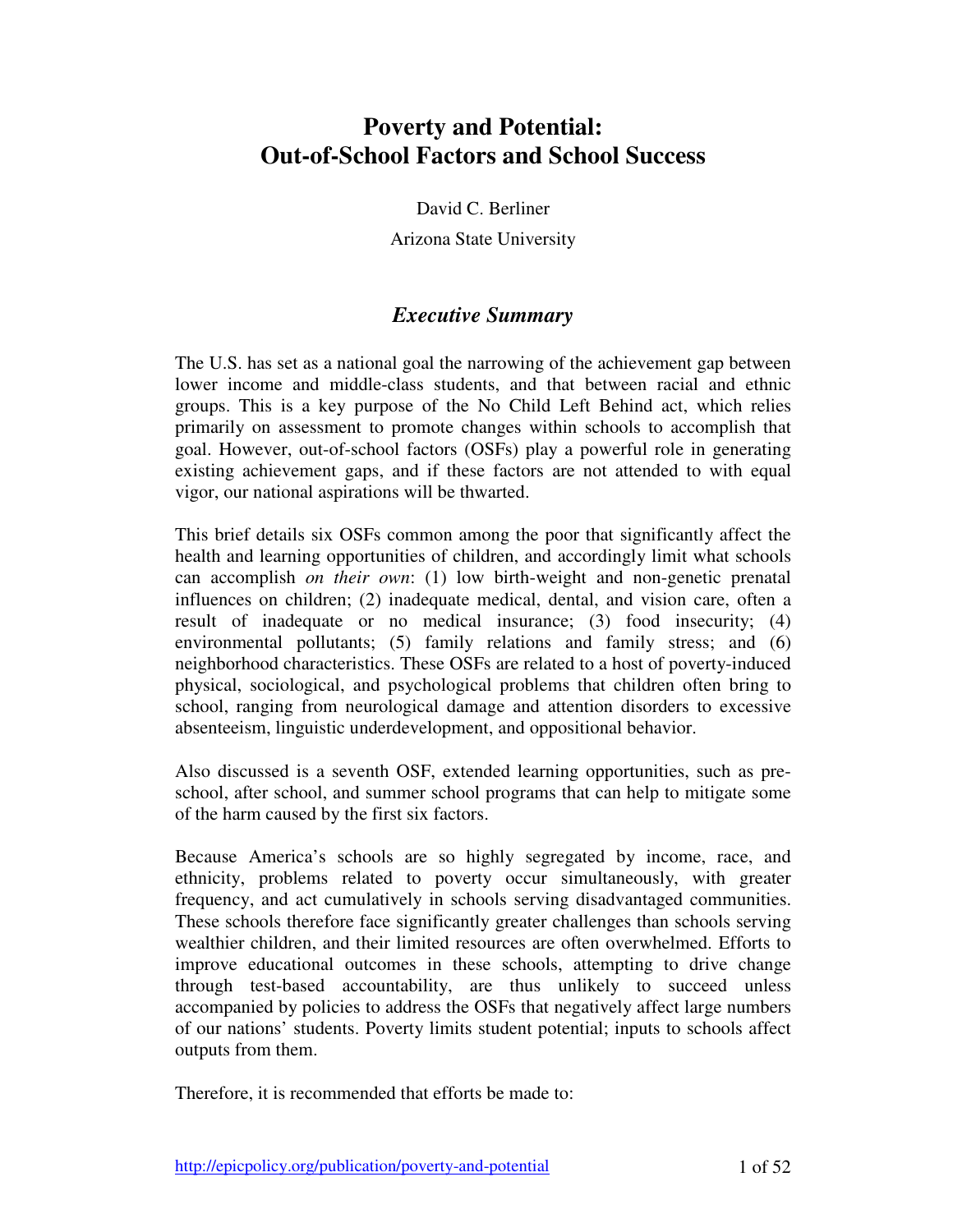- Reduce the rate of low birth weight children among African Americans,
- Reduce drug and alcohol abuse,
- Reduce pollutants in our cites and move people away from toxic sites,
- Provide universal and free medical care for all citizens,
- Insure that no one suffers from food insecurity,
- Reduce the rates of family violence in low-income households,
- Improve mental health services among the poor,
- More equitably distribute low-income housing throughout communities,
- Reduce both the mobility and absenteeism rates of children,
- Provide high-quality preschools for all children, and
- Provide summer programs for the poor to reduce summer losses in their academic achievement.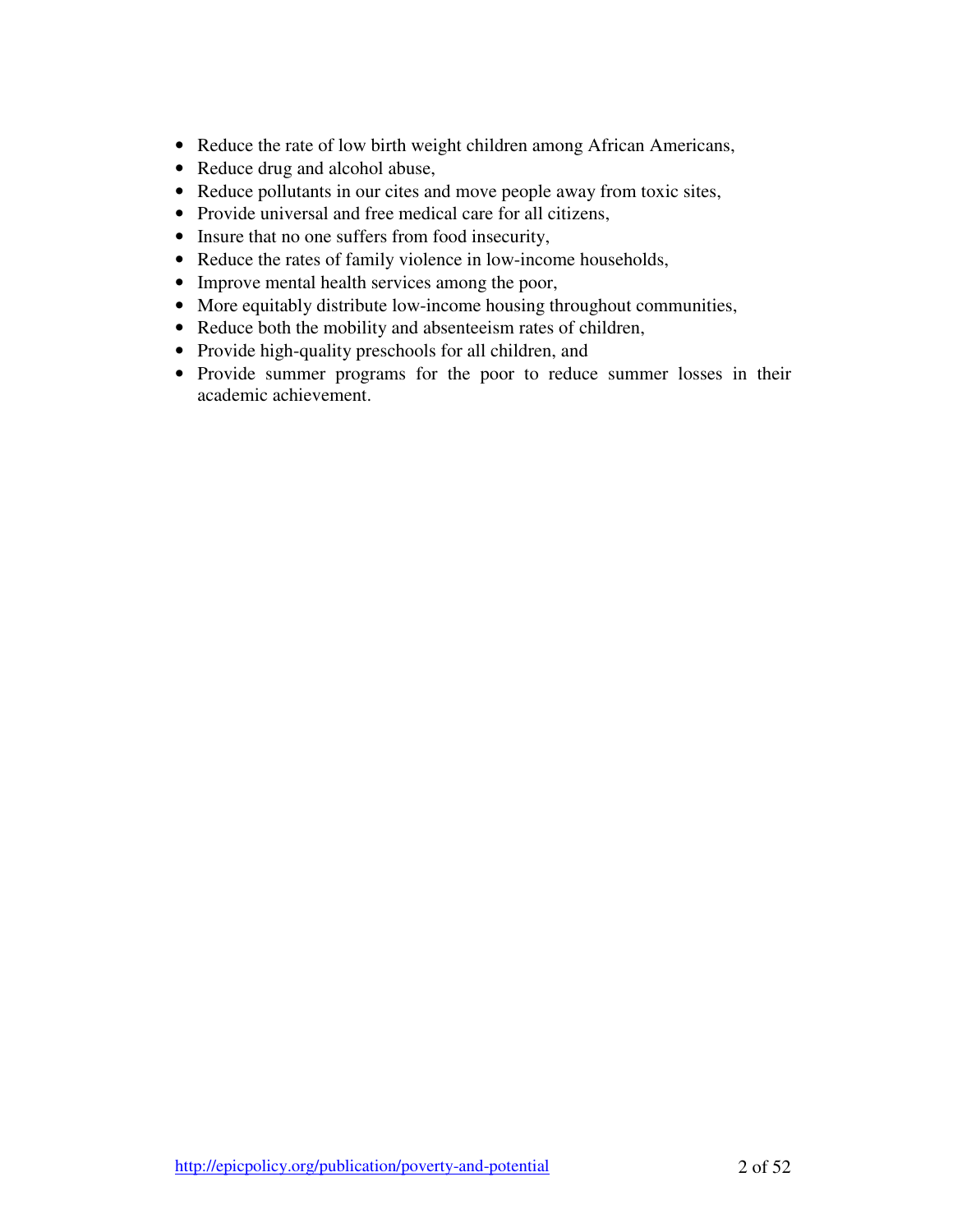# **Poverty and Potential: Out-of-School Factors and School Success**

David C. Berliner $<sup>1</sup>$ </sup>

Arizona State University

# *Introduction*

No one doubts that schools can be powerful influences on youth, when those schools are safe and have engaging curriculum and experienced and caring teachers who possess subject matter competency and pedagogical skill. But America's public schools often come up short in these regards. And even nearperfect schools can show disappointing results, since school effects have limits. In part, this is because of time: U.S. students spend about 1,150 waking hours a year in school versus about 4,700 more waking hours per year in their families and neighborhoods.<sup>2</sup> Further, many schools have a one-size-fits-all orientation, not easily accommodating the myriad differences in talents and interests among youth or helping them cope, in ways that youth find nurturing or useful, with school as well as non-school factors associated with family, community, society, and life's problems. Such non-school factors, in fact, exert a powerful influence on student behavior and school learning, and those that are harmful (for example, having a mild birth defect) hurt impoverished youth more frequently and with greater severity than they do youth in middle-class or wealthy families.

Recently, some of the nation's educational leaders have become concerned about such deleterious out-of-school influences on students, an issue brought to the fore by the difficulties that the No Child Left Behind (NCLB) law has had producing sizeable achievement gains among poor children. Susan Neuman, for example, formerly Assistant Secretary of Education in the George W. Bush administration and an overseer of NCLB, has clearly stated what many education researchers have argued for some time—namely, that schools alone will not ordinarily be able to improve achievement for poor and minority students.<sup>3</sup> She and others who recognize the limits of NCLB, including some of the most distinguished educators in the nation, have joined together to promote a "broader, bolder approach" to education. They argue:

The potential effectiveness of NCLB has been seriously undermined ... by its acceptance of the popular assumptions that bad schools are the major reason for low achievement, and that an academic program revolving around standards, testing, teacher training, and accountability can, in and of itself, offset the full impact of low socioeconomic status on achievement.<sup>4</sup>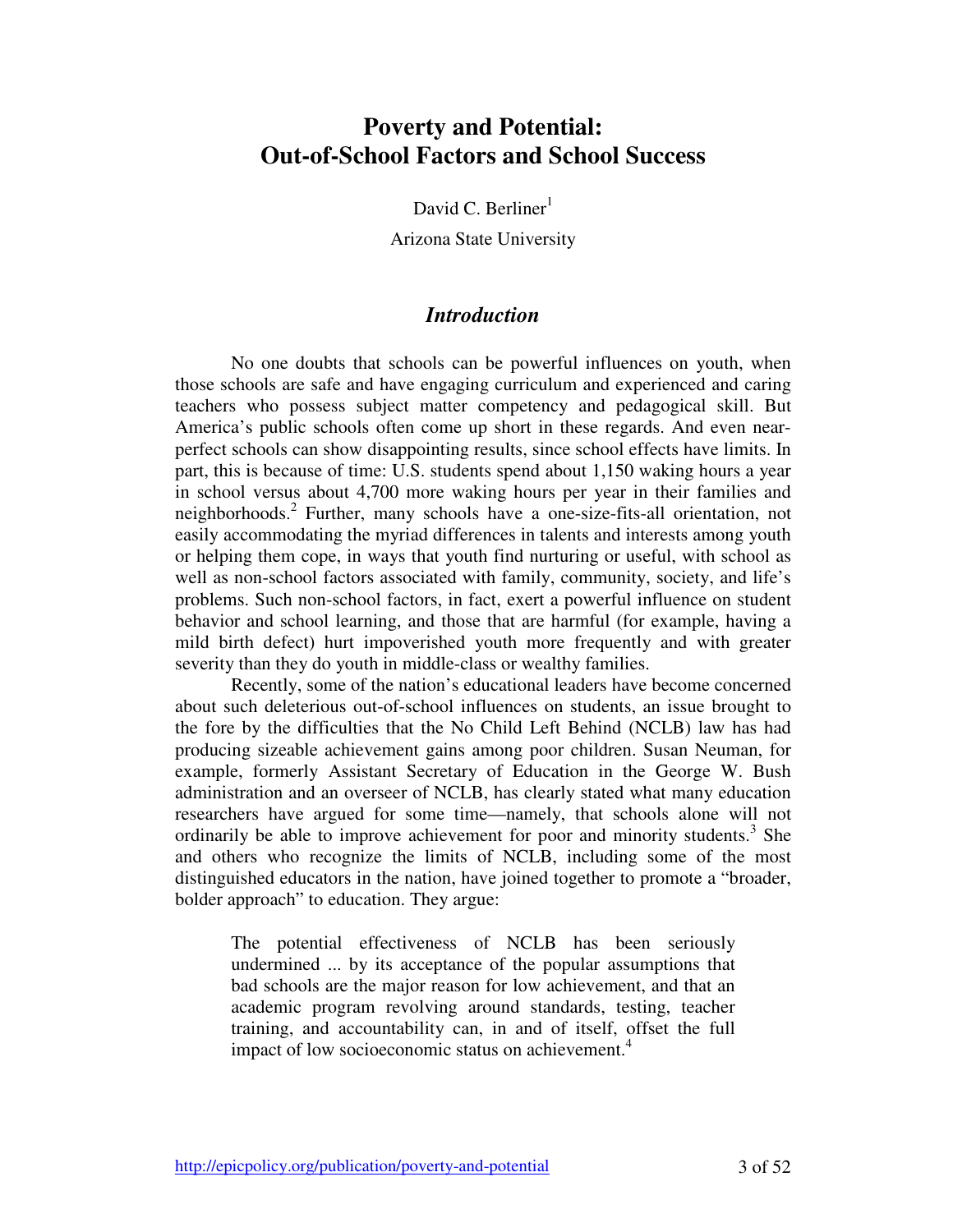This brief addresses these concerns, offering an overview of key out-ofschool-factors (OSFs) that contribute to differences in student behavior and academic achievement.

The effects of OSFs on impoverished youth merit close attention for three reasons:

First, studies of school-age children during the school year and over their summer break strongly suggest that most of the inequality in cognitive skills and differences in behavior come from family and neighborhood sources rather than from schools. The research evidence is quite persuasive that schools actually tend to reduce the inequality generated by OSFs and have the potential to offer much greater reductions.<sup>5</sup>

Second, despite their best efforts at reducing inequalities, inequalities do not easily go away, with the result that America's schools generally work less well for impoverished youth and much better for those more fortunate. Recent test results from America's National Assessment of Educational Progress (NAEP) and from the international comparisons in both the Trends in International Mathematics and Science Study (TIMSS) and the Program on International Student Assessment (PISA) all show this pattern. Figure 1 (following), from TIMSS 2007, illustrates how closely linked school scores are to the school's enrollment of low-income students. Comparing the scores of schools in 58 countries in the TIMSS pool against only wealthier American schools, instead of overall averages, makes the link clear. Looking first at the American schools with the lowest levels of poverty—where under 10% of the students are poor—we find that the average scores of fourth grade American students are higher than in all but two of the other 58 countries.<sup>6</sup> Similarly, in American schools where under 25% of the students are poor, the average scores of fourth grade American students are higher than all but four of these other countries.

On average, then, about 31% of American students of all races and ethnicities (about 15 million out of some 50 million public school students), attend schools that outperform students in 54 other nations in mathematics. These are schools, however, that have few poor students.<sup>7</sup> This suggests that if families find ways for their children to attend public schools where poverty is not a major school challenge, then, on average, their children will have better achievement test performance than students in all but a handful of other nations.

In American schools where more than 25% of the schools' students are poor, however, achievement is not nearly as good. This suggests that policymakers might attend more to the OSFs among this population—even as NCLB, the nation's current educational policy, primarily focuses on withinschool processes that contribute to the achievement gap. It also suggests the third reason for concern about OSFs and their impact on impoverished youth: the contemporary zeitgeist.

We live in "outcome-oriented," "bottom line," "accountability" times. This brief is being written after NCLB has dominated educational discourse for more than seven years. This law, reflecting and enhancing the accountabilityoriented zeitgeist in which we live, focuses almost exclusively on school outputs,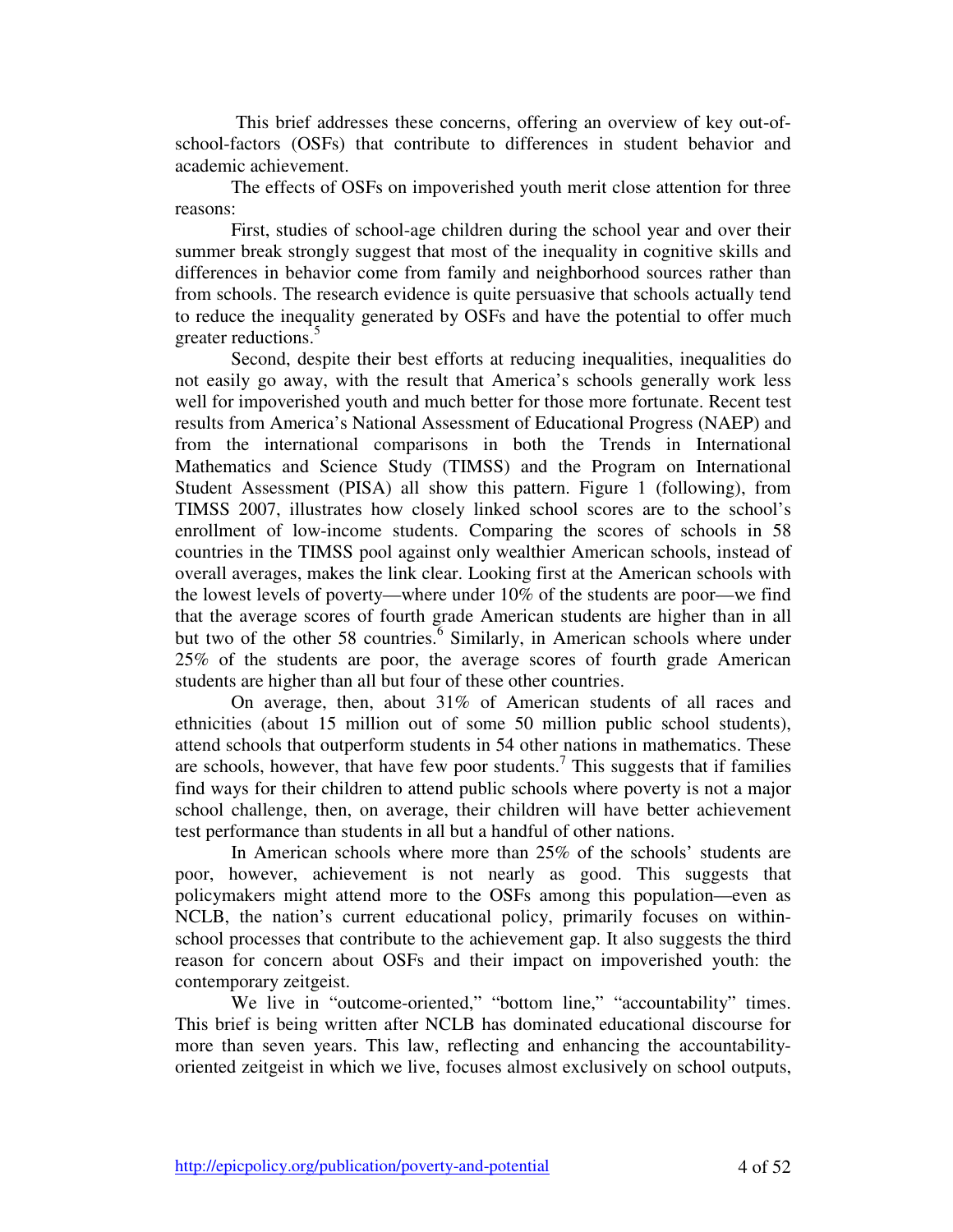

**Figure 1. Average mathematics scores of U. S. fourth grade students on** 

**TIMSS 2007, by percentage of students in public school eligible for free and reduced lunch.**<sup>8</sup>

particularly reading and mathematics achievement test scores. The law was purposely designed to pay little attention to school inputs in order to ensure that teachers and school administrators had "no excuses" when it came to better educating impoverished youth.

The occasional school that overcomes the effects of academically detrimental inputs—high rates of food insecurity, single heads of households, family and neighborhood violence, homelessness and transiency, illnesses and dental needs that are not medically insured, special education needs, language minority populations, and so forth—has allowed some advocates to declare that schools, virtually alone, can ensure the high achievement of impoverished youth. This point is made by Chenoweth $9$  in a book documenting schools that "beat the odds," and it is the point made repeatedly by Kati Haycock, the influential head of the Education Trust, $10$  and other organizations like hers.

# *From Equal Opportunity to the Achievement Gap*

Let us be clear about their position and the one taken here: People with strong faith in public schools are to be cherished, and the same is true of each example of schools that overcome enormous odds. The methods of those schools need to be studied, evaluated, and if found to be worth emulating, promoted and replicated so that more educators will be influenced by their success.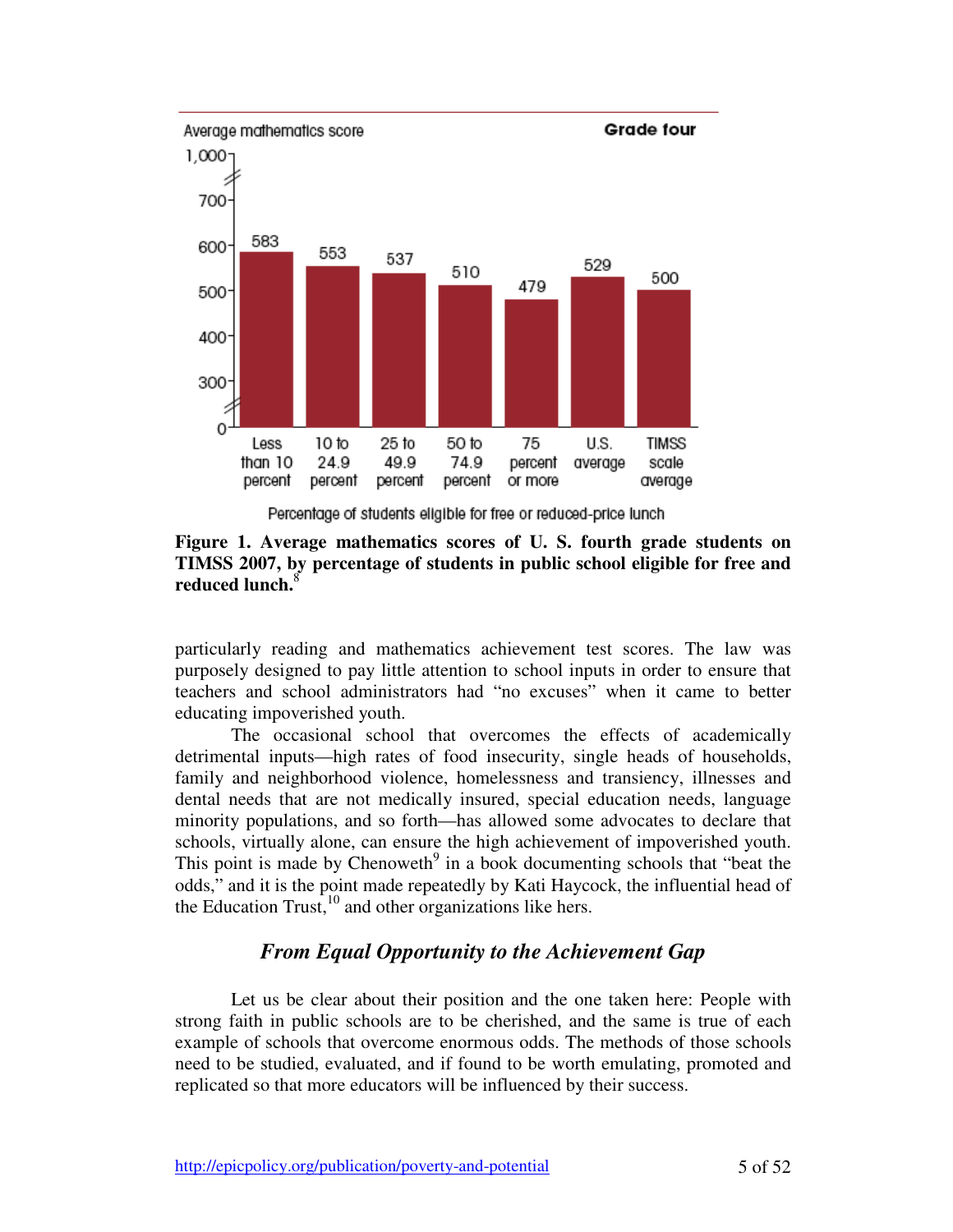But these successes should not be used as a cudgel to attack other educators and schools. And they should certainly never be used to excuse societal neglect of the very causes of the obstacles that extraordinary educators must overcome. It is a poor policy indeed that erects huge barriers to the success of millions of students, cherry-picks and praises a few schools that appear to clear those barriers, and then blames the other schools for their failure to do the same.

Yet the nation, through NCLB and the writings of people like those just cited, has effectively adopted this outcomes-oriented, input-ignoring philosophy. Policy makers pay great attention to "the achievement gap" that exists between poor and more-advantaged students and, via NCLB, now even require that schools eliminate the gap completely by 2014. This approach is perfectly sensible if divorced from the actual schooling context. But in the real world outputs have relationships to inputs that cannot be ignored. Our nation, perhaps grown weary of hearing the same old claims about U.S. children being made unequal by the economic and socials systems of our society, has turned to a callous policy that allows us to officially ignore the inputs or OSFs that unquestionably affect achievement. Schools are told to fix problems that they have never been able to fix and that largely lie outside their zone of influence.

Journalist James Crawford has analyzed how major newspapers and educational weeklies have switched from concern with OSFs and issues of equity to concerns about the "achievement gap" (concerns focused solely on the



**Figure 2. The number of times that** *The New York Times* **wrote about "equal educational opportunity" and "the achievement gap"**<sup>11</sup>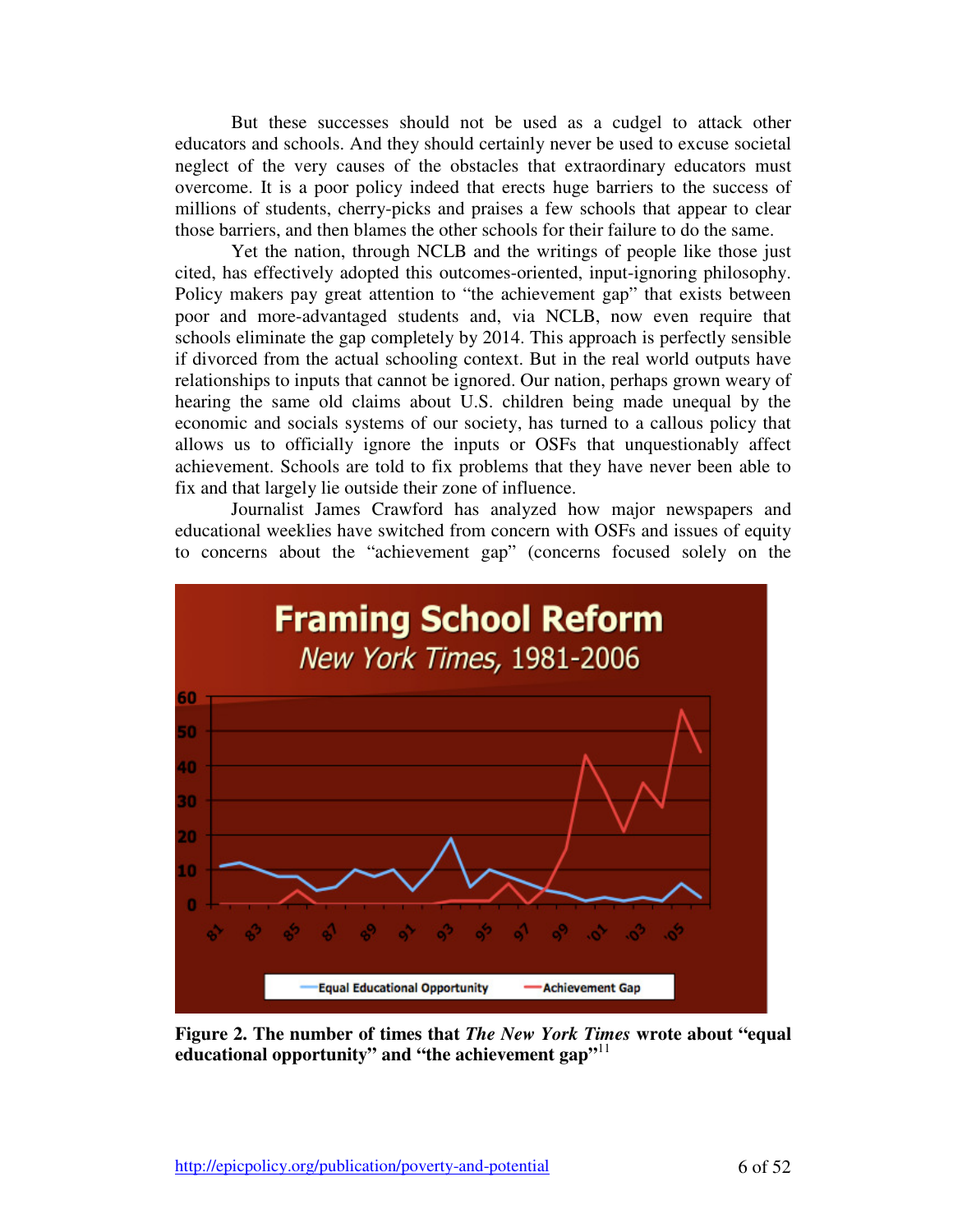

**Figure 3. The number of times that** *Education Week* **wrote about "equal educational opportunity" and "the achievement gap"**<sup>12</sup>

outcomes of the educational system). Figures 2 (previous) and 3 show how, over time, equity issues stopped framing the debate about how to improve our schools; instead, the "achievement gap," or outcome-oriented thinking, gained prominence as a way to frame the debate about school improvement. These data are from two of America's most influential press outlets in shaping education policy discourse.

It is within this context that this brief offers a reminder that inputs, including many of the equity issues that have dropped largely out of sight, have never stopped affecting the achievement of our most impoverished youth. In fact, it is the position taken here that we can never reduce the achievement gap between poor and non-poor children, between African American and white children, or between Hispanic and Anglo children, unless OSFs that positively or negatively affect achievement are more equitably distributed. In the U.S. today, too many OSFs are strongly correlated with class, race, and ethnicity, and too many children are in schools segregated by those very same characteristics.<sup>13</sup>

Data on the current state of school segregation by race and ethnicity are presented in Table 1 (following), showing that less than 1% of white students attend schools that are more than 90% black or Latino. On the other hand, about 40% of black and Latino students are in schools in which the students are almost all black and Latino. Data in Table 2 illustrate the relationship between race, ethnicity, and poverty among students. As the table shows, in 2006-07 the average white student attended a school in which about 30% of the students were lowincome. But the average black or Hispanic student was in a school where nearly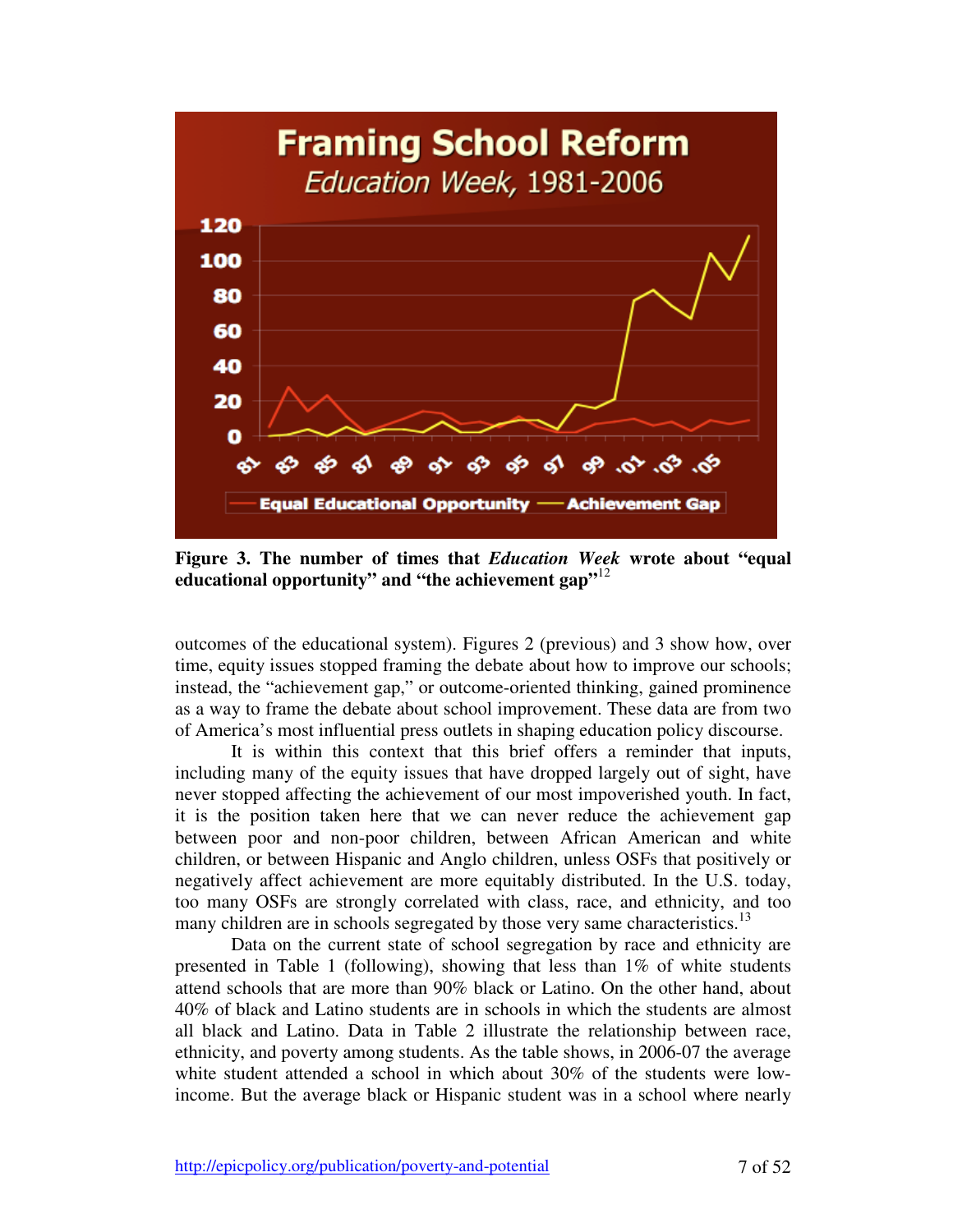60% of the students were classified as low-income; similarly, the average American Indian was in a school where more than half the students were poor.

Overall, fewer than 4% of white students and less than a tenth of Asian students—in contrast to 40% of black and Latino students—attend schools where 70-100% of the children are poor. These schools are often dominated by the many dimensions of intense, concentrated, and isolated poverty that shapes the lives of students and families. While most whites and almost half of Asians attend schools with 0-30% poor students, that is true for only one-sixth of blacks and one-fifth of Latinos.

| Group           | Percent of Students in 90-100% Minority Schools |
|-----------------|-------------------------------------------------|
| white           | 0.92                                            |
| black           | 38.5                                            |
| Latino          | 40.0                                            |
| Asian           | 16.2                                            |
| American Indian | 20.2                                            |

**Table 1. Percentage of Students in 90-100% Minority Schools, 2006-07**<sup>14</sup>

|                  | Table 2. Average Percentage of Poor Students in a Student's School by Race, |  |  |
|------------------|-----------------------------------------------------------------------------|--|--|
| $2006 - 07^{15}$ |                                                                             |  |  |

| Group           | Percent of low-income Students in the School |
|-----------------|----------------------------------------------|
| white           | 31.5                                         |
| black           | 58.8                                         |
| Latino          | 57.4                                         |
| Asian           | 35.8                                         |
| American Indian | 52.6                                         |

# *Identifying Out-of-School Factors*

This brief begins with the empirically supported premise that OSFs greatly influence school achievement and that OSFs are not distributed randomly throughout society. Instead, the negative effects of many OSFs are concentrated in the schools that serve poor and minority children and families. This increases the burden on these schools in such a way as to make broad reductions in the achievement gap nearly impossible. If this brief is convincing, readers will understand that NCLB and the philosophy that surrounds it has promoted an imbalance in the search for ways to eliminate the achievement gap, an imbalance that is both harmful to our country and embarrassing because our citizens believe that we should spread our democratic values worldwide. The potency of seven of these distinct but interrelated OSFs is presented below.

# **OSF1: Birth-weight and non-genetic prenatal influences**

Measured school achievement consistently demonstrates racially disparate outcomes. Typically, African American students perform less well on traditional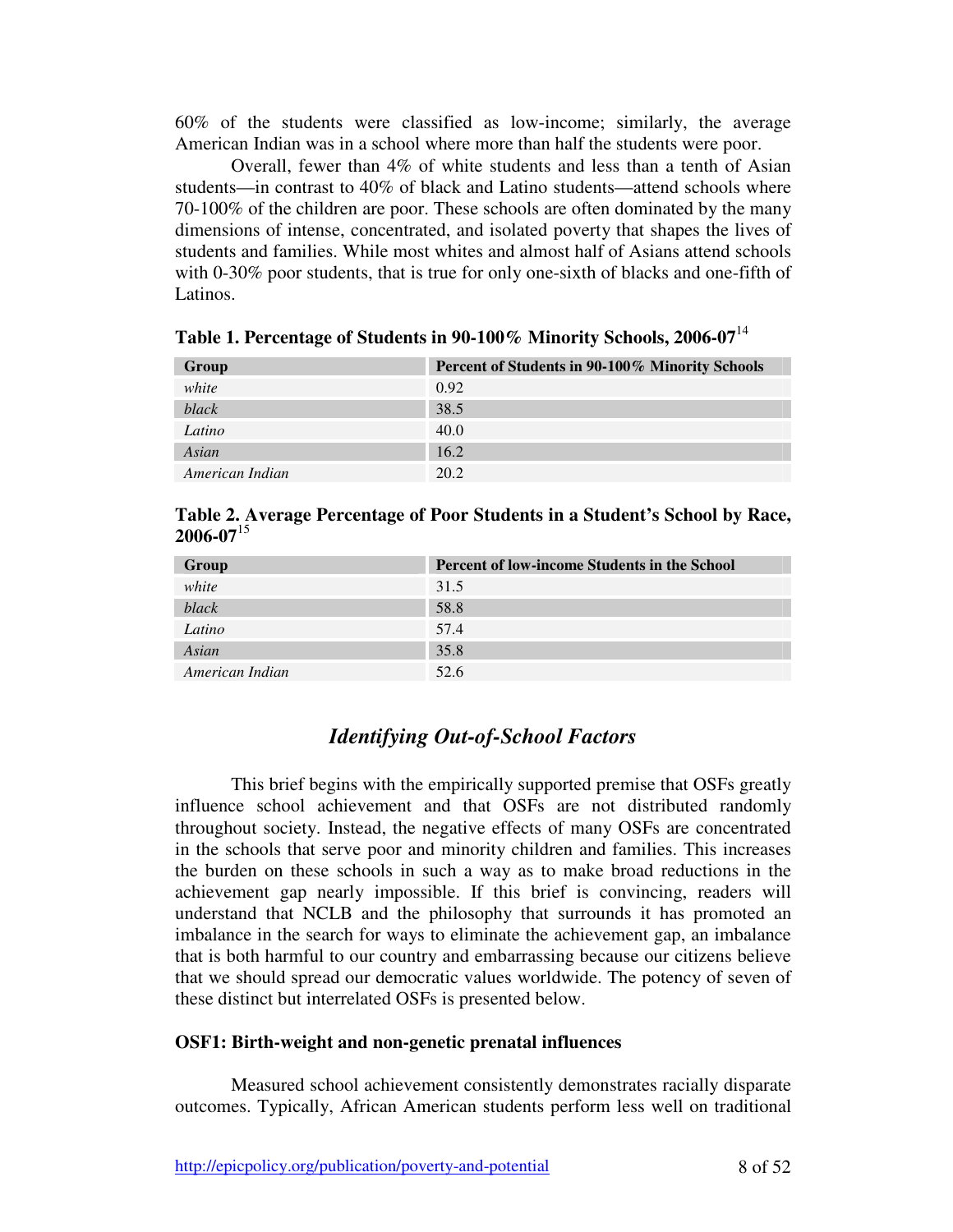measures of schooling than white students. Underlying current educational policy is an implicit theory of causal inputs that attributes this achievement gap to school mechanisms. Yet it seems clear that some of the gap originates in the available health care and social practices common among low-income African Americans. For example, normal birth weight in the U.S. is about 5 lb., 8 oz. Low birth weight (LBW) children are between 3 lb., 5 oz. and 5 lb., 8 oz. But very low birth weight children (VLBW) children and extremely low birth weight children (ELBW) have even lower weights. Modern medicine has increased the numbers of all LBW children who live, especially among the VLBW and ELBW populations. But these children have many more cognitive and behavioral problems—problems that schools (generally public schools) must accommodate.

This fact is relevant to the achievement gap because LBW babies are not distributed randomly among racial or income groups. Table 3 displays data on gestation time and birth weight.<sup>16</sup> Preterm children are born to black Americans 58% more frequently than they are to whites. While that is reason enough for concern, Very Preterm children are among those expected to have the most cognitive and behavioral trouble in school—and they are born to black parents 246% more frequently than to white parents. Hispanics, meanwhile, have gestation times close to whites, although Hispanic communities are frequently low-income. Hispanics also seem to have children who weigh more both at birth than their white counterparts, perhaps reflecting differences in the culture of the Hispanic American community.

In general, black Americans are almost twice as likely as whites to have a LBW child, and they are 270% more likely to have a VLBW child. LBW children often have a low Apgar score, a composite based on five variables measured immediately after birth: Appearance, Pulse, Grimace, Activity, and Respiration. Low Apgar scores indicate various problems that often include neurological damage; black American newborns have low Apgar scores twice as often as do other races. Fortunately, many LBW children show few signs of impairment. But many also display cognitive and behavioral difficulties soon after birth, often due to hemorrhaging and oxygen deficiencies affecting brain function, particularly memory. Many other birth-weight-related deficits, behavioral as well as cognitive, do not show until school begins. Public schools do help children with special needs achieve much in life, but schools heavily segregated by race and class have larger proportions of LBW children, making education at those sites harder and

**Table 3. Percentage of live births very preterm and preterm and percentage of live births of very low birth weight and low birth weight, by race and Hispanic origin of mother: United States, 2006**<sup>17</sup>

| <b>Very Preterm</b>                    |       |       | <b>Preterm</b>          |           |       |       |          |
|----------------------------------------|-------|-------|-------------------------|-----------|-------|-------|----------|
| A11                                    | white | black | Hispanic                | All races | white | black | Hispanic |
| races                                  |       |       |                         |           |       |       |          |
| 2.04                                   | 1.66  | 4.08  | 1.80                    | 12.8      | 11.7  | 18.5  | 12.2     |
| Very Low or Extremely Low Birth Weight |       |       | <b>Low Birth Weight</b> |           |       |       |          |
|                                        |       |       |                         |           |       |       |          |
| A11                                    | white | black | Hispanic                | All races | white | black | Hispanic |
| races                                  |       |       |                         |           |       |       |          |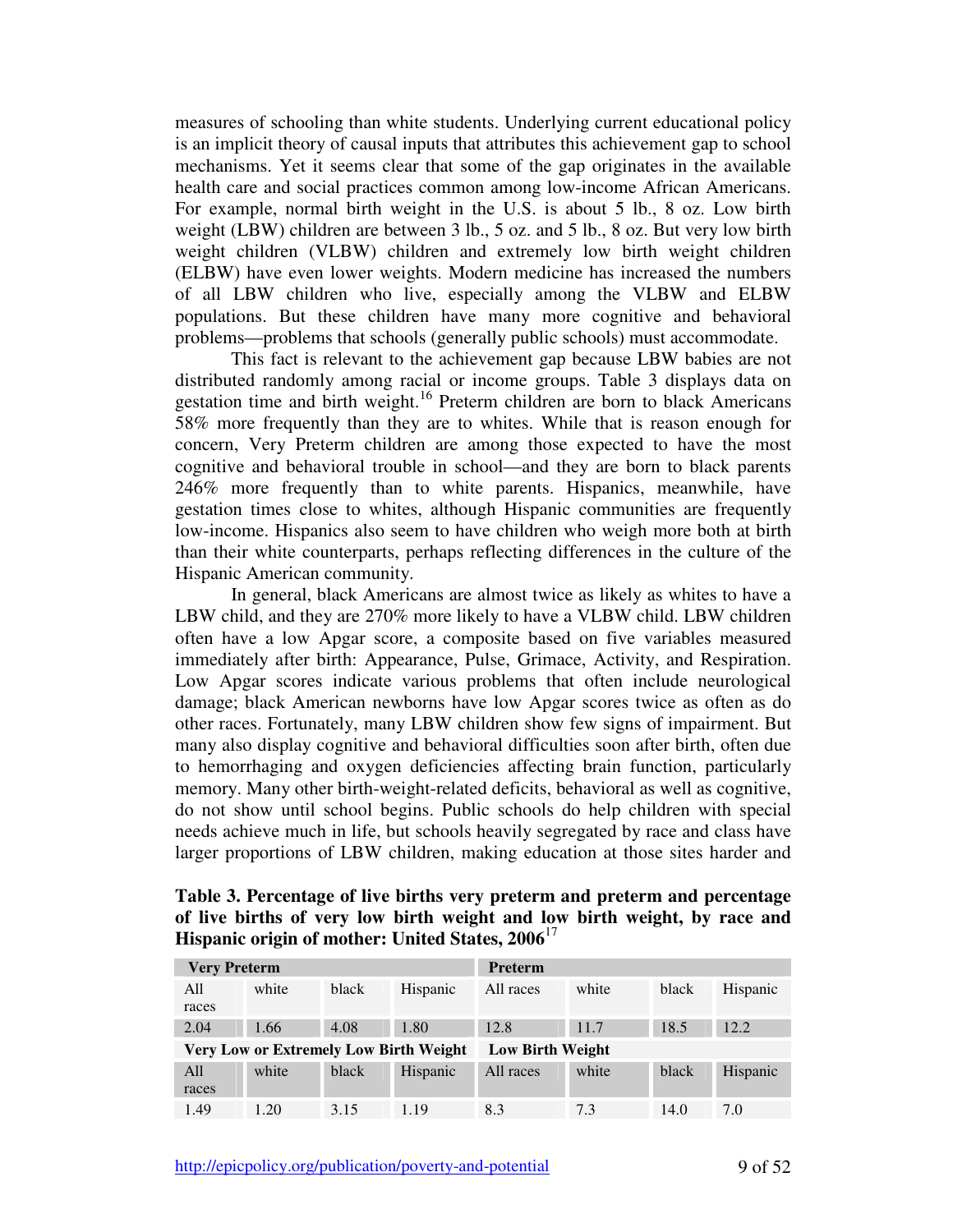more expensive.<sup>18</sup> And, at the end of the day, the students are much less likely to achieve at levels they could have if society had invested in them and their parents long before kindergarten.

The rise in multiple births since 1990, which has led to more live births of children with LBW and lower gestational time, also affects later school performance. The increase has been associated with more neonatal cognitive problems among all races, including 2.6 times more frequent displays of Attention Deficit Hyperactivity Disorders (ADHD) among the LBW children.<sup>19</sup> The relationship between birth weight (and its correlate, gestation age) and intelligence has long been known, although there is disagreement over how large the correlation may be and how much birth weight may affect intelligence.<sup>20</sup> An analysis of existing research that looked only at studies meeting high standards for methodology identified 15 studies of premature babies that: 1) matched preterm children to a control group of full-term children, and 2) included measures of cognitive outcomes at school age.<sup>21</sup> The results were clear: Control children had significantly higher cognitive scores than children born preterm. About 11 IQ score points separated the two groups. Although the relationship between birth weight or gestational time and intelligence is near zero among children with normal birth weight or gestational time, this is not so for LBW children. Among LBW children the correlation between birth weight and IQ (or gestation time and IQ) is about .70. $^{22}$ 

This analysis does not endorse those who give importance to small IQ differences. Children vary in measured IQ and behavior enormously, and given the variability common to classrooms, a child varying a few IQ points one way or the other is not likely to cause classroom teachers or schools to notice anything unusual. The same is true of an occasional child who is harder to manage because of ADHD. But when a particular racial group on the whole experiences medical and social circumstances that lead much more often to LBW children, and when such children are then segregated by schools, their differences affect classroom instruction and the functioning of entire schools in systemic and negative ways.

There are additional problems associated with poverty and the intrauterine environment. If alcohol, tobacco, and cocaine use are higher in poor neighborhoods, as is often found, then the schools in those neighborhoods also will have more children whose intrauterine environment was compromised. Data suggest that intrauterine exposures to alcohol, cigarettes and cocaine are individually related to reduced head circumference, reduced cortical gray matter, and reduced total brain volume, as measured by MRIs taken at school age.<sup>23</sup> The greater the number of exposures to the different substances in utero—as, for example, to two legal drugs, alcohol and cigarettes—the greater the loss of brain volume and cortical grey matter.

Each of these three substances is thought to act cumulatively during gestation to exert lasting effects on brain size and volume, effects likely to diminish any school's aspirations about educational outcomes if it serves a greater percentage of poor children. Alcohol definitely is dose-related: the more consumed during pregnancy, the greater the chances of an impaired infant. Interestingly, the most consistent findings of impairment in children are those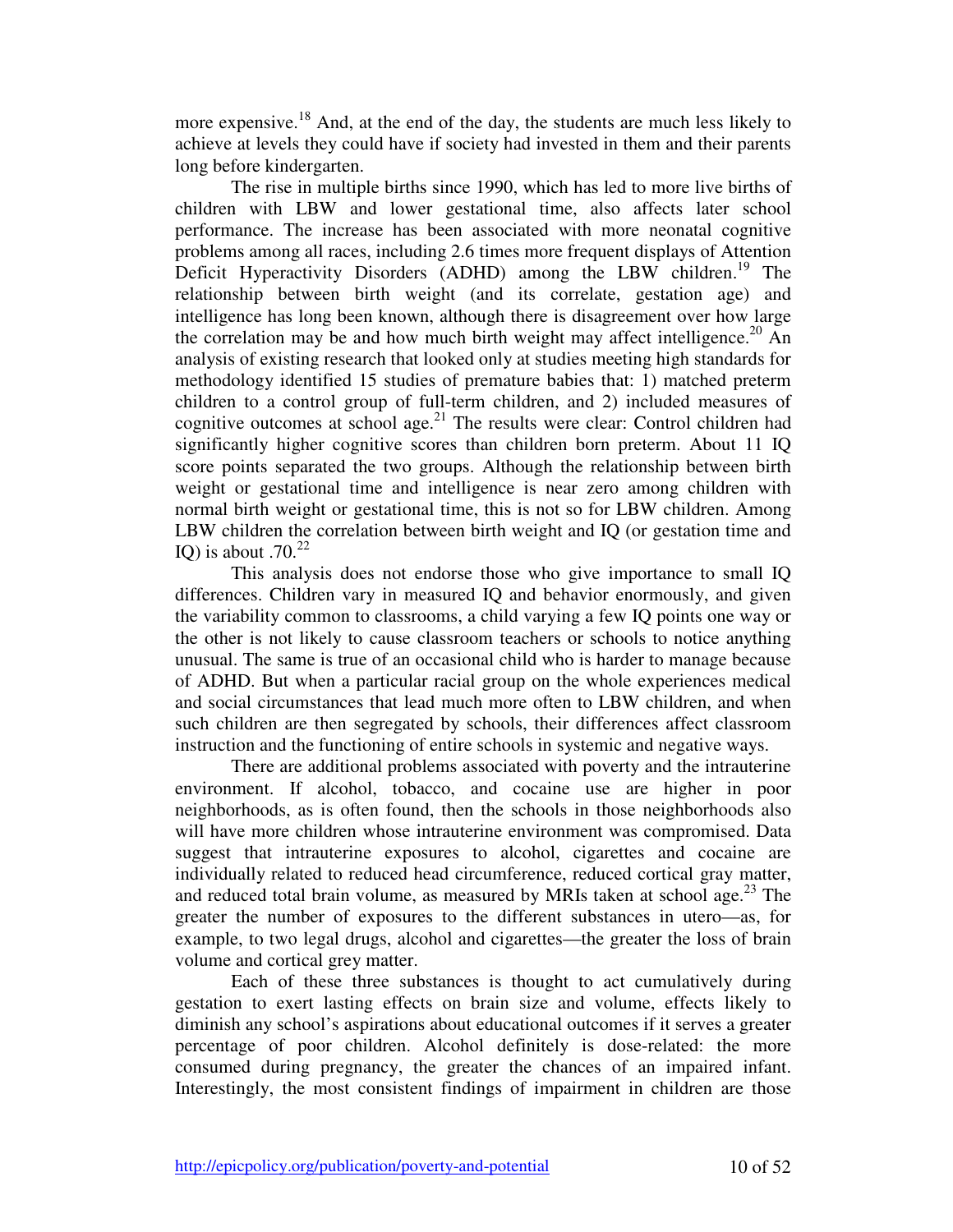related to mothers who smoked and drank—that is, the legal drug users. Marijuana and cocaine use during pregnancy seem to have smaller effects on the neonate. On the other hand, amphetamine and methamphetamine use during pregnancy has much greater long-term behavioral and cognitive outcomes on children than does the use of alcohol or tobacco. $24$ 

Other prenatal conditions affect the neonate and school child as well. If flu shots are not free, poor people do not receive them as frequently as do people who are better off. Yet influenza in the first half of pregnancy is associated with a rate of schizophrenia three times that found in the general population, while influenza during the first trimester is associated with rates of schizophrenia that are seven times the normal rates in the population.<sup>25</sup> Clearly, mental problems in the different income groups in society are not randomly distributed. Similarly, the most common viral infection in pregnancy is cytomegalovirus (CMV), which has been associated with autism spectrum disorders and learning disorders.<sup>26</sup> The overall rate of such infections in neonates is low, but a meta-analysis revealed that it is much higher among the non-white and lower-income populations.

Maternal obesity is another factor affecting prenatal life, and such weight problems are also more prevalent in lower-income and among less well-educated women. Obese women frequently have or are developing diabetes, and either situation leads to more problems in pregnancy, including serious birth defects, preterm births, and growth retardation.<sup>27</sup> Lower-income women also have more stress and anxiety during pregnancy than do those of higher income—another factor that results in a greater frequency of LBW children.<sup>28</sup> Infants of anxious mothers are also found to cry more, starting a vicious feedback loop in which a mother's anxiety prompts a newborn's unhappy response, thereby increasing the mother's anxiety, potentially leading to an even greater negative response by the newborn, and so forth. Mothers who are anxious, depressed, or both also have children with a higher rate of sleep disturbances, temperament and attention disorders, and displays of inappropriate behavior at school age. Again, the overall incidence of these personal, familial and societal problems is small, but the occurrences of problems in children are not random across family income groups and neighborhoods. When the children affected negatively due to prenatal conditions are clustered into economically and racially segregated neighborhoods, the low rates in the general society become high rates of need at the neighborhood school site.

Given the evidence on how prenatal conditions and a mother's mental and physical health may affect an infant's later cognitive and behavior functioning, it is clear that the achievement gap cannot be simply attributed to the performance of teachers and administrators in schools that serve the poor, especially poor African Americans.

#### **OSF2: Medical care and schooling**

Few would deny that it would be a challenge to learn easily, or to meet high academic standards, if a child or a member of a child's family has unmet needs for medical care. Similarly, few would deny the increased challenge of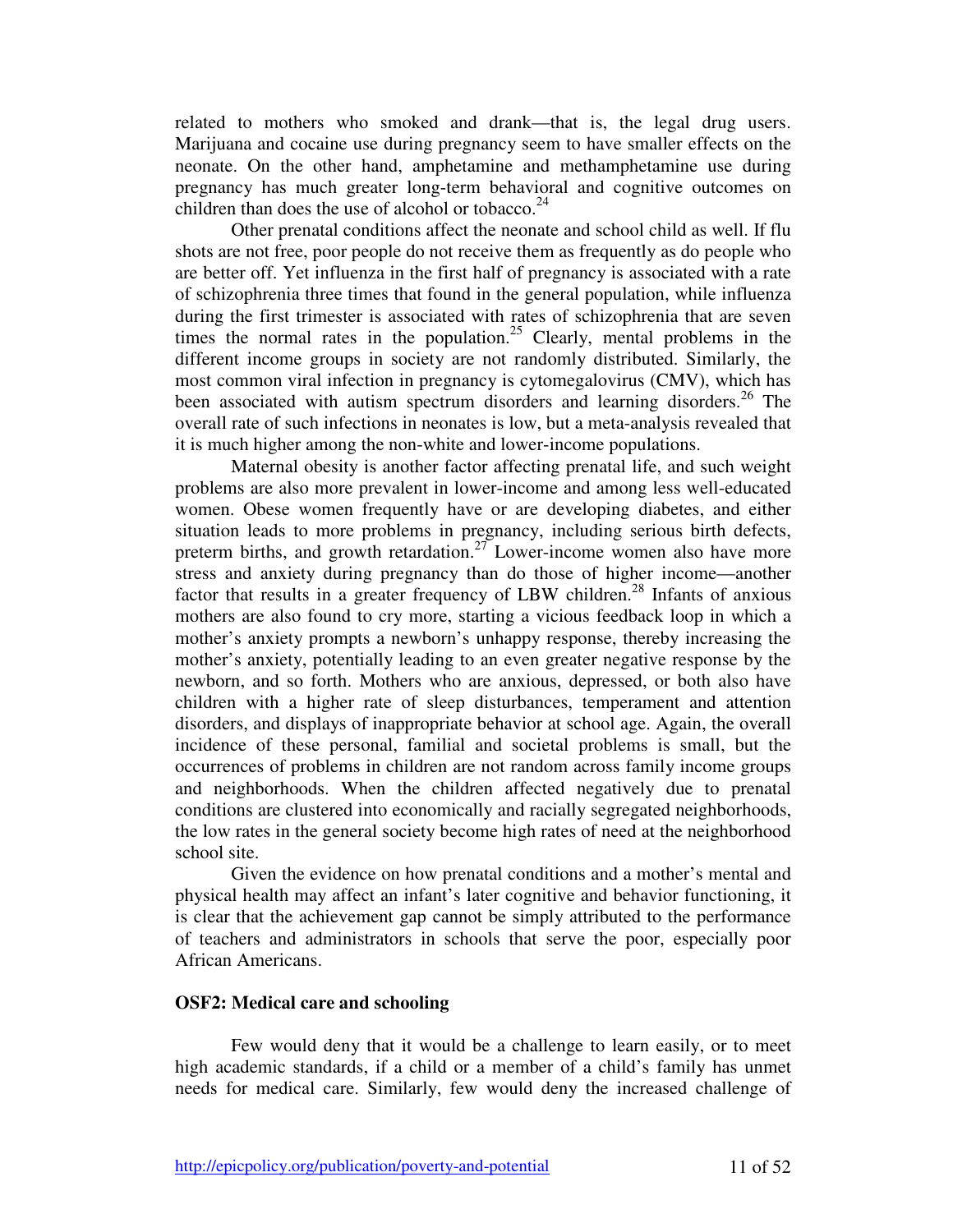teaching classes where excessive student or student family illness is substantially more common. Medical insurance moderates these challenges for many students and their teachers. Yet in 2007, the number of those in the U.S. without health insurance was 45.7 million, or 15.3% of the population. The number of children under 18 years of age without insurance was 8.1 million, or  $11\%$  of all children.<sup>29</sup> These data do not include the additional children and adults covered by insurance polices that require large copayments or have limited coverage, discouraging those with such policies from seeking needed medical care or from purchasing needed medication. Thus, the underinsured add to the educational challenges a school faces due to illnesses among the uninsured. Furthermore, the troubling data cited above were gathered before the downturn of the economy and the large loss of jobs in 2008, a trend predicted to continue throughout 2009 and beyond. Given the employer-supplied insurance system in the U.S., the increasing unemployment is bound to swell the ranks of the medically uninsured, increasing the challenges public schools face due to illness among students or their families in the coming 18-24 months.

If a lack of medical insurance (and its correlate, untreated illness) were distributed equally across society, local public schools would all have the same challenges, with instructional problems due to increased illness and untreated injuries dispersed across schools. Schools and teachers would share equally the difficult job of dealing with more common and frequent absences among the unand underinsured because of illness or because of the need to care for ill siblings or parents. The challenges would be distributed across class and racial lines, equally across all neighborhoods. But this is not the case.

The percentage of uninsured among those earning more than \$75,000 per year is 7.8% (surprisingly high among people who can probably afford health insurance). But the uninsured rate among those earning \$50,000-\$75,000 is nearly double that, 14.5%. For those earning \$25,000-\$50,000, the rate of uninsured people rises to 21.1%, more than one in five. And for the lowest wage earners in the US, those earning less than \$25,000 per year, the rate of medically uninsured people is 24.5%, about one in four. Thus, approximately 23% of all those earning under \$50,000 per year (about the median U.S. income in 2007) are uninsured.<sup>30</sup> The poor are disproportionately represented among the uninsured, but it is not a surprise to find that whites have the highest rate of medical insurance while black, Hispanic, American Indian and other minorities have much lower rates (see Table 4). The lack of medical insurance is much more common in the lives of racial and

#### **Table 4. Percentage Uninsured by Race and Ethnicity (Averaged over the years 2005-2007)<sup>31</sup>**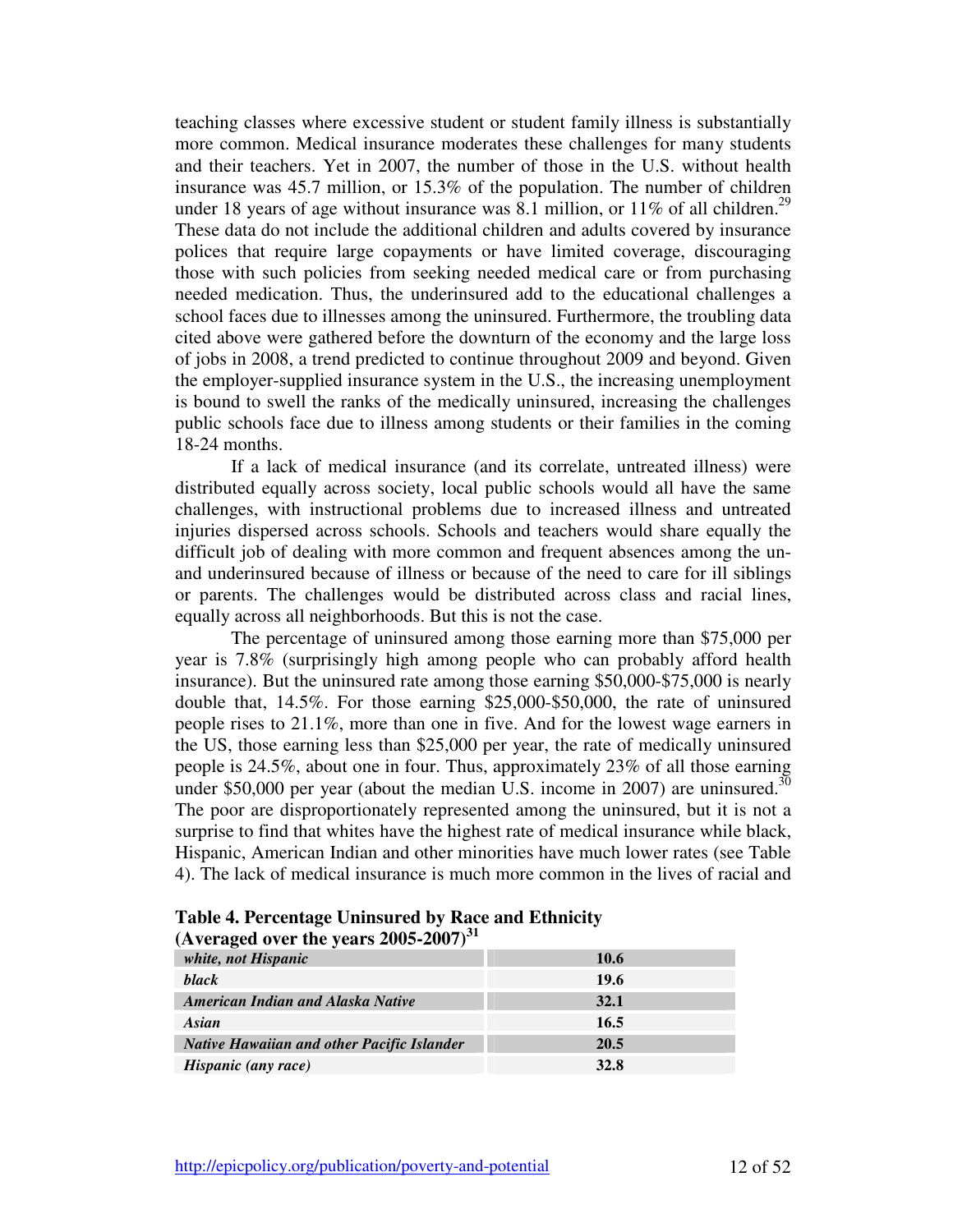ethnic minorities as well as the poor of any background, affecting their physical and mental health and their family's functioning. In turn, the schools that serve poor and minority children are most heavily affected.

Further, the problem of inadequate health insurance is spreading across class lines, so that it will soon negatively affect achievement in a greater percentage of the nation's schools as increasing numbers of students lack medical care. Among those without health insurance, 68% reported forgoing needed medical care because they lacked money; they did not see a doctor when they were sick, fill prescriptions they had received, or take recommended diagnostic tests or treatments. Moreover, 53% of the underinsured reported that same set of problems.<sup>32</sup> The underinsured, because of barriers such as high deductible levels before reimbursement, limited coverage of illnesses, and the need for substantial co-payments, are beginning to resemble the uninsured. Forty-five percent of the underinsured reported having difficulty paying their bills, having been contacted by collection agencies for unpaid bills, and having been forced to curtail their way of life to pay their medical bills. In fact, 21% of those with "adequate" health insurance noted the same problems.

These patterns have consequences for children's school achievement. Research confirms what most people intuitively believe: childhood illness and injury do affect school performance.<sup>33</sup> Moreover, having medical insurance improves an individual's academic achievement, probably most simply by reducing absenteeism. While it's true that a person's insurance status makes little or no difference for some illnesses,  $34$  at the aggregate level any group with more frequent or longer-term illness will have lower achievement than another group with less illness for less time. And the availability of medical care helps mitigate medical problems. Accordingly, poor urban and rural children as well as racial and ethnic minority children are groups that can be expected to show lower academic achievement.

Medical attention can mitigate conditions for these groups. A recent study matched unusually well-funded Head Start county programs to ordinarily funded Head Start programs in demographically similar counties. It found a large drop in childhood mortality in children ages 5 to 9, with Head Start's health services appearing as the causal factor.<sup>35</sup> The study estimates that a 50% to 100% increase in Head Start funding reduces mortality rates in areas that Head Start might reasonably be expected to affect by 33% to 50% of the control mean. Most important, in the treatment counties, this was enough to drive mortality rates from these causes down to around the national average. If medical attention for poor youth changes mortality rates and the rates of illness and injury that are precursors to mortality, it's reasonable to also expect such well-funded Head Start programs that attend to children's medical needs to make the challenge to the schools serving poor students considerably less daunting. Unfortunately, few poor schools enjoy such support.

Rates for dental care follow a pattern similar to that for medical treatment, with comparable effects for schools that serve poor and minority children. Among those 2 to 17 years of age, in families earning more than about \$80,000 per year, 13.4% of youth had not seen a dentist in the past year. Among families living in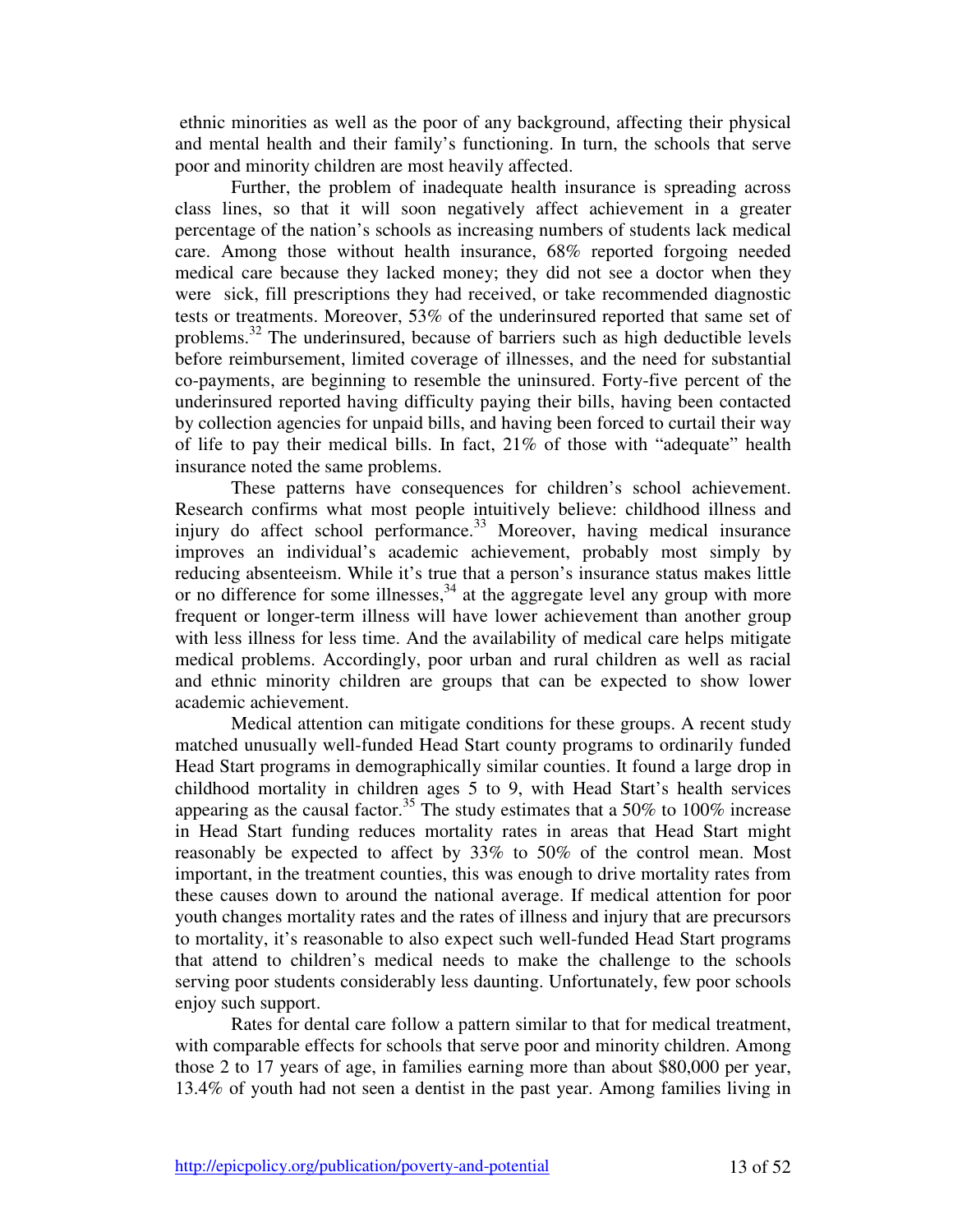poverty (under about \$20,000 for a family of four), 33.8% had not seen a dentist in the last year, a rate 2.5 times greater.<sup>36</sup> Untreated dental cavities, while usually considered a personal problem, affect a student's behavior at school as well. Toothaches interfere with learning. Among school-age youth 6 to 19, in families ranging from below poverty level to 200% above poverty level, the rate of cavities was about 32%. Among families below the poverty line, white youth had the lowest rate of cavities, with black youth showing higher rates and youth of Mexican background showing the highest rates.<sup>37</sup>

Children from poor families also have undiagnosed vision problems, and when they are diagnosed, follow-up care is less likely. In part this is because 12 states currently do not require any vision assessments, either before or during school. While 36 states do require vision screening at school entry, 26 of them do not require follow up for children who fail the screening test.<sup>38</sup> This plays out as one would expect: low-income families follow up on a problem uncovered in a school screening at about half the rate of more affluent parents. In New York City public schools, with a large percentage of poor and minority children, the estimates are that up to 80% of kindergartners and first-graders who fail a visionscreening test never see an eye doctor.<sup>39</sup> Even worse, other research indicates that even vision screening in schools has a very high failure rate in detecting visual problems as compared to an examination by an eye care professional.<sup>40</sup> The poor and uninsured often cannot afford such examinations.

Simply put, children in poor families in most states are six times more likely to be in less than optimal health, experiencing a wide variety of illnesses and injuries, as compared with children in higher income families. Even in middle-income families, children in some states are twice as likely to be in less than optimal health than those in higher income families.<sup>41</sup> Health and income in America are strongly correlated. As a result, schools that serve the poor, whether urban or rural, almost always have more challenges to meet because of untreated medical problems among students and their families. This OSF impinges on the social relations and academic productivity of a school. This situation would likely be helped if schools employed school nurses at the federally recommend level of 1 nurse per 750 students. But the reality is that there is 1 nurse per every 1,151 students, and about 25% of the nation's schools don't even have a school nurse.<sup>42</sup> Schools without school nurses or with the highest ratios of students to nurses are more likely to be schools that serve the poor.

Universal medical coverage, currently being discussed in Congress, would likely help alleviate many of these problems, and the recent SCHIP legislation will probably also help. In fact, because of the relationship between health and school achievement, universal medical coverage, addressing an outside-the-school factor, is arguably as likely to narrow the achievement gap as any inside-schoolfactor now known.

#### **OSF3: Food insecurity and schooling**

The easiest way to demonstrate the effect of poor diets, hunger, food insecurity, and related nutritional problems on student achievement is with a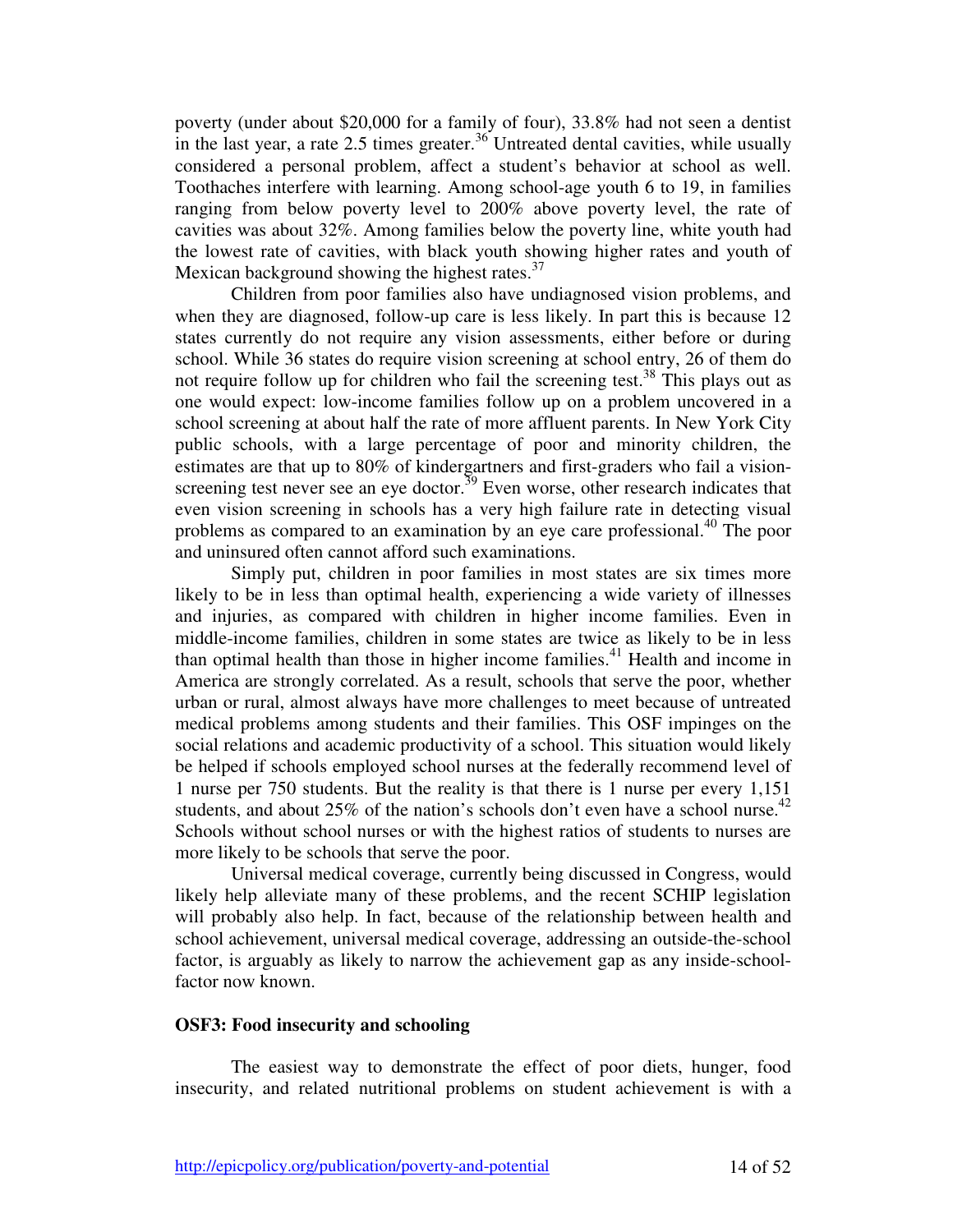powerful example from the research literature. Between 1969 and 1977, Guatemalan children in four villages participated in a randomized clinical trial of a nutritional supplement. Some were given atole, a protein-rich enhanced nutritional supplement, while others were given fresco, a sugar-sweetened beverage. When 1,448 surviving participants from both groups, about 70% of the original sample, were interviewed and assessed cognitively at an average age of 32, it was found that those children exposed to atole between birth and age 24 months scored substantially higher on intellectual tests of reading comprehension and cognitive functioning in adulthood than those not exposed to atole. Most important, the cognitive gains were independent of years of schooling. $43$ 

Those who began the atole drinks after birth and consumed atole for a few years showed these effects, while those who began the supplement later did not. This corresponds to what developmental psychologists tell us: complex and rapid cognitive development takes place during the first three years of life. The advantage in schooling was greater for girls than for boys, but even for boys atole consumption in their first few years resulted in almost a half-year more school attendance than was true of the control children. The conclusion is that proper nutrition early in life gives rise to greater intellectual functioning and higher levels of education later in life.<sup>44</sup> It is also worth reporting that the children born of mothers who took either drink received a calorie supplement during their pregnancy. This resulted in a LBW rate of 9%, while the rate of LBW children among mothers that did not get the caloric supplement was  $19\%$ .<sup>45</sup> As detailed in the earlier discussion of birth weight, LBW is related to nutrition during pregnancy and is an out-of-school factor that generates problems for children and the schools they attend.<sup>46</sup>

Fortunately, food security in 2007 was adequate in almost 90% of U.S. households.<sup>47</sup> But food insecurity still was recorded in more than 10% of U.S. households, affecting about 13 million homes that had difficulty providing enough food for all their members. More seriously, about one-third of the food insecure households, totaling about 4.7 million households and representing just over 4% of all U.S. households, were classified as having very low food security, a category representing more severe deprivation. And in over 20% of the households with very low food security, one or more members reported that on three or more days per month they had nothing to eat.

As was true for OSF's discussed earlier, if rates of the problem were distributed randomly throughout the population, schools would have little trouble handing problems caused by food insecurity. But this is not the case.<sup>48</sup> In comparison to the national average, rates of food insecurity were found to be 3.4 times higher in households with incomes below the official poverty line; 2.7 times higher in households with children headed by single women; 2 times higher among black households; and almost 2 times higher among Hispanic households. These data make clear that whatever the cognitive and behavioral problems associated with hunger, they will be felt disproportionately in the schools that serve low-income, racially and ethnically segregated Americans.

Although many (correctly) assume food insecurity is an urban problem, it is actually a rural problem as well. For example, Susan Phillips, a teacher at a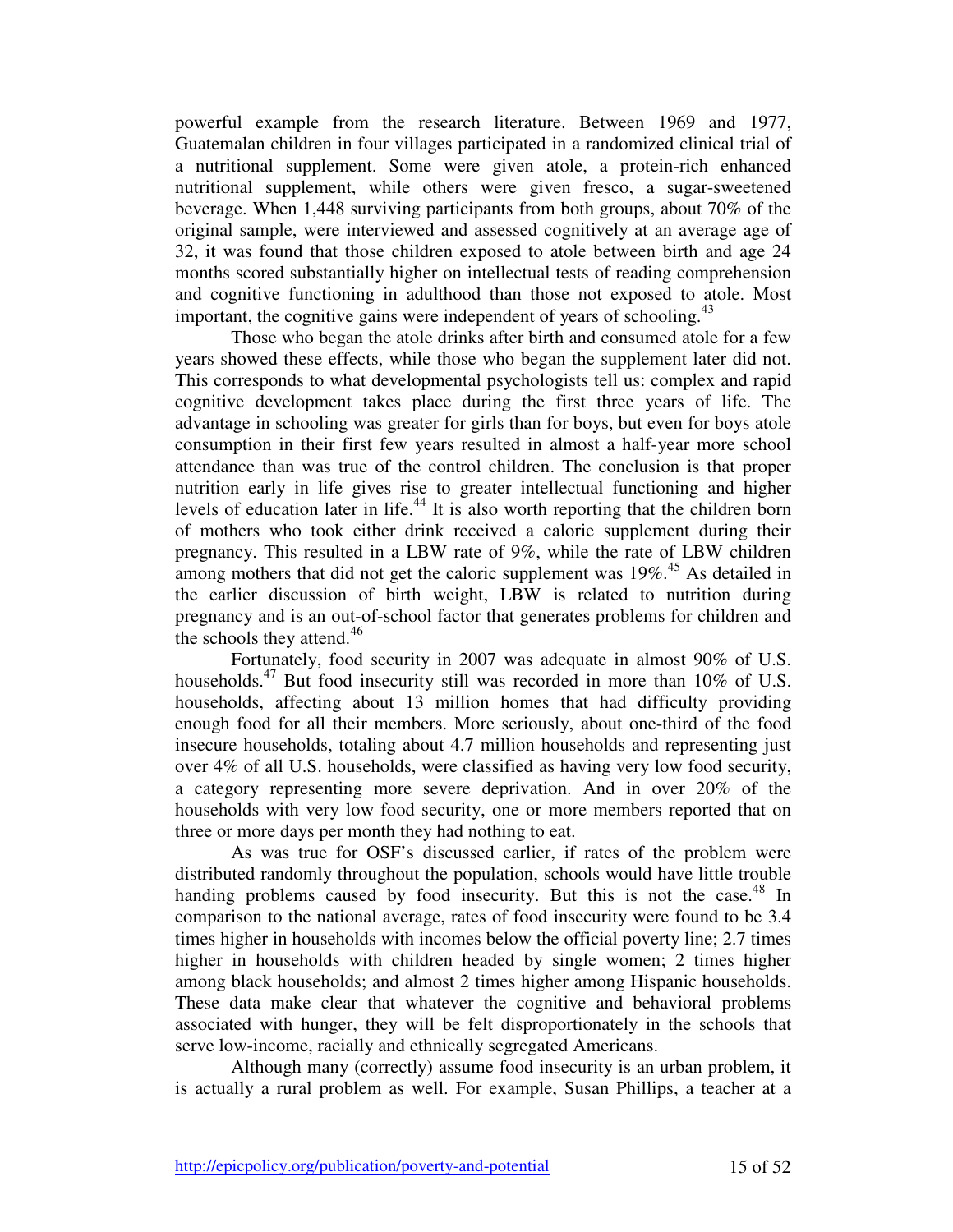rural New York school, reported that one of her fourth-grade students always seemed to be cranky and distracted at the start of the week, but turned mild mannered by Tuesday.<sup>49</sup> She discovered that the cause was hunger. The student received adequate amounts of food through subsidized school breakfasts, lunches, and after-school snacks, but over the weekend, he was unable to get enough food at home. The school would resume feeding him on Monday, and by Tuesday he was back to his usual self. Realizing this problem, the school became proactive and started sending its neediest students home every Friday with a backpack full of ready-to-eat provisions. Five of Phillips's twenty-eight students received the food supplements, and Monday mornings became a lot easier. Phillips said she saw a dramatic change in student behavior.<sup>50</sup> Dozens of reports of the same phenomena are in the news, though most Americans have no idea of the numbers of children who are hungry on the weekends, and thereby deprived of the nourishment they need to be learning in school, especially on Mondays.<sup>51</sup>

Some schools have figured out that such nutritional deficits are affecting all-important test scores in this age of NCLB high-stakes accountability. So, they provide extra rich foods on test days, essentially calorie-loading students to give them the energy they need to perform well. It works. Gains of from 4-7% on tests accrue to the schools that calorie-load their chidren.<sup>52</sup> Sadly, even knowing that this strategy works during test week, indicating convincingly that a district's children have trouble performing academic tasks on their inadequate normal diets, most or all of these school districts nevertheless continue with the less rich diet throughout the rest of the year. They fail to address what they know to be true given their attempt to raise test scores through calorie-loading: many children are getting diets that minimize their opportunities to learn in school.

Food stamps for children are one of the means that the U.S. uses to reduce hunger among children. But the number of children requiring food stamps has been rising for the last eight years, straining the program's budget (see Figure 4, following).<sup>53</sup> The increases can be expected to be accelerate in 2008 and 2009 due to the severe economic recession that began in late 2007. To make matters worse, the value of the food stamps has fallen dramatically with increases in food costs. For the 12 months ending November 2008, The Labor Department reports that the cost of groceries for home consumption increased about  $7\%$ .<sup>54</sup> And it is staples such as bread (up 12% for the year), cooking oil (up 17% for the year), milk and eggs that have risen the most.<sup>55</sup> This rise should be understood in the context of the relatively high cost of eating healthily. The U.S. Department of Agriculture has determined what a Thrifty Food Plan (TFP) should be so that poor people are able to eat inexpensive yet nutritious food. The problem is that even if lowincome families received the maximum food-stamp benefit, they still would not be able to afford the TFP. The rise in food prices without a corresponding increase in the value of allocated food stamps means that the poor simply cannot afford an adequate diet. In fact, the actual cost of the TFP is more than 35% higher than the maximum food-stamp benefit. In other words, a family of four that received the maximum food-stamp benefit and tried to follow the TFP would accrue a \$2,000 debt for food by the end of a year.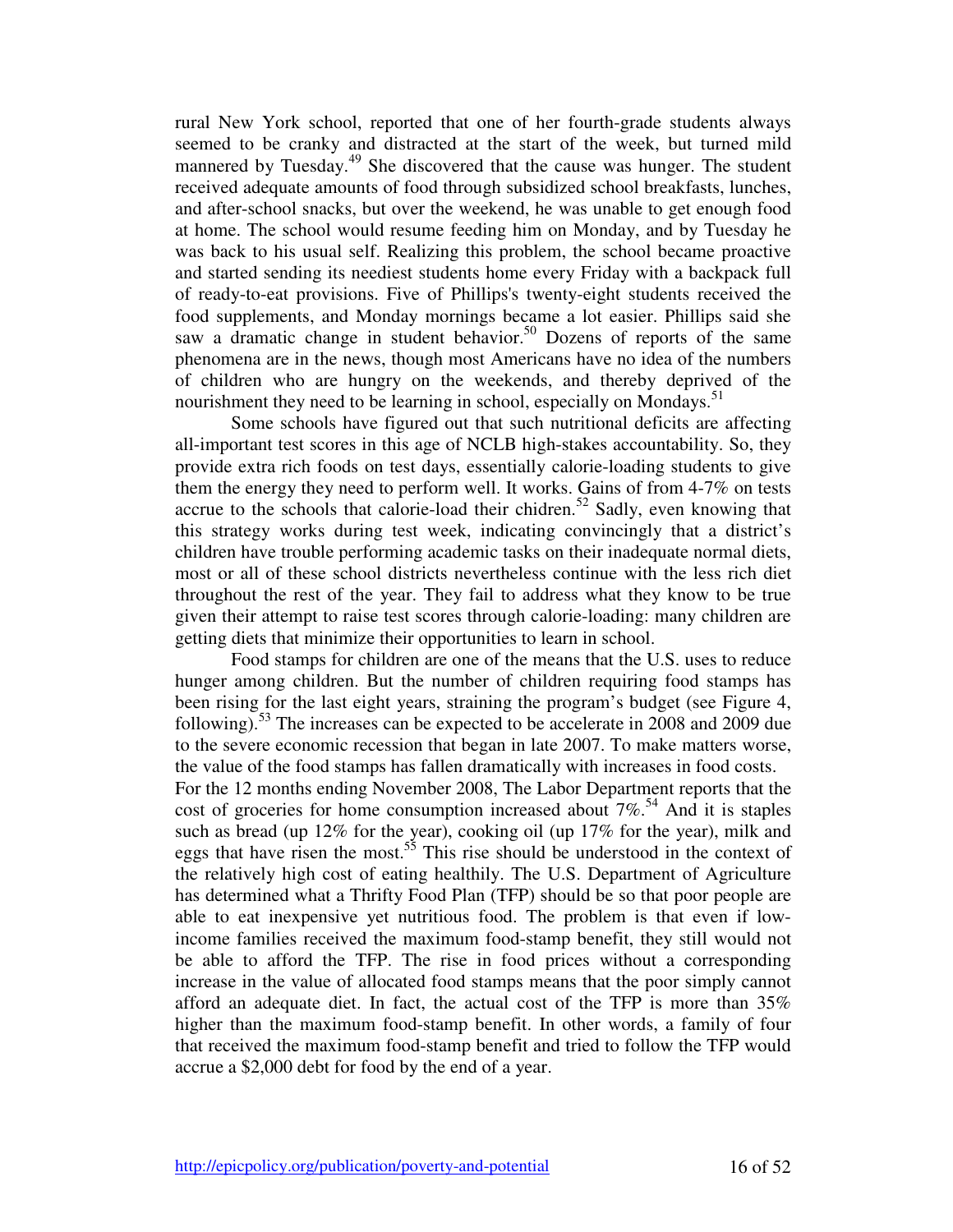

Starting in 1989, the number of children receiving Food Stamps rose for several years, then fell for several years, but has been rising since 2000. These numbers are expected to continue to rise with the onset of the recession.

Source: U.S. Department of Agriculture, Food and Nutrition Service, unpublished tabulations.

# **Figure 4: Children receiving food stamps: 1989-2007** <sup>56</sup>

Pediatric researchers in Philadelphia have noticed this trend:

we don't need the morning paper to tell us about rising food...prices. We see the evidence every day on the bodies of babies in the emergency room at St. Christopher's Hospital for Children. Young children arrive anemic and underweight; some even require hospitalization to treat the health effects of inadequate nutrition.

Research on more than 27,000 infants and toddlers by the Children's Sentinel Nutrition Assessment Program (www.csnap.org) finds that food insecurity has serious health consequences for babies and toddlers. It puts them at risk for poor health, increased hospitalizations, and developmental delays, which can jeopardize their mental and physical readiness for school. $57$ 

To those who see infants daily, the evidence of a growing nutrition crisis is clear.

More evidence comes from still other sources. For example, a November, 2008 New York City survey reflects a growing nutritional problem there, with straightforward consequences for schooling.<sup>58</sup> It revealed that the number of city residents who report having difficulty affording food has doubled in the past five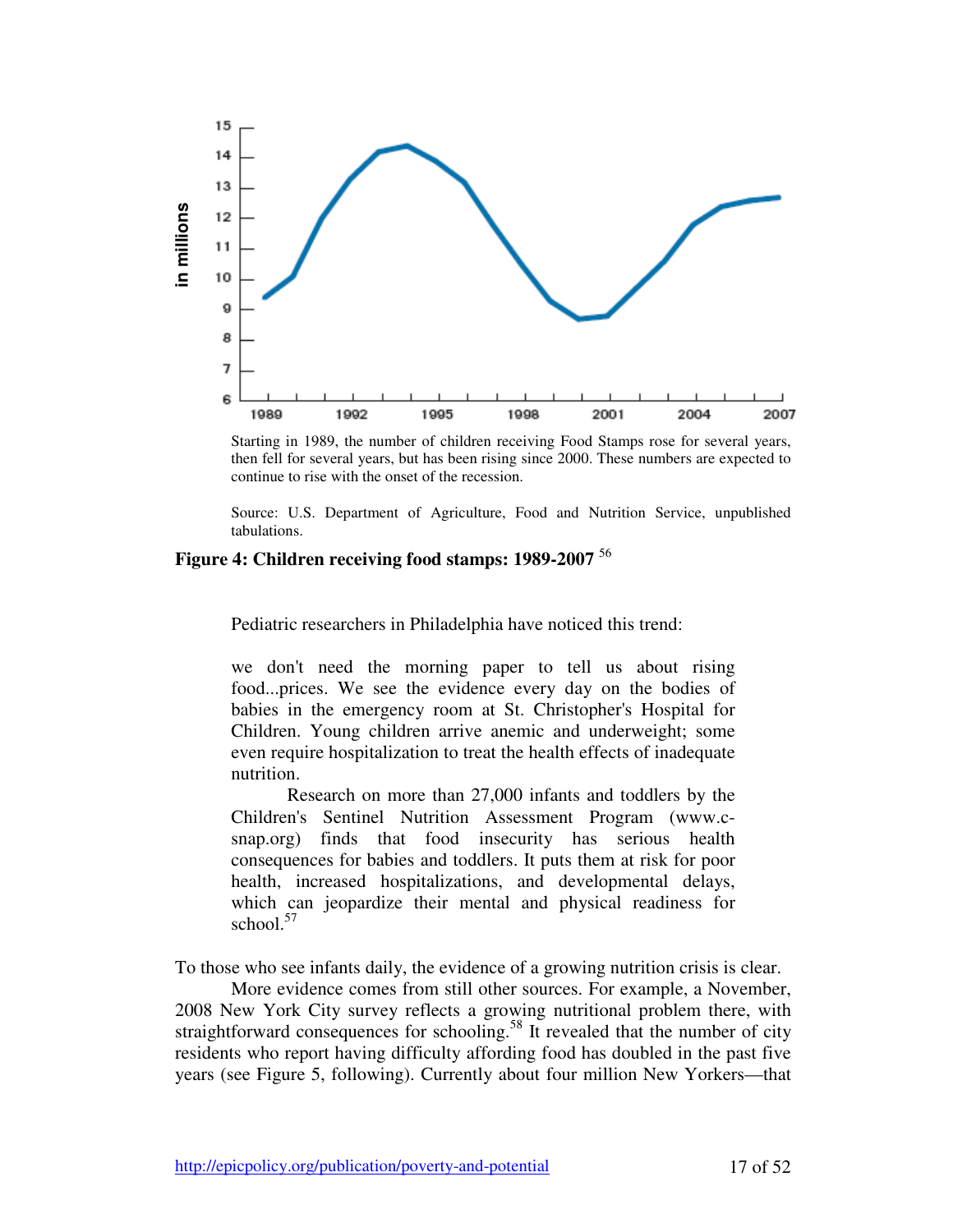

**Figure 5. Percentage of New York City residents experiencing difficulty in affording needed food, 2003-2008**<sup>59</sup> 

is, half of all New Yorkers—say they have trouble paying for groceries, a 26% increase since the survey conducted 10 months earlier. The newest survey revealed that 56% of households with children report having trouble feeding them, an increase of 75% since 2003. In this same period, the rate of food problems for the lowest income earners went up almost 50%. And not even the middle class (earning between \$50,000 and \$75,000 per year) has been spared in this economic downturn. Since 2003, the number of middle-income households in New York City that report needing assistance has more than tripled.<sup>60</sup> The ethnic and racial breakdown reveals the usual: Between 55% and 60% of all Latinos and African Americans experienced difficulties affording food, while white New Yorkers expressed the same needs at rates approximately 20 to 25 percentage points lower. In a city and nation of enormous wealth, fully 1.3 million New Yorkers currently rely on some sort of food assistance, such as food stamps, a food pantry, or a soup kitchen. Many of these are struggling families with children whom schools also help to feed.

A broad spectrum of professionals such as psychologists, nutritionists, and physicians agree that there is strong evidence that nutrition is linked with school behavior and achievement.<sup>61</sup> For children under three, it is likely that nutritional deficiencies will affect their entire school and employment experiences. In the words of Brown, Beardslee, and Prothrow-Stith: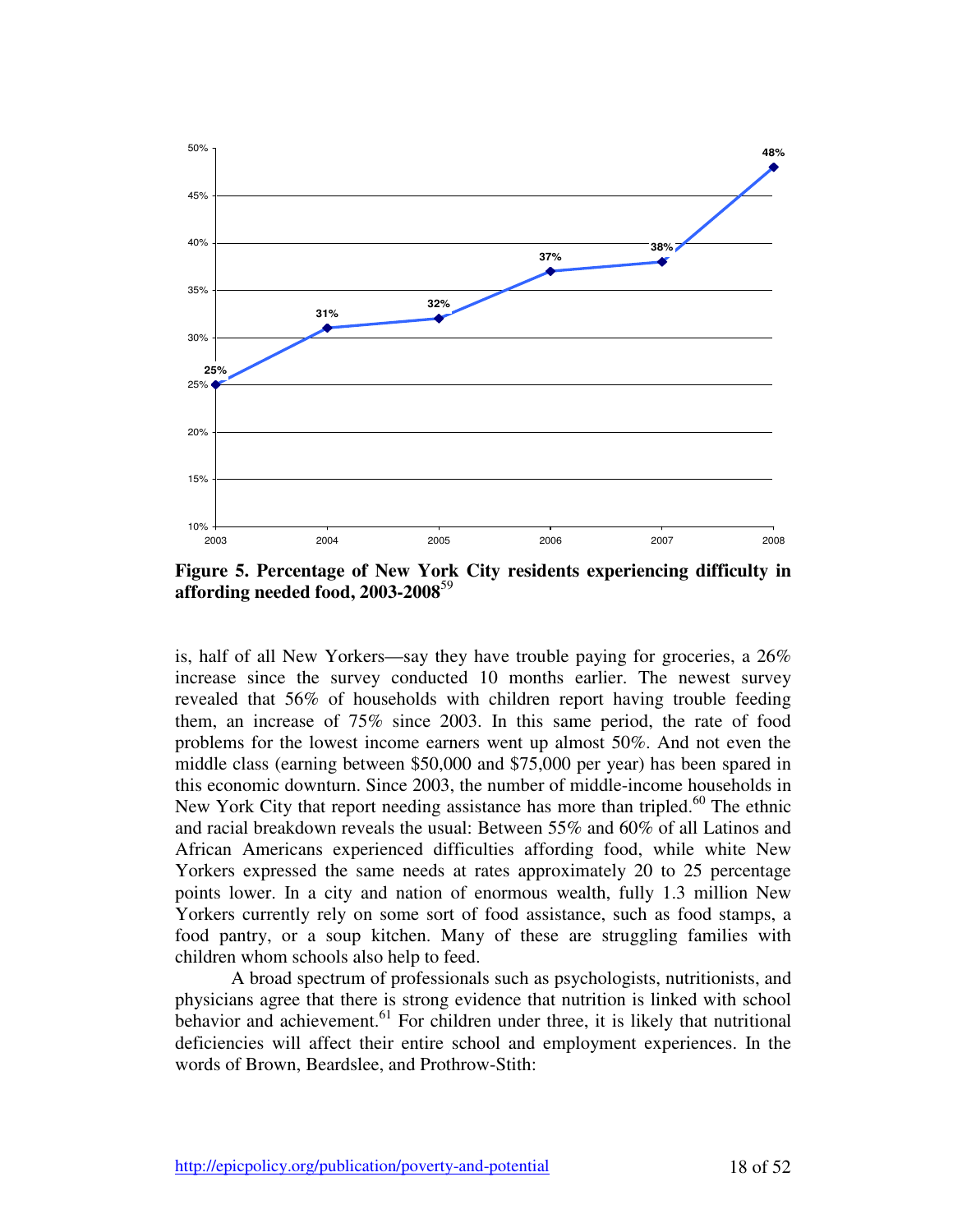There exists no "safe" level of inadequate nutrition for healthy, growing children. Even nutritional deficiencies of a relatively short duration—a missed breakfast, an inadequate lunch—impair children's ability to function and learn. When children attend school inadequately nourished, their bodies conserve the limited food energy that is available. Energy is first reserved for critical organ functions. If sufficient energy remains, it then is allocated for growth. The last priority is for social activity and learning. As a result, undernourished children become more apathetic and have impaired cognitive capacity. Letting school children go hungry means that the nation's investments in public education are jeopardized by childhood under-nutrition.<sup>62</sup>

### **OSF4: Pollutants and Schooling**

Children and adults may no longer be aware that the reason Alice in Wonderland met a "mad" hatter is because the hat makers of that time were often mentally impaired. Hatters commonly exhibited slurred speech, tremors, irritability, shyness, depression and other neurological symptoms, giving rise to the expression "mad as a hatter." They were driven mad by the mercury they used in manufacturing hats in poorly ventilated shops. In recent decades, humans have again been affected. One way is by consuming too much fish with dangerously high mercury concentrations. Mercury, which enters the food chain through pollution, is known to be a neurological poison that can cause a wide variety of symptoms that resemble ADHD when they occur in school children, including hyperactivity and loss of focus.

Coal-fired power plants are one of two large sources of mercury in the environment. More than 50% of the electricity in the U.S. is generated from such plants, and regulation of their emissions has been inconsistent. The second major source is municipal waste incinerators. These burn consumer and medical waste containing mercury that escapes into the atmosphere. Although concentrations of mercury are greatest close to the incinerator, the wind spreads it widely before it falls to earth, where it becomes bio-concentrated in the fatty tissue of animals (and fish), along with other pollutants such as PCBs and DDT. These incinerators also release dioxins, known to cause cancer and suspected of causing neurological damage. In addition, the incinerators release lead. Several pernicious effects of dioxins and lead are relevant to this discussion.

Although mercury poisoning is not likely to be a major problem for most American schools, it is significant for those that serve communities closest to medical and municipal waste incinerators and to coal-fired power plants—and these are communities of the poor. For example, when New York City wanted to locate a new medical incinerator expected to release vapors from around-theclock processing of 48 tons of waste a day, it selected the South Bronx.<sup>63</sup> Its location was in the St. Ann's church area, whose poor children have been vividly described by Jonathan Kozol.<sup>64</sup> It was placed among the city's poorest and politically least powerful residents. They had to fight hard, for years, to get it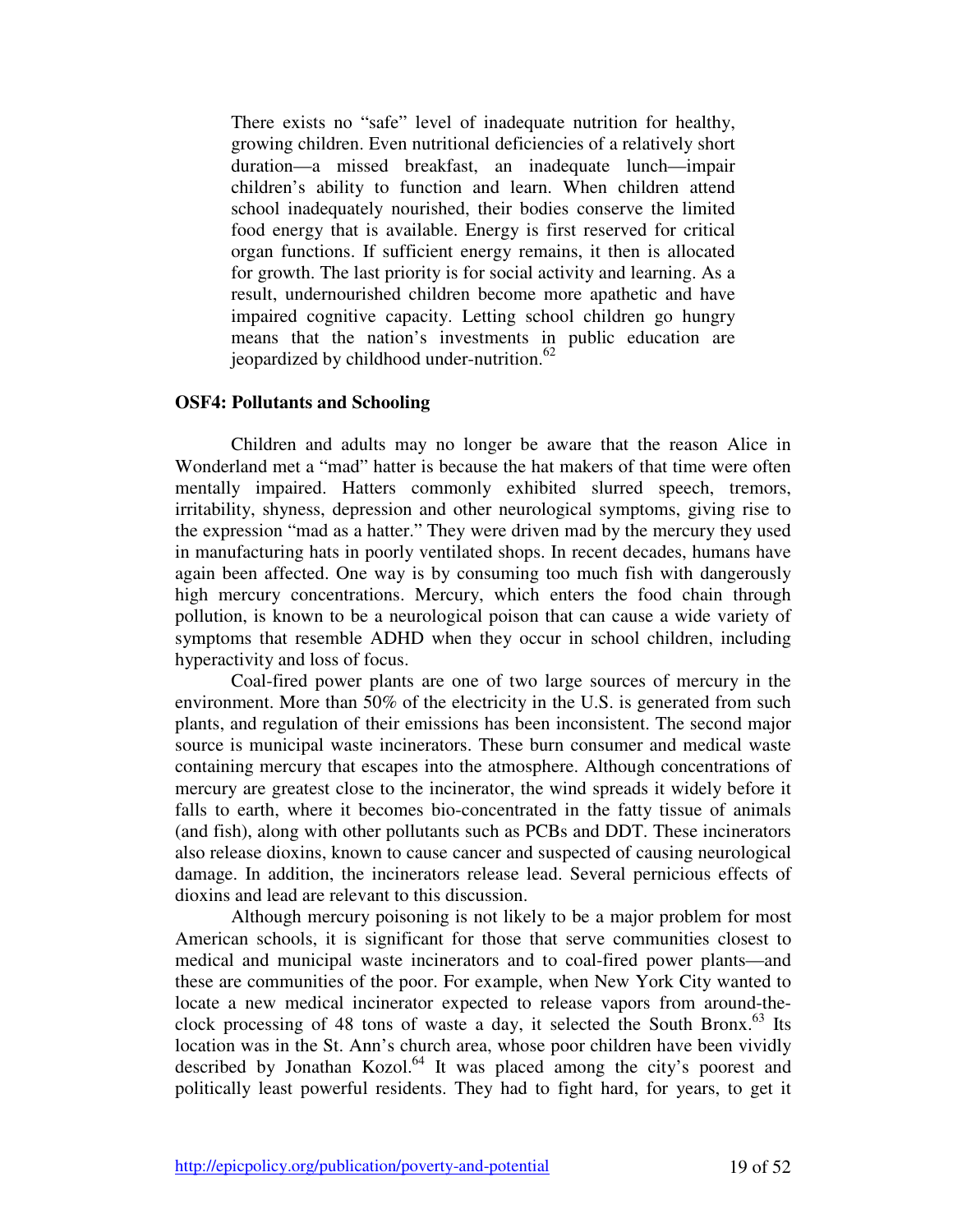closed down, and that might not have happened at all had it not been for the participation of the richer and politically more powerful of the city, who joined the fight because their neighborhoods were also receiving fallout.<sup>65</sup>

Ohio found that 150,000 of its children live within two miles of a permitted medical waste incinerator. Again, those incinerators are not distributed randomly. Seventeen percent of Ohio's minority population lives within two miles of a permitted incinerator, compared to 4% of white Ohio residents. Twelve percent of those below the poverty line live within two miles of a medical waste incinerator.<sup>66</sup>

Mercury "hot-spots," regions with high concentrations of mercury, are also being discovered. The levels of contamination reached in these "hot-spots" are known to cause brain and nerve damage in developing fetuses and young children.<sup>67</sup> The Centers for Disease Control and Prevention has shown that about 6% of American women of child-bearing age have mercury levels in their blood that could harm their babies if they were to become pregnant. Again, these are not a random cross-section of American mothers-to-be, and their homes are not scattered randomly throughout the land: the affected populations are disproportionately poor and minority.

Moreover, if pollutants such as mercury affect the health and behavior of poor people more because their exposure rates are higher, then the effects of these toxic agents will be found more frequently among children in schools serving the poor (who are also more likely to black and Hispanic). Schools that serve children from wealthier, predominantly white families are unlikely to face the extra challenge that occurs when trying to teach the few additional children in each grade who have cognitive and behavioral problems caused by mercury contamination.

Lead is another major pollutant affecting children's behavior. A January, 2009 news report from Senegal began:

First, it took the animals. Goats fell silent and refused to stand up. Chickens died in handfuls, then en masse. Street dogs disappeared.

Then it took the children. Toddlers stopped talking and their legs gave out. Women birthed stillborns. Infants withered and died. Some said the houses were cursed. Others said the families were cursed. The mysterious illness killed 18 children in this town...before anyone in the outside world noticed. [The doctors] did not find malaria, or polio or AIDS, or any of the diseases that kill the poor of Africa. They found lead. The dirt [in the area] is laced with lead left over from years of extracting it from old car batteries. So when the price of lead quadrupled over five years, residents started digging up the earth to get at it.<sup>68</sup>

The neurological damage caused by lead pollution has been common knowledge for about a century, but even over recent decades, tragic effects such as this have been documented in families and communities around the world.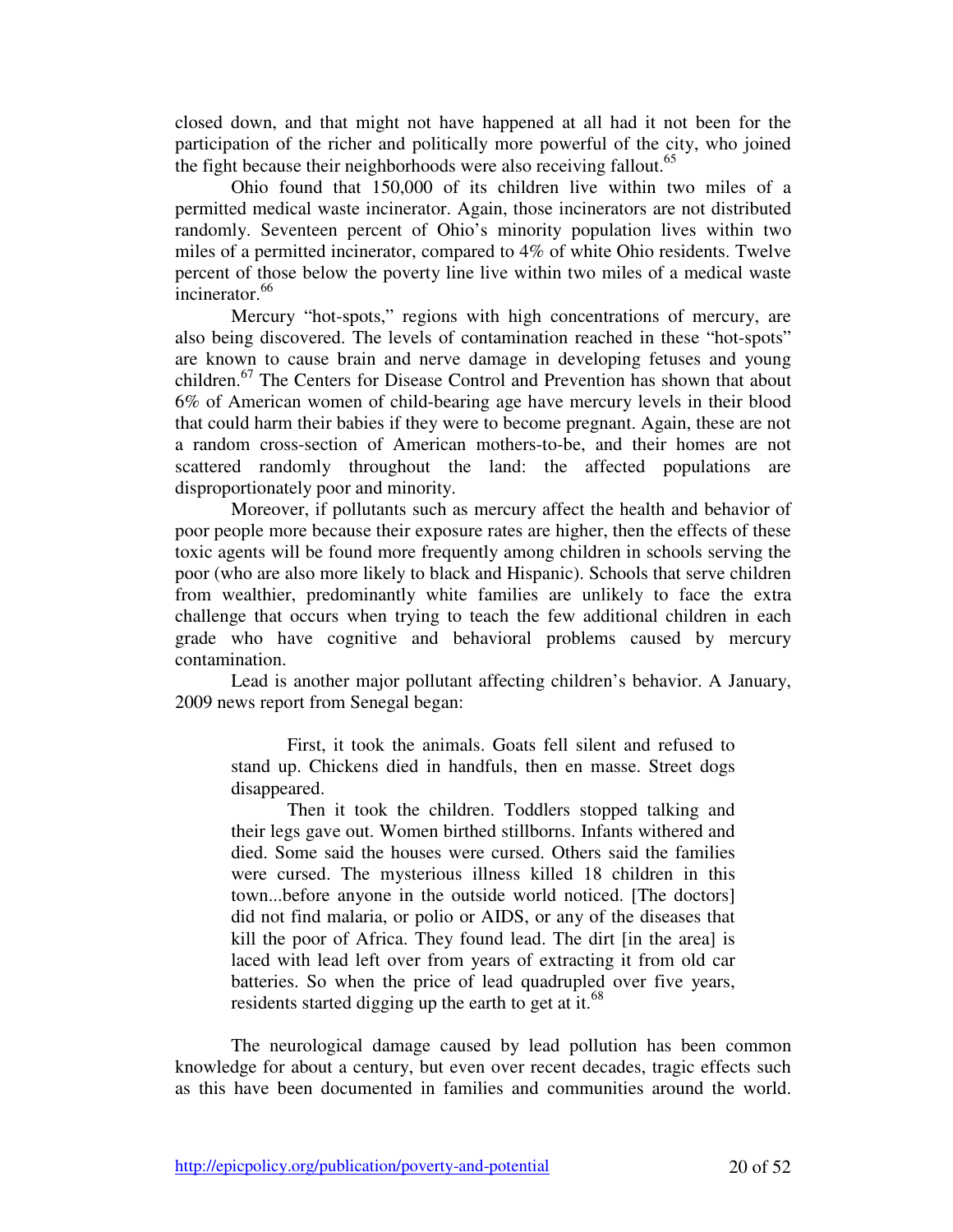Even after some obvious sources of lead in the environment were finally banned, reducing the numbers of children showing effects, too many children in the United States are still affected.<sup>69</sup>

Deteriorated leaded paint and elevated levels of lead-contaminated house dust are found in about 4.5 million U.S. homes with young children. As a result, there are about a half a million lead-poisoned children in the U.S., and a huge but uncounted number of adults have lived lives of lower quality because they were affected by this highly toxic metal.<sup>70</sup> The urban Northeast is home to a high percentage of housing built when concentrations of lead in paint were at their peak (before 1950)—and these buildings are now home to high concentrations of poor and minority children. Not surprisingly, the problem of lead poisoning is especially dramatic in these locations, and their schools face significant challenges related to lead-poisoning of the children.

In Providence, R.I., for example, 20% of the children who entered kindergarten in 2003 were found to have been lead-poisoned.<sup>71</sup> That's one in five; five children in every class of 25. Although none of these children are likely to die from the lead, their low-level, clinically asymptomatic lead poisoning may well have lifelong, crushing effects, including diminished learning capacity and behavioral problems such as attention deficit disorder and hyperactivity—all affecting school performance. Ultimately, even low doses of lead can limit prospects for employment and stigmatize a whole ethnic or racial group as "low in ability" when they are more accurately classified as "high in lead."<sup>72</sup>

It is now understood that there is no safe level of lead in the human body, and that lead at any level has an impact on  $IQ<sup>73</sup>$  Small doses from paint on toys or in cosmetics have the power to subtly harm children. The present-day cut off for concern about toxic effects is usually a measured lead level of 10 micrograms per deciliter of blood (10  $\mu$ g/dl). Anything higher than this is considered unsafe by the U.S. government. However, a five-year study of 172 children indicates that lead causes intellectual impairment even at much lower levels. The researchers found that as lead levels went from 1 to 10 µg/dl over the course of this longitudinal study, the IQ scores for children showed a roughly linear decline of 7.4 points. These data demonstrate that even very small changes in lead contamination can have serious long-term effects.<sup>74</sup> Another study replicating the finding that low levels of lead significantly affect IQ also found that ADHD children, compared to controls, showed elevated (though levels still technically consider low) levels of lead in their blood. The hyperactivity and impulsivity seen in these children was attributed to poorer cognitive controls due to the effects of lead on the brain.<sup>75</sup>

Other pollutants affecting adults and children are the ubiquitous industrial chemicals known as PCBs (polychlorinated biphenyls). PCBs are related to a class of compounds known as dioxins. Though banned in 1979, they have persisted in the environment and are stored in human fatty tissue.<sup>76</sup> Before their ban, PCBs entered the environment during their manufacture and use in the United States. But PCBs are still released into the environment from poorly maintained hazardous waste sites, illegal or improper dumping of PCB wastes, leaks or releases from electrical transformers containing PCBs, and disposal of PCB-containing consumer products into municipal or other landfills not designed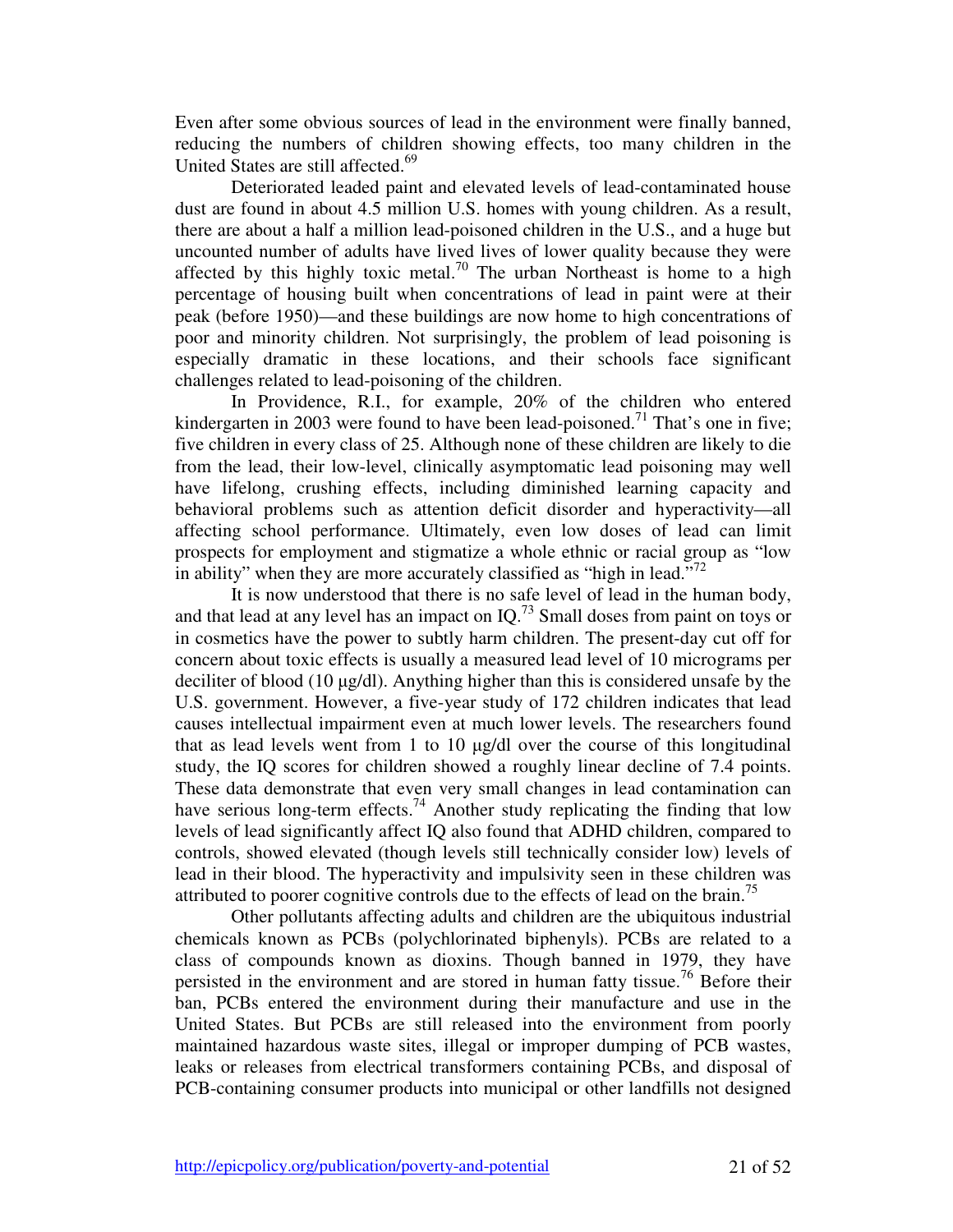to handle hazardous waste. PCBs are also released into the environment by municipal and industrial incinerators. They do not readily break down and therefore may remain for long periods of time cycling between air, water, and soil. PCBs are carried long distances, having been found in snow and sea water in areas far away from where they were released into the environment. As a consequence, PCBs are found in environments all over the world.

Numerous studies now show a dramatic effect that appears related to contamination by exposure to PCBs: a change in male/female birth ratios. Either male (Y-chromosome carrying) sperm or the survival of male fetuses is being affected by the level of PCB exposure, although other pollutants may also be involved.<sup>77</sup> Among the steepest declines in the ratio of the sexes observed in the world are those on the 3,000-acre Aamjiwnaang (pronounced AH-jih-nahng) First Nation reservation in Canada. Although a typical ratio throughout North America is for boys to be born in slightly greater numbers than girls, on the reservation the ratio of boys to girls began dropping in the early 1990s. Only 35% of the 132 recorded births between 1999 and 2003 were boys. Additional analysis showed that from 2001 to 2005 boys made up only 42% of the 171 babies born to those on the reservation or nearby.<sup>78</sup> The factories around the reservation are thought to be the cause of what appears to be chemical damage to the human endocrine and reproductive system. The reservation is surrounded on three sides by dozens of petrochemical, polymer, and other chemical manufacturing plants. Mercury and PCBs were found to contaminate the creek that runs through the reservation. Studies of air-quality show the highest toxic releases of these chemicals in all of Canada.<sup>79</sup> Poor, ethnic minority Canadians are bearing the brunt of the apparent environmental poisoning. It should also be noted that the Aamjiwnaang reservation is directly across from Port Huron, Michigan, which is near the chemical and manufacturing plants that surround Detroit, a majority-minority city.

Effects of PCBs on nervous system development have been studied in monkeys and other animal species. Newborn monkeys exposed to PCBs showed persistent and significant deficits in neurological development, including visual recognition, short-term memory and learning. Some of these studies were conducted using the types of PCBs most commonly found in human breast milk.<sup>80</sup> Studies with humans in Michigan and New York, as well as in Taiwan, Holland, Germany and the Faroe Islands, have all reported negative associations between prenatal PCB exposure and measures of cognitive functioning in infancy or childhood.<sup>81</sup> The German study also found postnatal PCB exposure to be associated with decreased cognitive function in early childhood.<sup>82</sup> The similar observations in humans and animals provide strong support that PCBs and related chemicals are causally related to a set of negative neurobehavioral effects.

Many other pollutants also affect health and learning in schools. Pesticides offer one example. These are used more frequently in inner cities, due to the larger presence of vermin. But so-called "cosmetic pesticides," those used to keep lawns beautiful, also have effects on suburban dwellers. Infants and children may be especially sensitive to health risks posed by pesticides for several reasons: their internal organs are still developing and maturing; in relation to their body weight,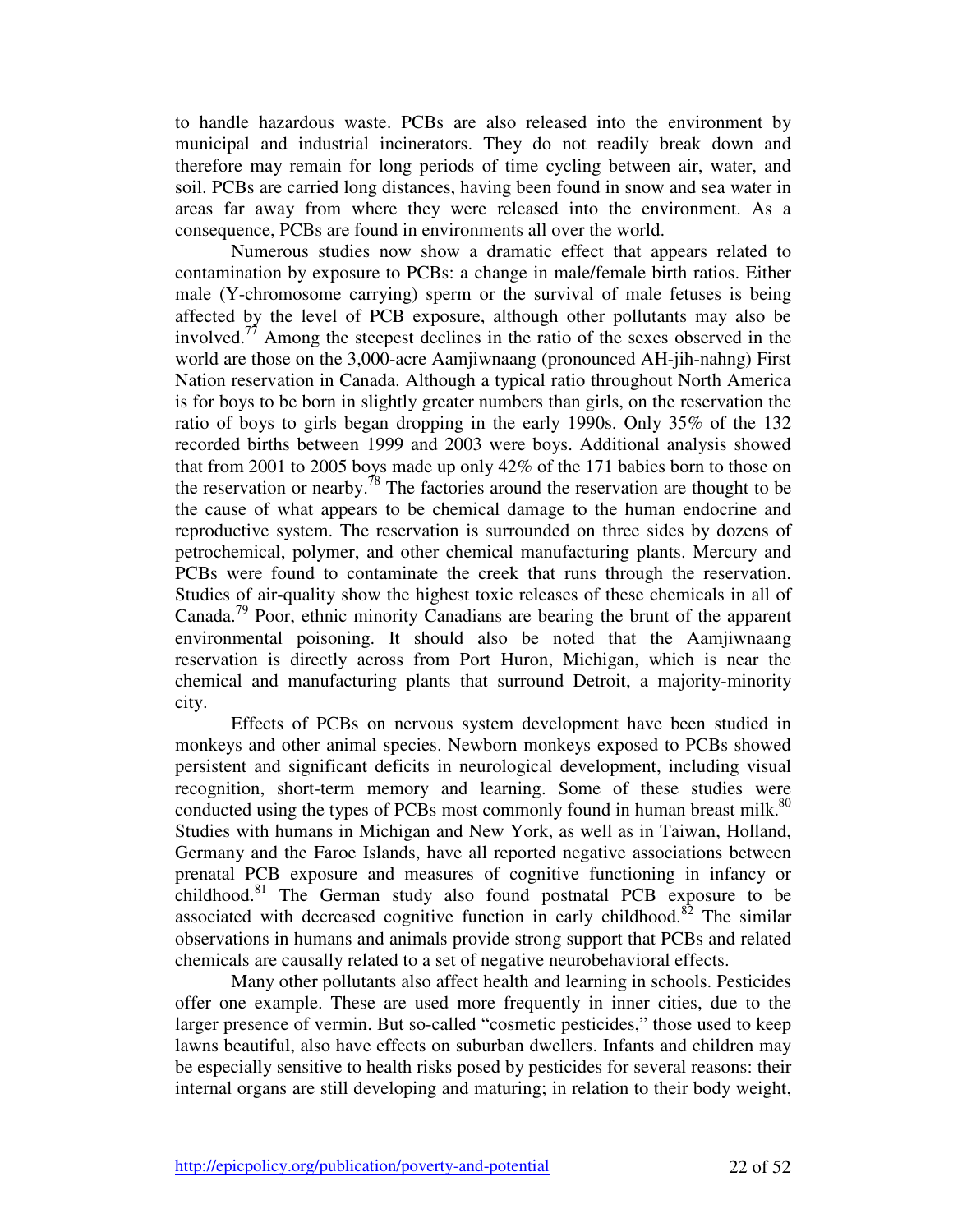infants and children eat and drink more than adults, possibly increasing their exposure to pesticides in food and water; and children's behaviors, such as playing on floors and lawns, or putting objects in their mouths, increase a child's exposure to pesticides used in homes and yards. It should be remembered that the majority of pesticides (and other toxic substances) in commercial use today were evaluated based on the hypothetical healthy 70 kg adult male, and not the 7-kg child, or the less-than-14-gram embryo. $^{83}$ 

The greatest effects of toxic pesticides are found in agricultural workers and their families. In the West these are often poor Hispanic workers. The Federal National Hispanic Health and Nutrition Examination found, after controlling for a large set of child and family characteristics, that children of parents exposed to more pesticides were themselves more likely to develop chronic conditions and less likely to attain good health than children of unexposed parents.<sup>84</sup> In addition, children from low socioeconomic status families proved most vulnerable to health shocks from pesticides and related environmental toxins.<sup>85</sup> Therefore, schools that serve these children, particularly in rural agricultural regions, have an extra set of health problems to deal with due to the illnesses of family members and the children themselves, relatively few of whom have medical insurance. Since these children are also more likely to be English Language Learners, their schools face even greater challenges. It is difficult to believe that many schools that serve such needy children can keep pace with Adequate Yearly Progress on the way to 100% proficiency, as required by the NCLB law.

Finally, there is the issue of air quality, which affects poor children and their families in larger numbers than it does wealthier children. The South Bronx, for example, has one of the highest incidences of asthma hospital admissions in New York City. A recent survey of asthma in the South Bronx's Hunts Point elementary schools (a poor section of New York City) found an asthma prevalence rate of 21-23%. The South Bronx is surrounded by at least four major highways; at the Hunts Point Market alone, some 12,000 trucks roll in and out daily. A five-year research study found that soot particles spewing from the exhausts of diesel trucks were the probable cause of the alarmingly high rates of asthma symptoms among school-aged children in that area. As a result, elementary school children's asthma symptoms increased on high traffic days.<sup>86</sup> California, no stranger to air pollution, has almost identical data and findings.<sup>87</sup> And in 2008, the National Academies of Science confirmed that ozone, a key component of smog, can cause respiratory problems and other health effects, including premature deaths, even if present for only short periods of time.<sup>88</sup> Smog effects tend to be largest in the inner cities, where the poor live in the greatest numbers. Air quality, therefore, affects the health of families and children in those communities more frequently and more severely than in the wealthier suburbs—demonstrating once again that educating children in schools that serve the poor is more difficult than educating children in schools that serve the wealthy.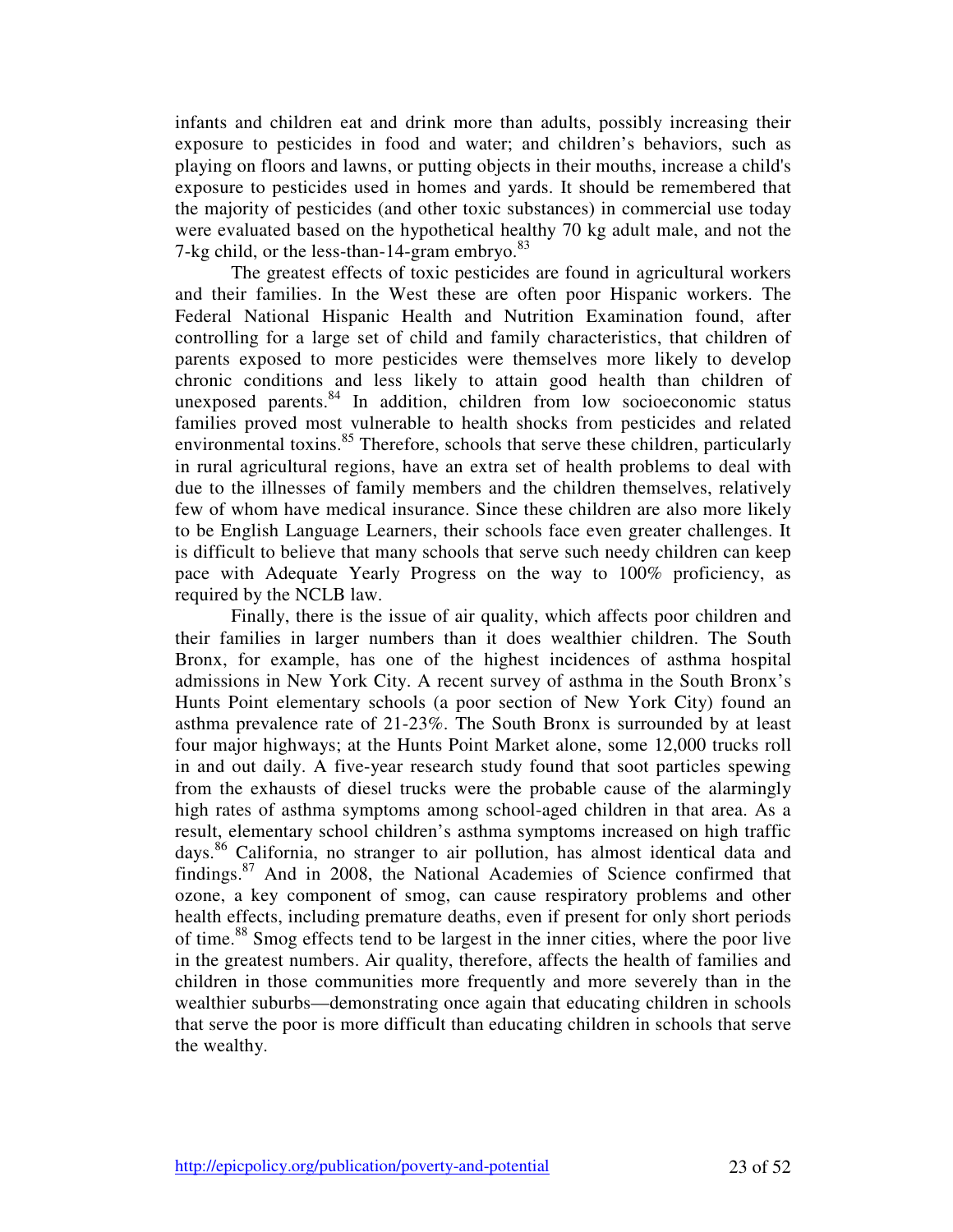#### **OSF5: Family relations, stress, and schooling**

As 2008 closed and the recession deepened, the *Washington Post* reported the dual effects of poverty and stress on families and their children. It wasn't a pleasant report.<sup>89</sup>

....[C]hild welfare workers across the region are seeing a marked rise in child abuse and neglect cases, with increases of more than 20 percent in some suburban counties. Neglect investigations appear to have increased most, many resulting from families living without heat or electricity or failing to get children medical care. In Fairfax County [VA], for example, such cases jumped 152 percent, from 44 to 111, comparing July through October with the same four-month period in 2007.....Similarly, cases in Montgomery County [MD] increased by 29 percent, and Arlington County, with smaller numbers, was up 38 percent....In the District [of Columbia], there was an 18 percent increase in child neglect and abuse investigations.... $90$ 

The well-established nexus between poverty and child abuse is reason for many child experts to be concerned that the country might see more neglect and abuse as the current recession deepens. The *Washington Post* article continues:

History and experience tell us when the economy is bad and unemployment rises, children don't do well.

 [For example], [a]bout a month ago, Allison Jackson began to notice an increase in the number of children coming into the emergency room at Children's National Medical Center in the District with burns, broken bones, fractured skulls and injured stomachs. Puzzled, she called colleagues across the country, who told her that they, too, noticed an increase in child abuse cases.

"We're seeing parents facing unemployment, foreclosure, losing their automobiles....And that increase in stress can lead to drug and alcohol abuse, and that's directly linked to child abuse."

In Alexandria [VA], [the] director of social services, said that... her area has seen a 13 percent rise in investigations of child abuse and neglect... [with many] more instances in which domestic violence seemed to be part of the complaint. "That seemed to be related to the economy," she said. $91$ 

It is estimated that some form of serious family violence occurs annually in 10-20% of U.S. families, again with variation by race and class.<sup>92</sup> The numbers of individuals affected by such violence, then, are quite high. Family violence is much more likely to be directed at females than males, and it occurs more frequently among the poor than the middle class and wealthy. In fact, studies consistently show that 50% to 60% of the women who receive public benefits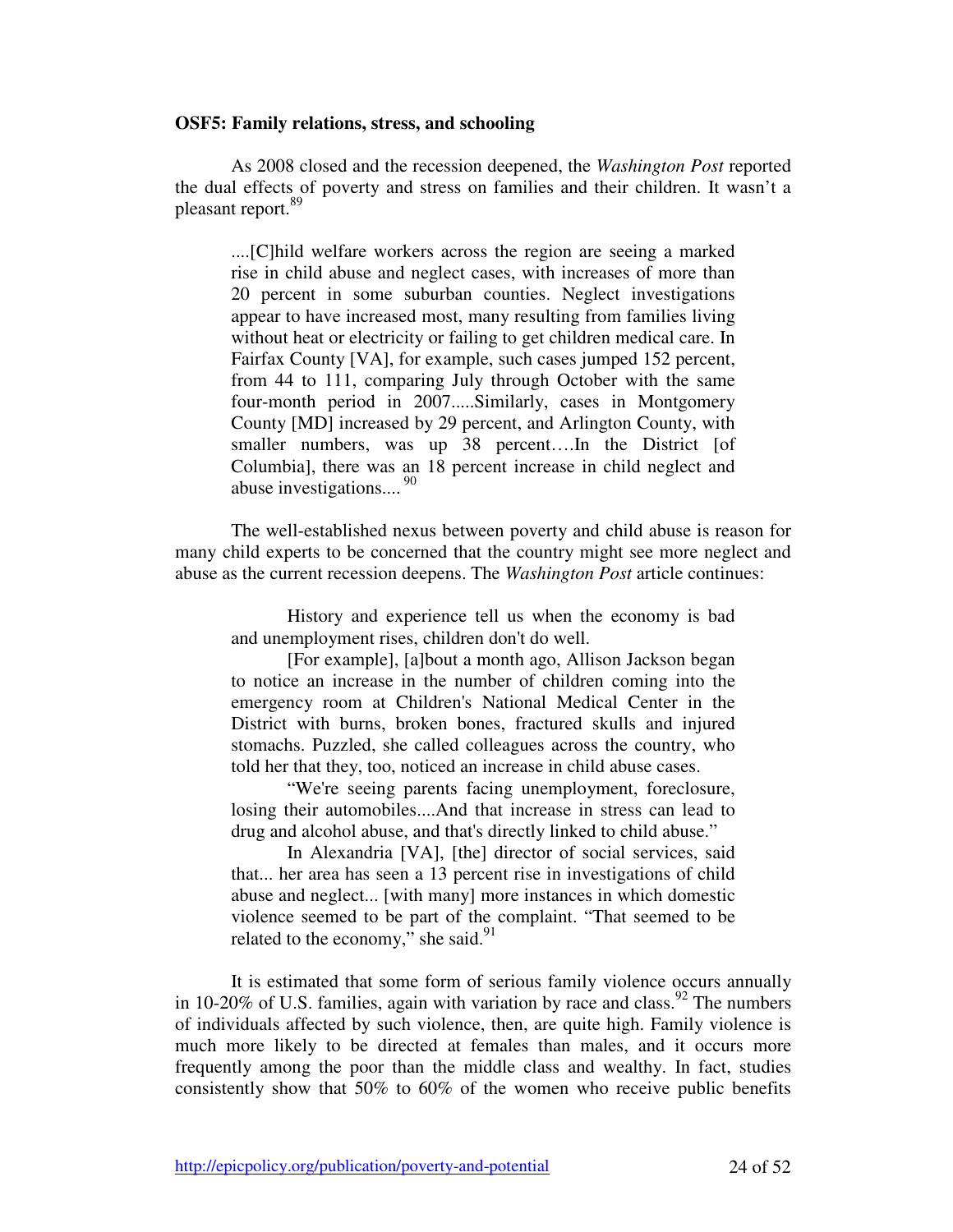have experienced physical abuse by an intimate partner at some point during their adult lives. Other data suggest this rate may be as high as 82%. As many as 30% of women on public benefits report abuse in their current relationship, and a significant number of these woman reported that they had suffered physical and sexual abuse in childhood.<sup>93</sup>

Racial and ethnic rates of familial violence vary as well. For example, when male and female Hispanics were surveyed in Texas, it was found that 64% of them indicated that they or a member of their family have experienced at least one form of domestic violence in their lifetime. Almost two out of every five Hispanic females in Texas (39%) reported experiencing severe abuse, and about 1 out of every 5 Hispanic Texas females (18%) reported being forced to have sex against her will. In a study that confirms other research about the immigrant experience and family life, as well as the effects of poverty and the stresses of coping with a new country and a new language, 48% of immigrant Latinas reported that their partner's violence against them had increased since they immigrated to the United States.<sup>94</sup>

Similarly, black females have experienced intimate partner violence at a rate 35% higher than that of white females and many times the combined rate of women of other races. In fact, the number one killer of African American women between 15 and 34 years old is homicide at the hands of a current or former intimate partner. Black males do not fare much better, though the rate of violence against men is considerably less than it is against women. They experienced intimate partner violence at a rate about 62% higher than white males, and many times the combined rate of men of other races.<sup>95</sup>

It should not be surprising to find that domestic violence impairs the ability of parents to nurture the development of their children. Mothers who are abused may be depressed or preoccupied with the violence. In turn, they often appear to be emotionally withdrawn or irritable. They may communicate feelings of hopelessness. The result of familial violence is too often a parent who is less emotionally available to his or her children, or unable to care for the children's basic needs. Battering fathers have been found to be less affectionate, less available, and less rational in dealing with their children.<sup>96</sup>

Children from families that suffer from violence, from whatever income group and race, often display social and emotional problems that manifest themselves in the schools they attend. Too often these children show higher rates of aggressive behavior, depression, anxiety, decreased social competence, and diminished academic performance. In a study of low-income pre-school children in Michigan, nearly half (46.7%) had been exposed to at least one incident of violence in the family.<sup>97</sup> In fact, estimates are that between 3 million and 10 million children witness family violence each year. That affects the schools. Children exposed to violence were found to suffer symptoms that resemble posttraumatic stress disorder. They showed increased rates of bed-wetting or nightmares, and they were at greater risk than their peers of having allergies, asthma, gastrointestinal problems, headaches and flu.<sup>98</sup> Further, there is now ample evidence that stress during childhood because of poverty, family violence, parental depression, rejection by caretakers, and so forth has physiological effects,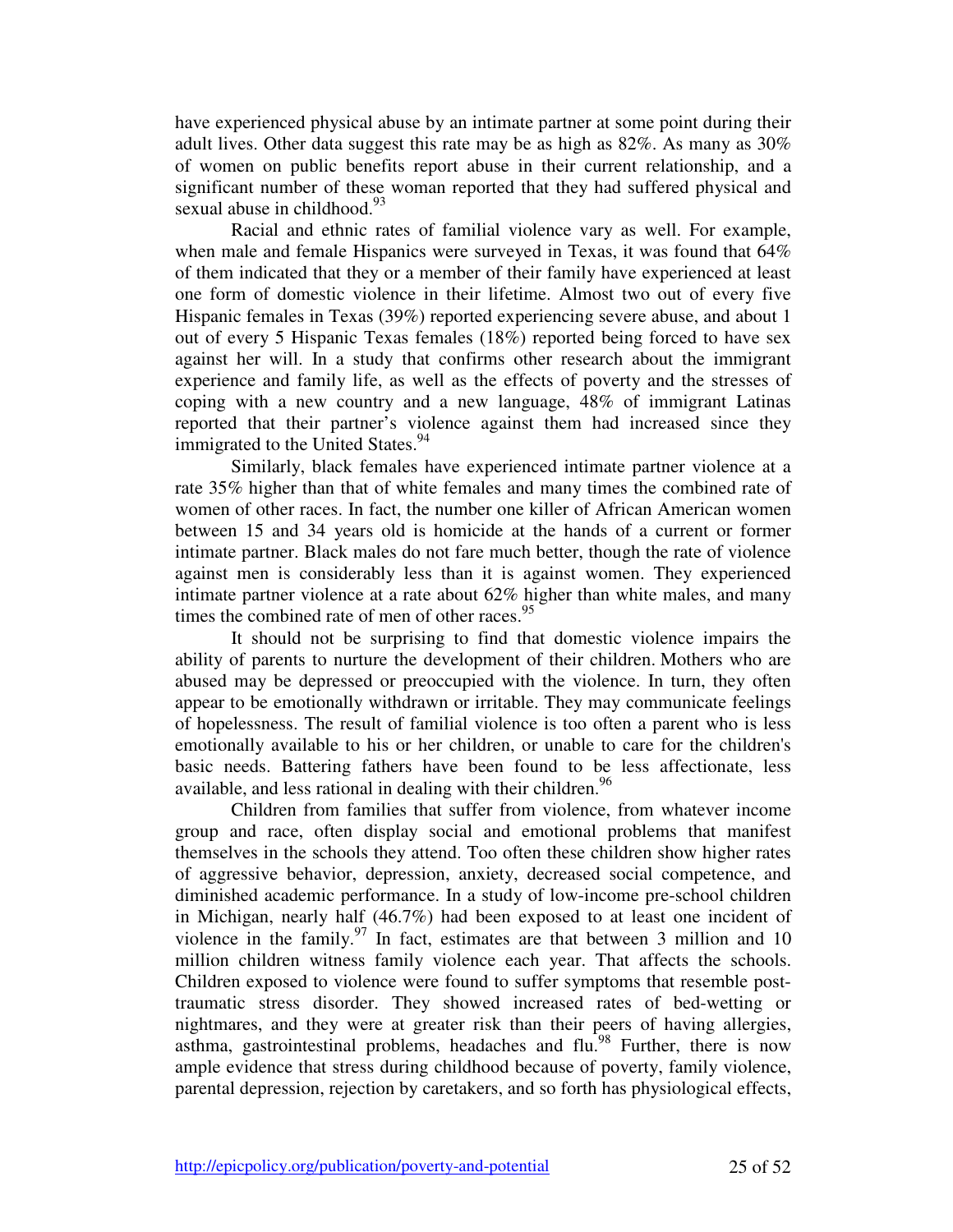changing the hormonal levels and the architecture of a child's brain. Loving and secure relationships with caregivers early in life lead to mentally and physiologically healthier children.<sup>99</sup>

There are two factors to consider in these depressing data. One is that such families and children are overrepresented among the poor and in the African American community, increasing the difficulty of the instructional and counseling missions of schools that serve those populations. Secondly, the effects these troubled children exert on others in the classroom are strong.<sup>100</sup> For example, within an elementary grade cohort, an increase in the number of children from families known to have a history of domestic violence shows a statistically significant correlation to a decrease in the math and reading test among those students' peers, and to an increase in disciplinary infractions and suspensions among the peers as well. These negative effects were primarily driven by troubled boys acting out, but the effects were present across gender, racial lines and income levels. The researchers estimate that adding one more troubled boy peer to a classroom of 20 students reduces the overall test scores of boys by nearly two percentile points.<sup>101</sup> Girls seem to be less affected by the presence of another troubled child. Overall, however, when another troubled child of either sex is added to a class, the mean test score of the class drops by about two-thirds of a percentile, and the probability that disciplinary infractions will occur increases by 16%. The data analysis even revealed that when a child shares a classroom with a victim of family violence, she or he is likely to perform less well than a sibling who attends the same school but in a different classroom with peers experiencing less domestic violence. This study provides support for teachers and parents who believe that "One bad apple can spoil the bunch." And these negative adult attitudes, though rooted in reality, make the classroom and social lives of children from abusive households even harder, especially in schools with weak counseling programs or few social workers.

The rate of mental illness in the community is another outside problem that generates problems within a school. A comprehensive study in Massachusetts revealed that the base rate of mental illness in its wealthier communities was about 3%, but that rate more than doubled (to about 7%) in the state's poorer communities. The data set allowed a test of the direction of the relationship between mental illness and income. Results strongly suggest that it was not only that mental illness makes people poor, as might be expected, but also that poverty, on its own, was a causal factor in making people mentally ill.<sup>102</sup> These social (rather than biological or genetic) factors identified as a cause of much mental illness makes much clearer the impact of poverty on families, and, in turn, the schools. Impoverished communities are toxic not only in terms of chemicals, but also in terms of mental health and safety within the home.

It needs to be noted again that although rates of severe mental illness are generally low, the mentally ill are not scattered equally throughout society. While each school does have to deal with some problematic, perhaps difficult, parents and children, the key question is whether the rates of mental illness in some communities are higher than in others, giving the schools in those communities extra responsibilities. One seriously mentally ill parent or child is difficult enough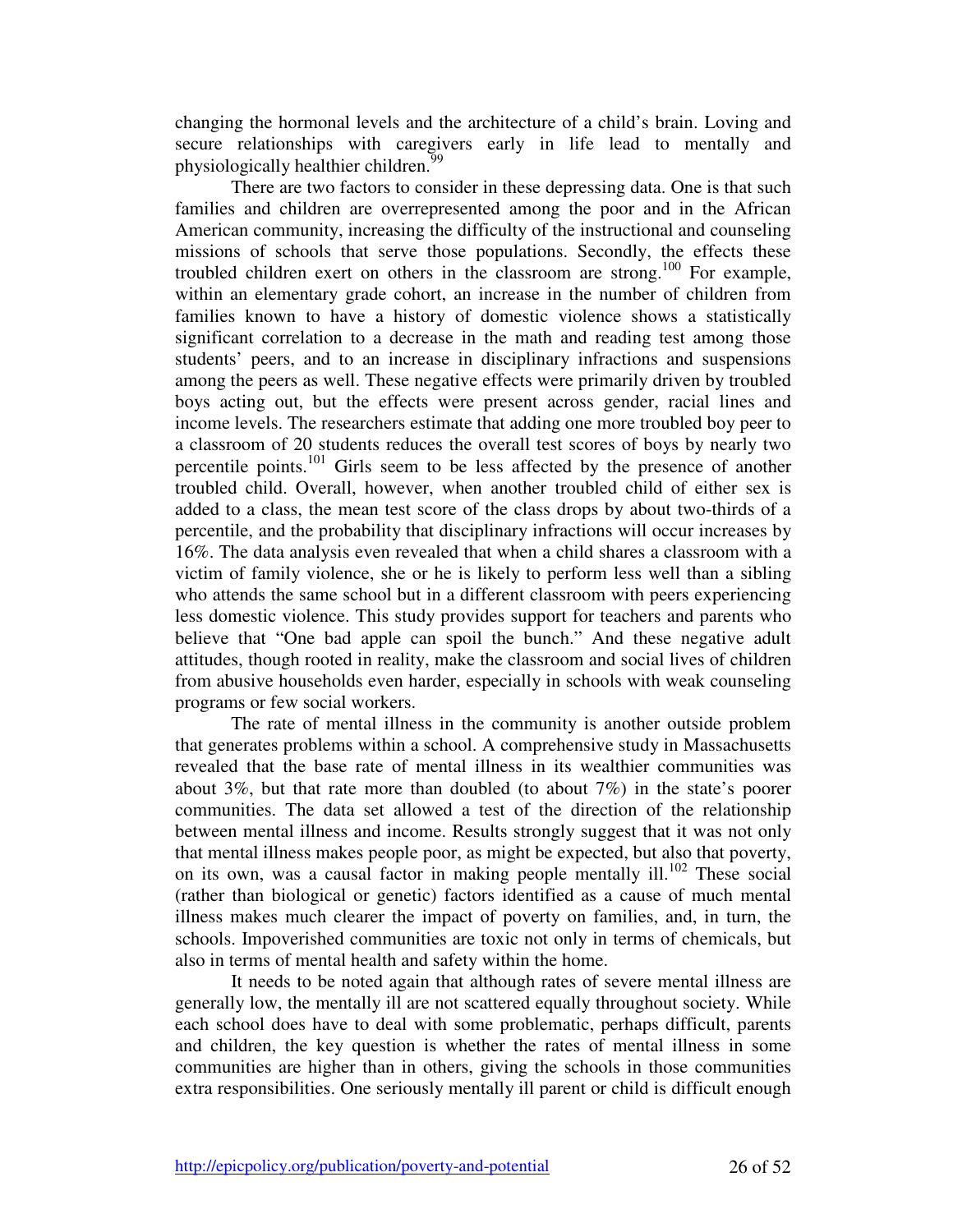for a school to work with. Five such parents or children might stretch the emotional resources of the school's staff to the limit. And the studies cited above suggest that the distribution of mental illness does indeed burden lower-income communities the most.

Schools serving the poor face still other challenges in addition to rates of domestic violence or mental illness in the community. Researchers have found poverty itself, even without the worst of its side effects, to have a negative influence on family life and schooling. For example, poverty is a risk factor in the development of oppositional defiant and conduct disorders.<sup>103</sup> Youth in transient poverty, in particular, seem to externalize their circumstances in these ways. The volatility in their economic lives gives rise to volatility in their behavior, with aggression and hyperactivity being additional common responses to family problems. Other research suggests that poverty increases by 10% the likelihood of a serious crime being committed.<sup>104</sup> In addition, poverty predisposes one to anxiety and depressive disorders. Youth in consistent poverty are prone to internalizing their stress in this way. They manifest psychosomatic problems and those associated with anxiety and depression, perhaps because their biological systems (hypothalamic, pituitary, and adrenocortical systems) are affected by the poverty they must live with.<sup>105</sup>

Families that are poor, even if healthy physically and mentally, and with loving relationships among the members, are usually not as educated and hence not as verbal as are middle-class families. Yet schools are institutions that depend on the language of instructors who are predominantly middle class and in possession of superior verbal skills. They, in turn, are predisposed to reward those



**Figure 6. Cumulative vocabulary for 3-year-old children in three different**  social classes<sup>106</sup>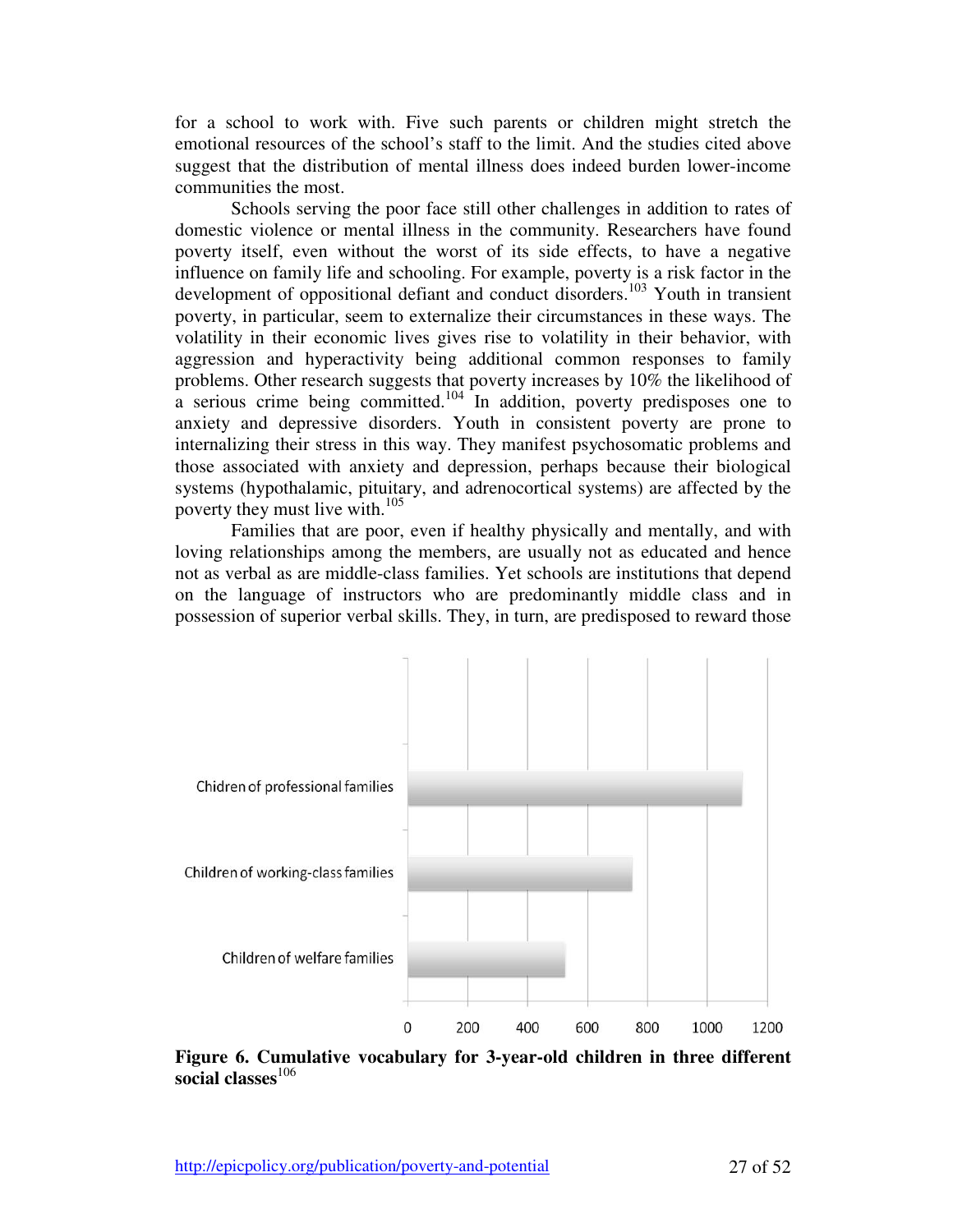who are verbally adept. This, then, is another way that the poor are at a disadvantage in schools because of their disadvantages out of school. Research is clear that even before school begins for children, the rates of verbal learning in families of different income groups are remarkably different.<sup>107</sup> These data are presented in Figure 6 (previous).

The language experience of the children shows that by about age 3, children from welfare families had acquired, on average, 525 vocabulary words, while children of working families had acquired 749 words. But by this age children of professional families had acquired 1,116 vocabulary words. These researchers went on to assume that the patterns of verbal interaction they recorded in the homes of these families would continue in a similar way over time. So they extrapolated from the data they had obtained through age three, to estimate language experience by age four. They found that an average child in a professional family is likely to have experience with almost 45 million words, while an average child in a working-class family would have experience with 26 million words, and the average child in a welfare family would have accumulated experience with 13 million words. $108$ 

What this research tells us is that, on average, the less affluent the family, the fewer words said to the child, and the less complex the language used. In fact, at age 3, the child from a professional family who had the smallest vocabulary still had a much more extensive vocabulary than did the child from the welfare family with the largest vocabulary.<sup>109</sup> This restricted experience with language early in development seems to be causally related to academic achievement later in life. Right from the start, at entrance to kindergarten, higher SES children were found to have cognitive scores about 60% higher than did children from lower SES families.<sup>110</sup> It appeared that it was SES, not race or family structure, that produced the differences noted. This is consistent with other research estimating that the effects of poverty on cognition are at least as great as the effect of parental education or innate intelligence.<sup>111</sup> School success, apparently, is related strongly to earlier engagement in consistent, extensive, and rich verbal interactions with people who are more linguistically developed. This is exactly what is lacking in many poor families and in lower-income communities, and this makes the job of the schools that serve the poor a great deal harder.

Language conveys meaning and ideas, of course. So it is not surprising that the content of communications to children in families that differ in SES will show differences as well.<sup>112</sup> Recordings of language use at home reveal that at about age 3, the typical child in a professional family was accumulating 32 affirmative messages and five prohibitions per hour. This is a ratio of 6 encouragements to 1 discouragement. The typical child in a working-class family accumulated 12 affirmatives and seven prohibitions per hour. This is a ratio of about 2 encouragements to 1 discouragement. But the average child in a family on welfare accumulated five affirmatives and 11 prohibitions per hour, a ratio of about 1 encouragement to 2 discouragements. These data reveal clearly that the form of verbal interaction expected from adults and received by the children of professional families is quite different than that expected and received by children from poorer families. Compared to lower SES children, these differences in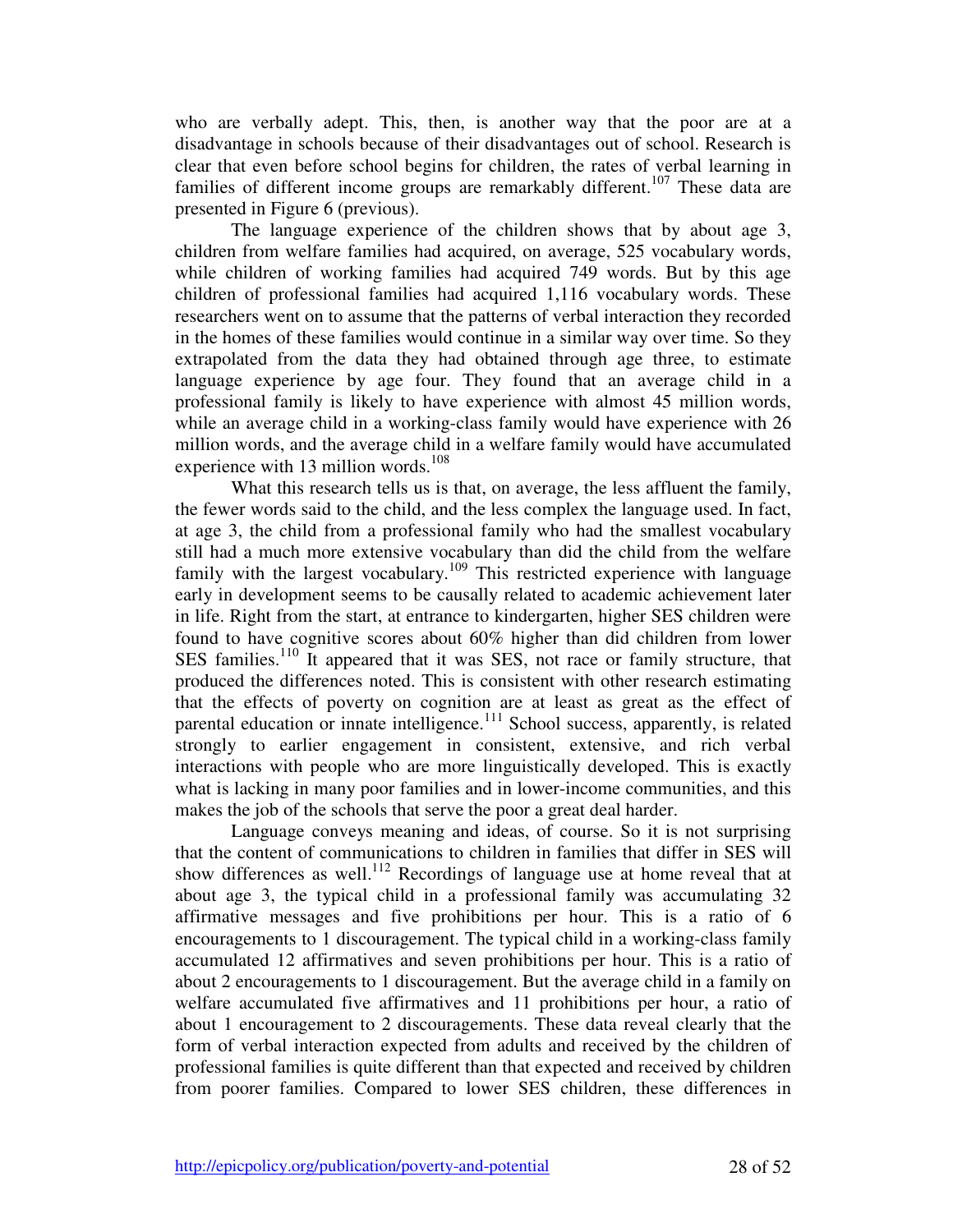expectations about and experience with particular kinds of linguistic forms will no doubt serve the higher SES children better when they encounter their first adult educators. The compatibility or incompatibility of the language experiences at home and at school simply adds another source of family influence that makes it harder for schools that serve the poor to do well.

### **OSF6: Neighborhood norms and schooling**

Income, race, ethnicity, and religion are all are factors that affect the residential options of different people. Neighborhoods, therefore, have different characteristics. Not surprisingly, then, one's zip code has both direct and indirect, and both positive and negative, effects on student achievement. On occasion, a school can substantially influence its own neighborhood characteristics and thus improve student performance both directly and indirectly. Far more often, however, it is the neighborhood characteristics that affect schools and their students' achievement.

One study of literacy achievement in 16 secondary schools with students from 437 neighborhoods showed the power of neighborhood as an independent factor in student achievement.<sup>113</sup> The neighborhoods were scaled to reflect sociodemographic characteristics, including overall unemployment rate, youth unemployment rate, number of single-parent families, percentage of low-earning wage earners, overcrowding, and permanently sick individuals. In this study, significant school-to-school variance in achievement was found, even when controlling for family background and neighborhood characteristics. This study and many others demonstrate that school effects on achievement are real and powerful. Research like this provides support for those who choose to focus on schools as the primary influence on achievement, and who downplay the effects of out-of-school factors influencing achievement.

In this same study, however, the variable labeled "neighborhood deprivation" also showed a very large negative effect on educational achievement. This was true even after variation in the individual students and the schools they attended were stringently controlled. This finding is much more than a trivial statistic. For two students with identical prior achievement background, with identical family backgrounds, and even with identical school membership, the differences in educational achievement as a function of their neighborhood deprivation was estimated to be a difference of between the 10th and the 90th percentile on an achievement test. In another study, these findings were essentially replicated using mathematics achievement as the outcome.<sup>114</sup> It is indisputable that neighborhoods independently have significant effects on achievement, often by weakening parental influences associated with better student achievement. In neighborhoods in which it is difficult to raise children, too many parents have their decent family values undermined by neighborhood youth cultures that are oppositional, dysfunctional, or both.

Every urban dweller knows that neighborhoods are reputed to have characteristics that either promote or reduce crime and deviant youth behavior. Schools whose attendance boundaries include dysfunctional neighborhoods,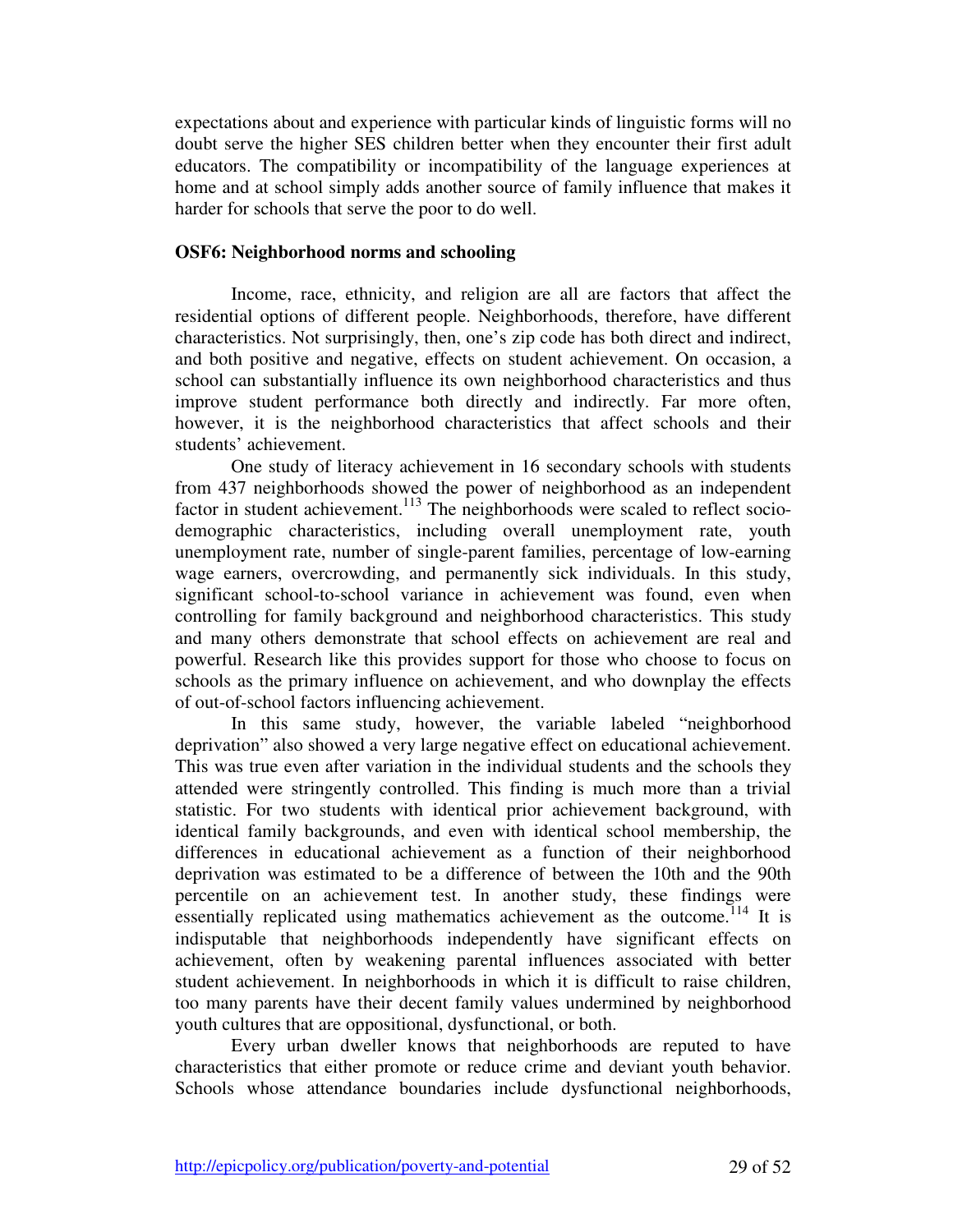therefore, face far greater challenges in nurturing student achievement than do those that draw students from healthier neighborhoods. This is illustrated by a news story from Chicago in the first half of  $2007$ .<sup>115</sup> The reporter comments on the murder of 27 public school students in the city, a murder every 10 days during the school year, and vividly describes the effects of neighborhood violence on the schools.

At Avalon Park Elementary School, the 8th graders in Room 104 still wrestle with the pain. It's in the eyes of the young man who cannot bring himself to talk about last month's brutal stabbing death of his classmate and best friend, 14-year-old Quinton Jackson. It's in the tears of the girl reading a poem about missing Quinton's smile and his mischievous antics. It's in the unsettled voice of the child who recounts recent nightmares of dead bodies and coffins.

Upstairs, in Room 301, the pain exists, but it's harder to see.

The teacher sees it, however, in the quiet temperament of the little boy who sits alone in the cafeteria because his best friend, Quinton's 12-year-old brother, Marquise, is no longer there to eat with him. Marquise, too, was stabbed to death in an attack last month. But his friend sits there, alone, in the lunchroom, as if waiting for Marquise to show up.

This is how the violent death of a student unhinges a school... [T]he deaths damage the community inside the school walls.

Teacher Kevin Wiley... says his [fifth-grade] boys have been acting out more since Marquise's death. They start fights and pick on each other.

"They try to hide it, act like tough guys," he said. "But I know they are hurting."

Teachers are not immune to the loss. Avalon Principal Geraldine Laury said she has found teachers sobbing. Staff members come into her office and break down at the mere mention of the Jackson boys. "Our hearts are heavy," she said.

Quinton's teacher, Ernestine Jefferson-Martin, said the most painful part is watching her students cope with the loss. "It's a family in here and I am the mother," she said. "I know how every child will react. I know who will cry and I know who will try to hide it. I can see and feel all the hearts of my children and I know there are a lot of broken hearts."<sup>116</sup>

Journalism like this reveals the severe shortcomings of insisting on reforming schools using assessment of academic progress as the primary indicator of school effectiveness. In its near total focus on manipulating in-school factors as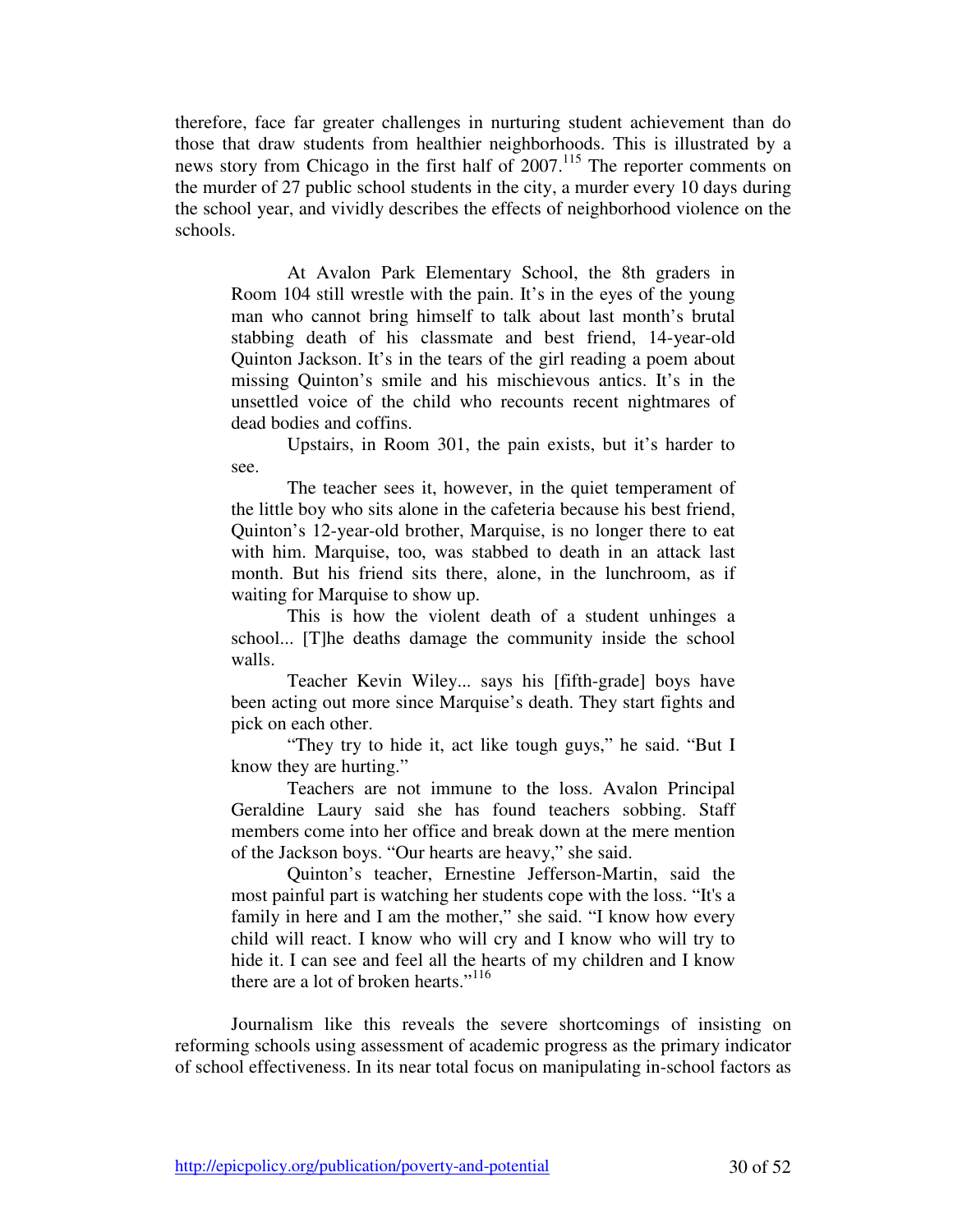a means to improving standardized test achievement, NCLB misses the patently obvious interconnectedness of inputs and outputs.

Some research in Chicago makes this clear. The researchers tried to identify the causal factors behind the striking differences in the achievement of children from various neighborhoods.<sup>117</sup> They began by profiling 343 Chicago neighborhoods. Characteristics such as poverty, unemployment, public assistance, immigration, age, race and class segregation, rapid population change, residential mobility, home ownership, family composition, friendship and kinship ties, neighborhood participation, neighborhood responsibility, and neighborhood trust were all measured. Neighborhood responsibility and trust were gauged by asking local residents such questions as "Can your neighbors be counted on to intervene in various ways if children were skipping school and hanging out on a street corner?" "If children were spray-painting graffiti on a local building?" "If children were showing disrespect to an adult?" The local residents were also asked whether people in the neighborhood were willing to help their neighbors, whether people in the neighborhood could be trusted, what they might do if the firehouse nearest them were threatened with budget cuts, and so forth. Responses to the trust and responsibility questions allowed for neighborhoods to be described as having "low" or "high" collective efficacy.<sup>118</sup> People in different neighborhoods, as a collective force, were either more like "pawns" or more like "origins" in their behavior. That is, the people in different neighborhoods seemed to possess, collectively, a sense either that they were controlled by forces outside themselves or that they themselves had control over their lives. Collective sense of control (or "efficacy") and the other variables were then compared to crime rates in each Chicago neighborhood.

Collective efficacy accounted for more than 75% of the variation in violence levels in different neighborhoods. This establishes low neighborhood "collective efficacy" as an important risk factor. Low collective efficacy is in turn associated with violent crime and its many problematic correlates, all of which affect poor youth and the schools that they attend, as in the Avalon Park Elementary School, described above. These data also point out the power of high collective efficacy in poor neighborhoods. The research suggests that high collective efficacy can be a powerful factor in keeping poor youth in impoverished neighborhoods on track for obtaining a more productive life.

Neighborhoods also play a role in the verbal achievements of children. For example, it is common to find that the verbal achievement of poor and inner-city school children is low in comparison with that of children from wealthier and suburban schools. Three hypotheses link neighborhood to those differences in verbal achievement, independent of the schools in poor neighborhoods, which are often overcrowded, underfunded, and with less qualified teachers. First, in the most impoverished neighborhoods, and those with high rates of crime and low efficacy, parenting factors, particularly the mental health of mothers, are known to be more problematic (as discussed earlier in the section on family stress). Second, the size and the linguistic competencies of members of the speech community in impoverished communities may be restricted, as has been found in studies of lowincome families and in communities where immigrants live (see the section on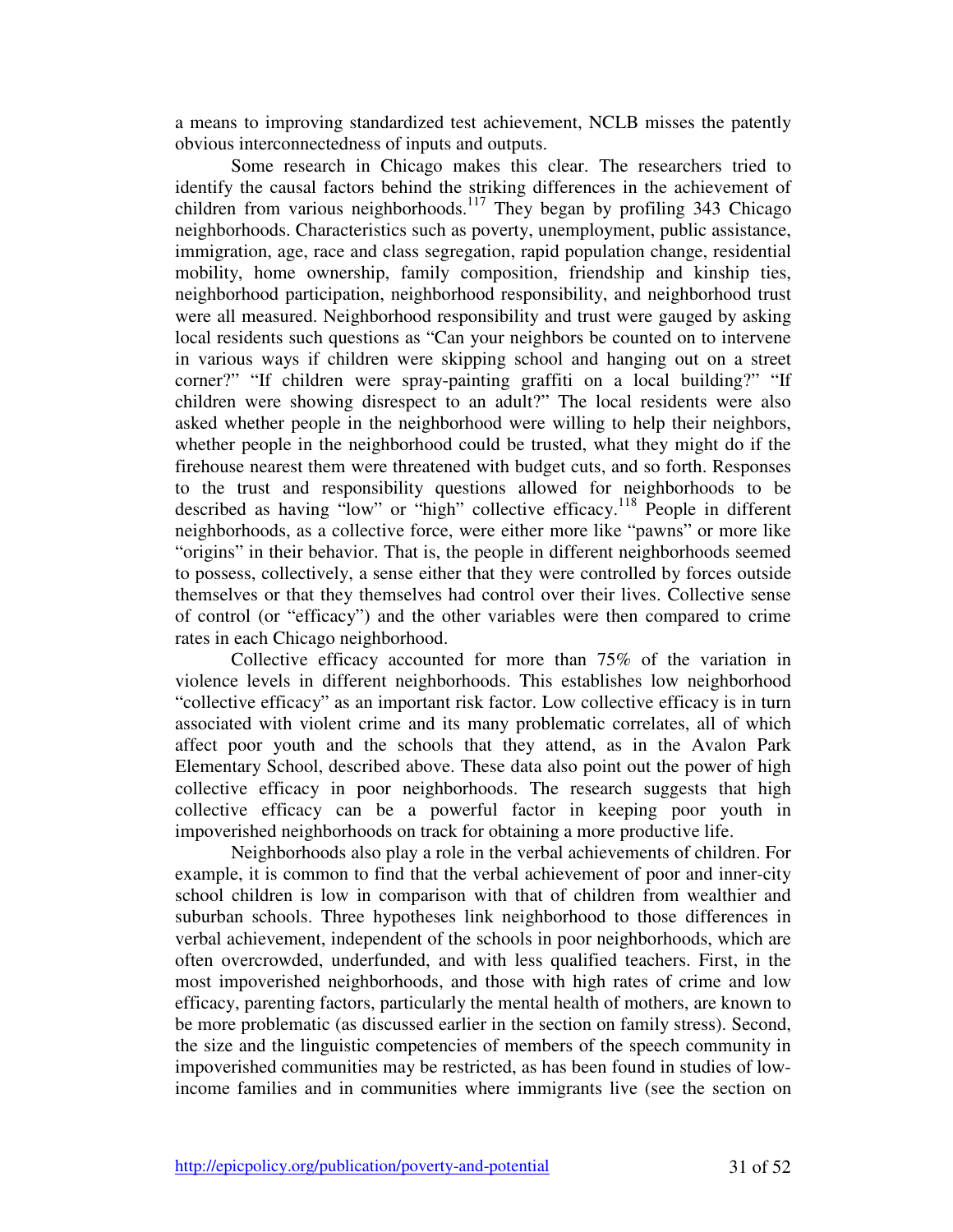families, above). Third, because of widespread distrust, fear of violence, and isolating physical environments, public communication patterns for both adults and youth in impoverished communities with low levels of collective efficacy are likely to be severely inhibited. This is important because public speech is very different from private and family speech. Familiarity with public speech patterns is a form of social capital, often unavailable to low-income students. Thus the entire communication infrastructure of impoverished and unsafe communities may be a powerful negative influence on the verbal achievement of youth from such communities. $119$ 

To test the hypothesis of cumulative effects on verbal skills as a function of being raised in neighborhoods with concentrated poverty, researchers followed and questioned a large sample of Chicago African American children and their caretakers for several years, no matter where in the U.S. they moved. Each new community where they settled was rated as more or less impoverished than the ones from which they came. Verbal ability of the children was assessed with a composite scale made up of an IQ vocabulary test and a standardized achievement test. The results showed that staying in neighborhoods of concentrated poverty (neighborhoods at the bottom quartile of income in Chicago) has a cumulative and negative effect on verbal achievement independent of a host of other factors.<sup>120</sup> And being in that neighborhood for a lengthy period of time as a child may influence verbal ability even if the child moves later in life. Growing up in concentrated poverty results in about a quarter of a standard deviation loss in verbal ability. The authors of this longitudinal study say:

...durable inequality matters. Indeed, exposure to concentrated disadvantage in Chicago appears to have had detrimental and longlasting consequences for black children's cognitive ability, rivaling in magnitude the effects of missing 1 year of schooling.... Policy discussions of investment in children are to be applauded, but if our study is any guide, these discussions should be expanded to include a more comprehensive approach to investing in and thereby improving the neighborhood contexts to which children are exposed as they develop cognitive skills crucial for later achievement.<sup>121</sup>

A different set of researchers also found large effects of average neighborhood income on children's reading and mathematics achievement. Their results suggested that living in a low-income neighborhood may have a greater effect on inequality in test scores than coming from a low-income family.<sup>122</sup>

Figure 7 (following) demonstrates that the characteristics of the student body in local neighborhood schools matters a lot. NAEP math scores for fourth graders in 2005 are displayed for two groups: middle-class children and lowincome children.<sup>123</sup> It is not surprising that lower-income students do less well than middle-class students, as is clearly shown. But there is another important lesson here. Low-income students attending the schools with little poverty (as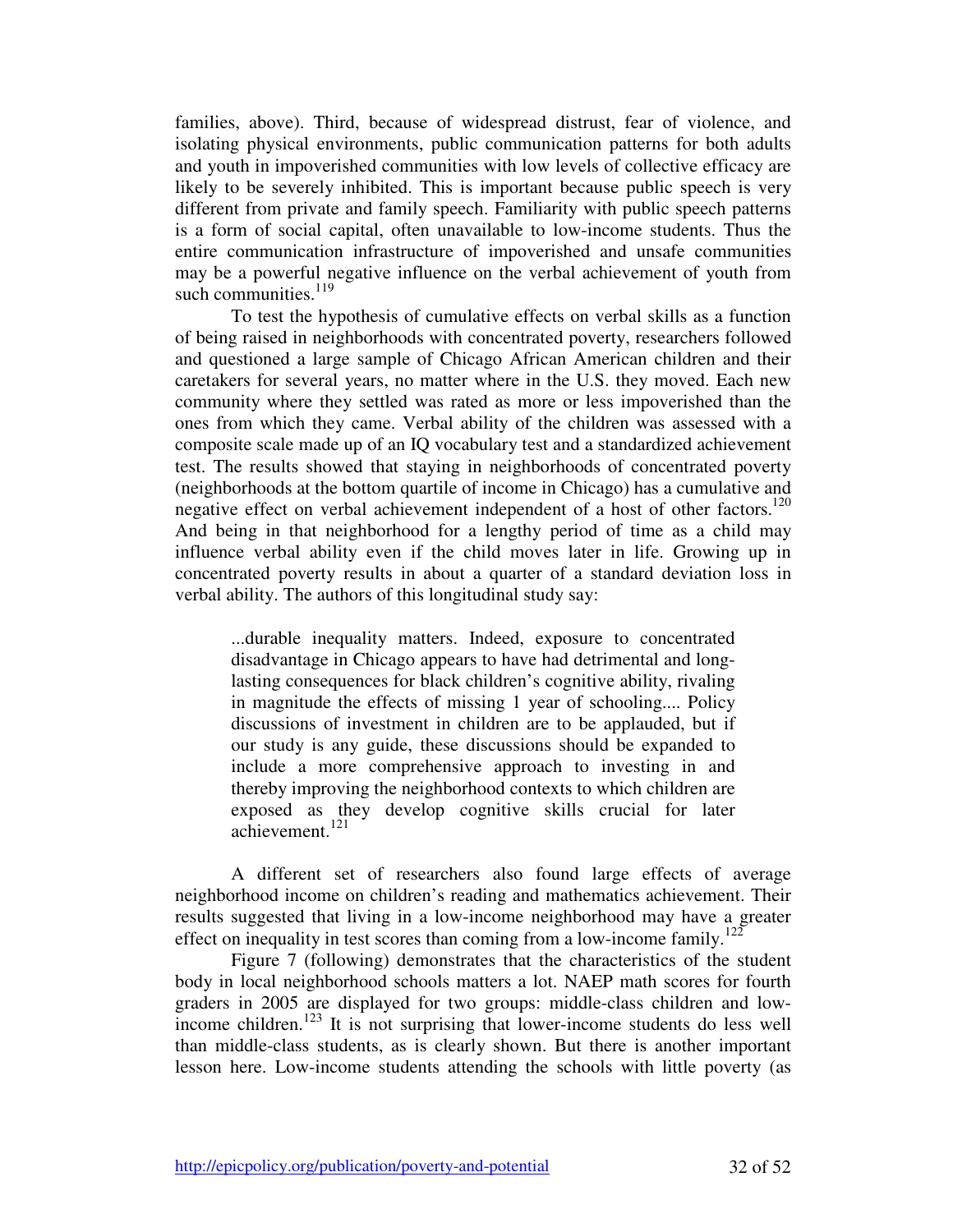

*Note:* "Low-income student is defined as eligible for free or reduced-price lunch, "middle-class student" as not eligible. Math scores are the average scores of public school students in fourthgrade mathematics on the National Assessment of Education Progress (NAEP) in 2005.

*Source:* U.S. Department of Education, *The Condition of Education 2006* (Washington, DC: Government Printing Office, 2006), p. 47

### **Figure 7. Fourth grade NAEP mathematics scores for middle- and lowincome children in schools that vary by rate of poverty**<sup>124</sup>

when they have rent subsidies and live in more affluent neighborhoods, or are bussed to schools with low poverty rates) score eight points higher, equivalent to about half a grade level, than do middle-class students in high-poverty schools. Neighborhood norms and family traditions, interacting with local school characteristics, affect achievement in powerful ways.

Families with enough money move out of dysfunctional neighborhoods because they believe, as research confirms, that neighborhood effects are strong. They know that good parents too frequently lose their children to the streets because neighborhood effects rival family effects in influencing child development.<sup>125</sup> It appears that the absence of more affluent neighbors rather than the presence of low-income neighbors is more important for youth development.<sup>126</sup> It is precisely those more affluent role models that are missing in low-income neighborhoods. Without such role models for youth, the job of the local public school is much harder. So it is no wonder that poor parents given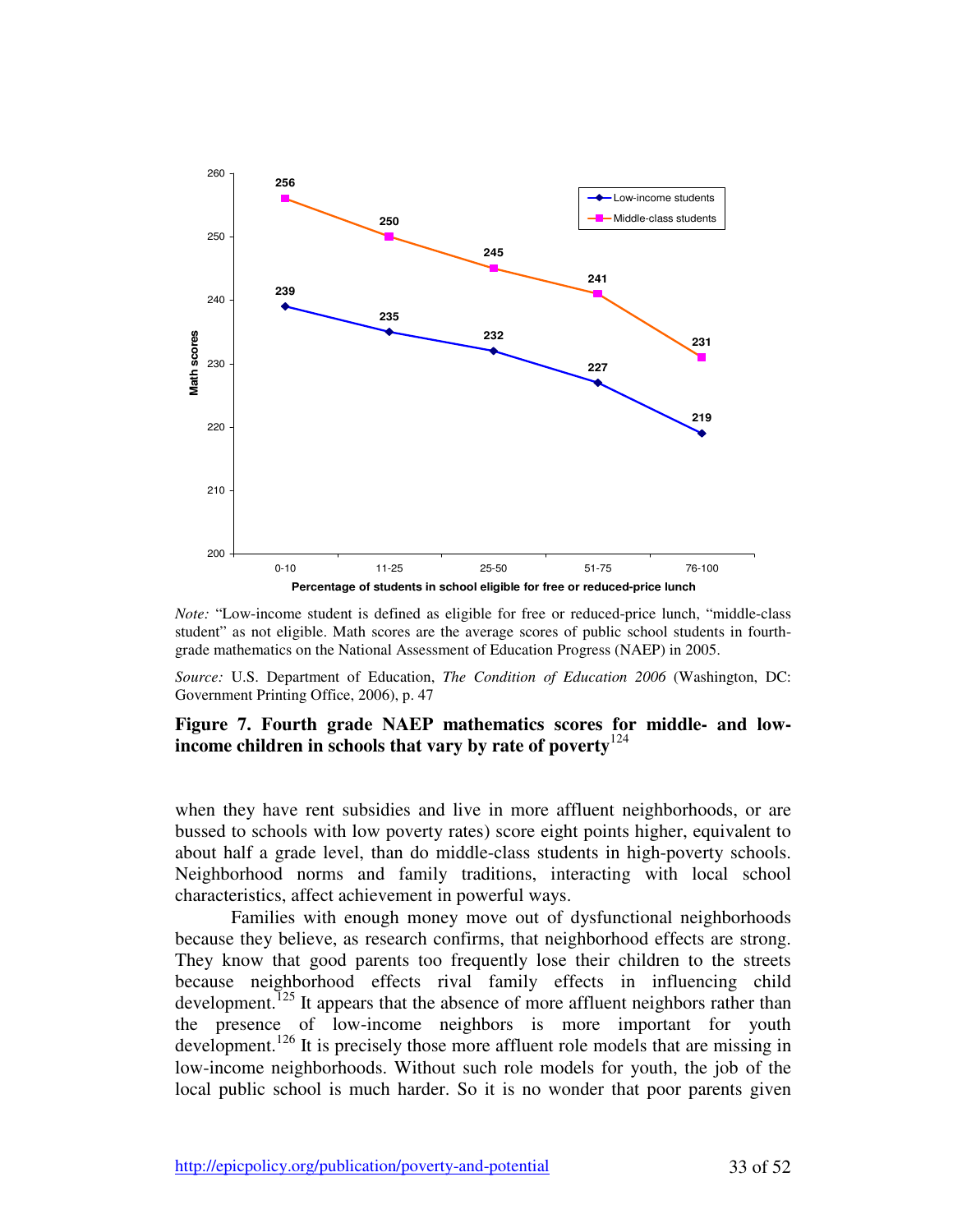vouchers to live in better neighborhoods stayed in those neighborhoods, and their children chose such neighborhoods to live in as they grew older.<sup>127</sup>

Even health is affected by neighborhood location, and that affects absenteeism, which in turn affects achievement. For example, as explained earlier, there are neighborhoods that influence the rate of childhood asthma or other illnesses, affecting absenteeism, and thereby affecting school achievement. Building on that earlier discussion, consider the following data concerning the likelihood that poor people's neighborhoods are located in chemically toxic areas, with the corresponding impacts on health. Table 5 presents data that show the percentage of minority residents in a zip code and the likelihood of proximity to a hazardous waste site.<sup>128</sup> Some neighborhoods are clearly likely to be more toxic to children and their families than are others. The schools that serve those communities can expect to see this reflected in increased absenteeism.

| <b>Characteristics of a particular Zip Code</b>                                                                                           | <b>Percent minority in that Zip Code</b> |
|-------------------------------------------------------------------------------------------------------------------------------------------|------------------------------------------|
| No treatment, storage, or disposal facility is in<br>zip code                                                                             | 12.3                                     |
| One treatment, storage, or disposal facility that<br>is not a landfill is in zip code                                                     | 23.7                                     |
| A hazardous waste landfill, not one of the<br>nations' five largest, is in zip code                                                       | 22.0                                     |
| More than one treatment, storage, or disposal<br>facility, or one of the nations' five largest<br>hazardous waste landfill is in zip code | 37.8                                     |

**Table 5. Minority proximity to environmental dangers in the USA.<sup>129</sup>**

But absenteeism rates in different neighborhoods are also determined by rates of family ineptness, family breakdown, the school curriculum, and child willfulness. Moreover, absenteeism from school by neighborhood provides a separate and powerful negative influence on local schools. It hurts the individual child a great deal, placing him or her on a path to dropping out of school. However, children with good attendance at schools in neighborhoods with high absenteeism also suffer because their teachers have to give extra help to those who have missed classes, and they must re-teach material they have gone over before.

New York City is probably not unlike other major urban areas. It has high poverty rates, with poverty concentrated by neighborhood and affecting school attendance. For example, during the 2007-2008 school year, in 12 of New York City's 32 school districts, well over 25% of primary school children were chronically absent from school. Chronically absent is defined as missing more than 20 school days per school year—more than 10% of the school year. In five of these districts, fully 30% of primary school children, kindergarten through fifth grade, were chronically absent. And, perhaps most shockingly, in six of these districts, between 8% and 11% of primary school children missed 38 or more days of school during the 2007-2008 school year.<sup>130</sup>

In that year, at least 30% of the children were chronically absent in 123 individual New York City primary schools; in 96 of the city's 366 middle schools,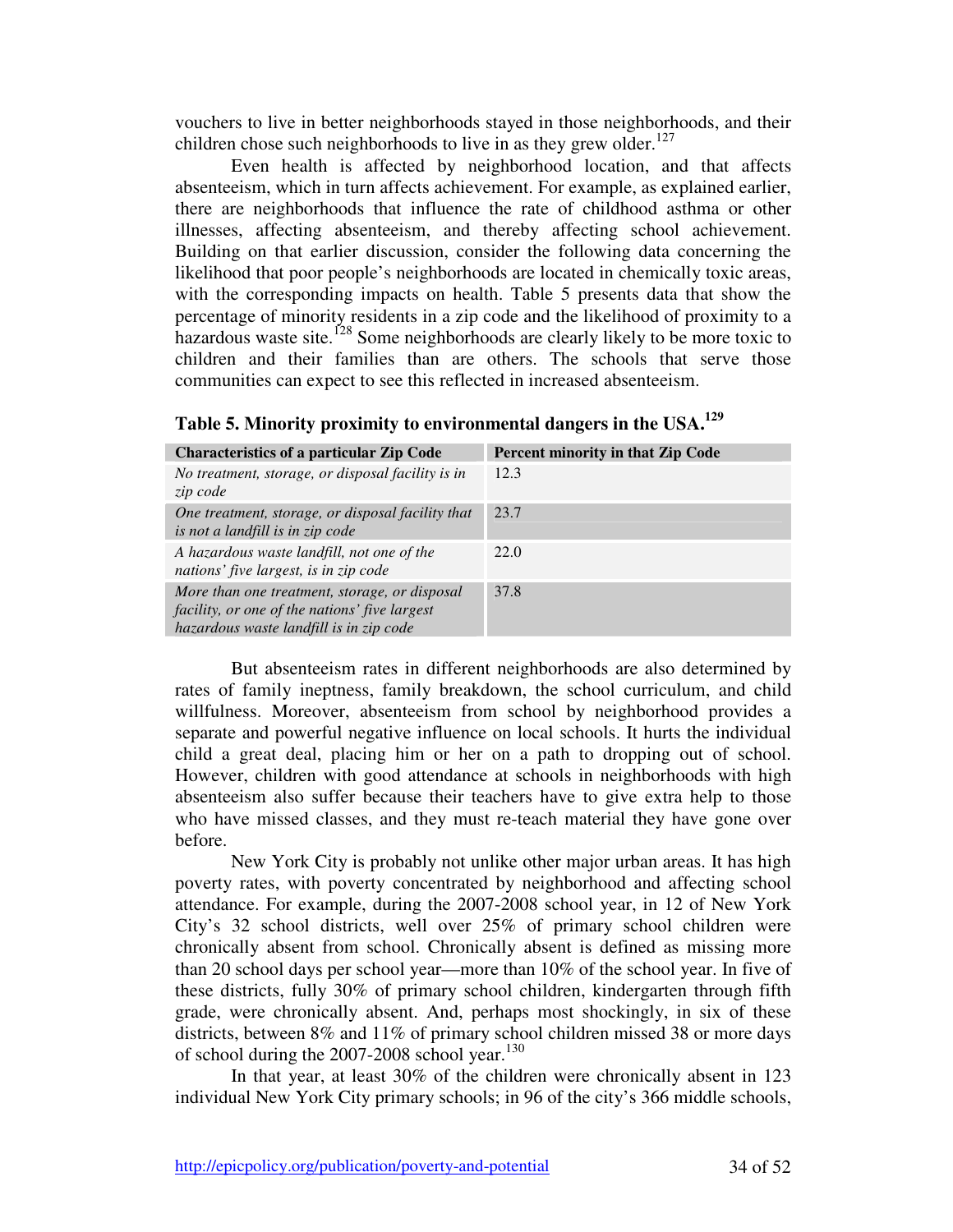more than 30% of children were also chronically absent. In 27 of those schools, more than 40% were chronically absent. Norms for not going to school develop in some neighborhoods. Table 6 describes some elementary and middle schools, all from the same zip code in the Bronx, in which the norms for non-attending school are almost as powerful as the norms to attend school. From a third to a half of the students at these schools are chronic school non-attenders. It is unimaginable that these schools will ever make Adequate Yearly Progress unless some OSFs are addressed first: neighborhood poverty, health care, immigration status, and mental health problems are likely to be among the most important. But in such neighborhoods, an engaging curriculum in a school where all children feel welcome will surely help, as well.

| <b>School</b>                    | <b>Grades</b><br>served | <b>Number</b><br>chronically<br>absent | <b>Percent</b><br>chronically<br>absent | <b>Percent on free</b><br>and reduced<br>lunch |
|----------------------------------|-------------------------|----------------------------------------|-----------------------------------------|------------------------------------------------|
| PS 2, Morrisania                 | $K-5$                   | 133                                    | 41.7                                    | 85.0                                           |
| PS 132,<br>G. A. Morgan          | $PK-5$                  | 210                                    | 36.0                                    | 53.6                                           |
| PS 53.<br><b>Basheer Quisim</b>  | <b>PK-5</b>             | 475                                    | 35.9                                    | 90.0                                           |
| <i>M.S. 301,</i><br>P. L. Dunbar | $6 - 8$                 | 181                                    | 48.1                                    | 90.5                                           |
| PS 245, New day<br>Academy       | $6-10$                  | 196                                    | 45.9                                    | 84.5                                           |

**Table 6. The chronically absent in a sample of schools within a single zip code in the Bronx, NYC.**<sup>131</sup>

Poverty also has an impact on residential mobility rates—the rate at which people move from place to place—causing problems similar to those caused by non-attendance. There are primarily two types of residential mobility: opportunity-driven, where people move to seek a better life, and poverty-driven, where movement is necessary because the family cannot pay rent or experiences dislocation for some other reason: foreclosure, illness, divorce, job loss, and the like. A factor in mobility is that poor people have not seen gains in real dollars in their income over the last few years, while the inventory of low-cost rentals has shrunk.<sup>132</sup> Even before the recent crisis, those who owned homes in 2006 were severely burdened by the cost. At that time 18 million home owners were paying more than 50% of their income to keep their homes. Half of the members of this group were from low-income households (those in the bottom quartile). Looking at 2006 and at those low-income homes with children, after mortgage payments, on average, \$257 a month remained for food, \$29 for clothing, and \$9 for health care.<sup>133</sup> Because energy and food costs have been rising, and many job losses have been associated with the recession that started in 2007, these homeowners were among the most likely candidates to face foreclosure and increase the U.S. rate of residential mobility, already high compared to many other nations. But renting is also problem for low-wage earners; even in the lowest cost-of-living counties in the nation, a minimum-wage worker cannot afford a one-bedroom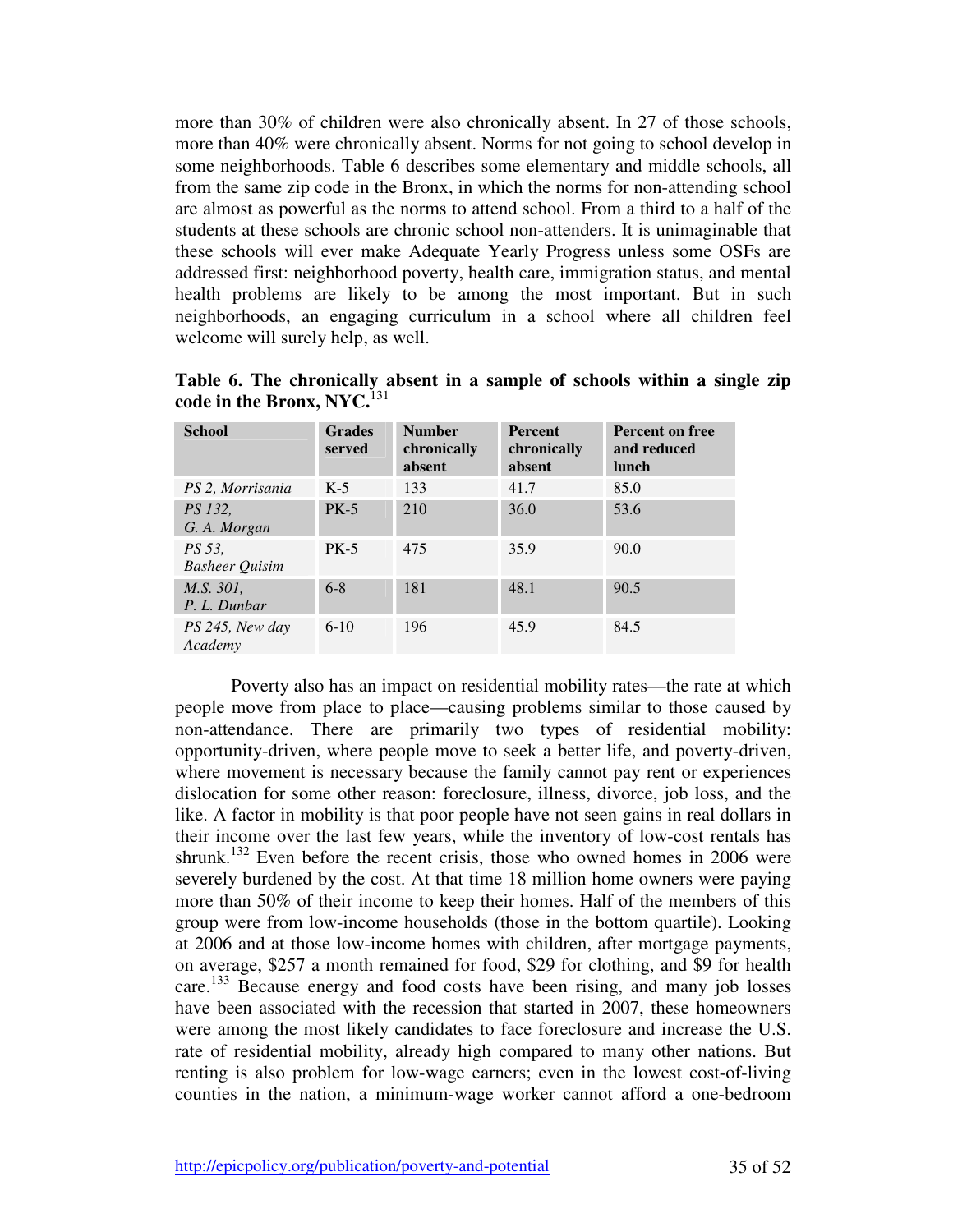apartment at local fair market rents without working more than 40 hours per week.<sup>134</sup>

According to one 2008 report, about 6.5% of all children in the U.S. have been in their current home for six months or less. That rate climbs to more than 10% among poor children. Thirty percent of the nation's poorest children have attended at least three different schools by third grade. Middle-class children have a rate that is one third lower. And compared to white children, black children were found to be twice as likely to change schools this frequently.<sup>135</sup> Schools that serve poor and minority children, therefore, are most likely serving neighborhoods that have the highest rates of residential mobility in a region. Some neighborhoods also have within them many homeless families. These families are even more mobile than the frequent residential movers, as they move quickly throughout a city or region seeking support. High rates of mobility and homelessness in neighborhoods where poor people live place an extra burden on schools and teachers.

An illustration of the problem comes from a school in an upstate New York city that had a mobility rate of more than  $100\%$  one year.<sup>136</sup> New students were arriving and old students were leaving almost every day, often with no warning to the school's administrators. In a particular classroom, only three of the students who started that year remained throughout the year, while others entered and left and were replaced by still other new students. Because of migration patterns among farm workers whose children were in this school, some of the children came, and went, and came back again in the same year.<sup>137</sup> One child in this school had been in seven different schools between kindergarten and third grade. In schools with high mobility, instructional routines are disrupted, the pace of instruction slows down, and the design of the curriculum is driven by the needs of the movers rather than by those who stay. Administrative resources are diverted to incorporating new students and processing the records of students who leave. As can be expected, teacher morale often falls and any sense of community at the school is fractured.

Transient students have more behavioral problems, and the more they move the greater the severity of the behavioral problems teachers note.<sup>138</sup>

Those who move three or more times between the ages of 4 and 7 are 20% less likely than non-movers to graduate high school, after controlling for other student characteristics. Those students who stay at schools with high turnover rates suffer academically as well, and the student transiency even increases the rate of teacher turnover.<sup>139</sup> The evidence is persuasive that if the low-income residential mobility rate could be brought down to the middle-class rate, the achievement gap between low and middle income students would drop by about  $8\%$ .<sup>140</sup> Similarly, if the mobility rate of black students were to equal that of white students, the predicted reduction in the achievement gap between these two groups would be  $14\%$ .<sup>141</sup>

Clearly both movers and stayers pay a price for living in neighborhoods with high rates of residential mobility. Such neighborhoods are common and may be increasing because of the nation's current economic recession. High rates of residential mobility, along with other characteristics of neighborhoods noted in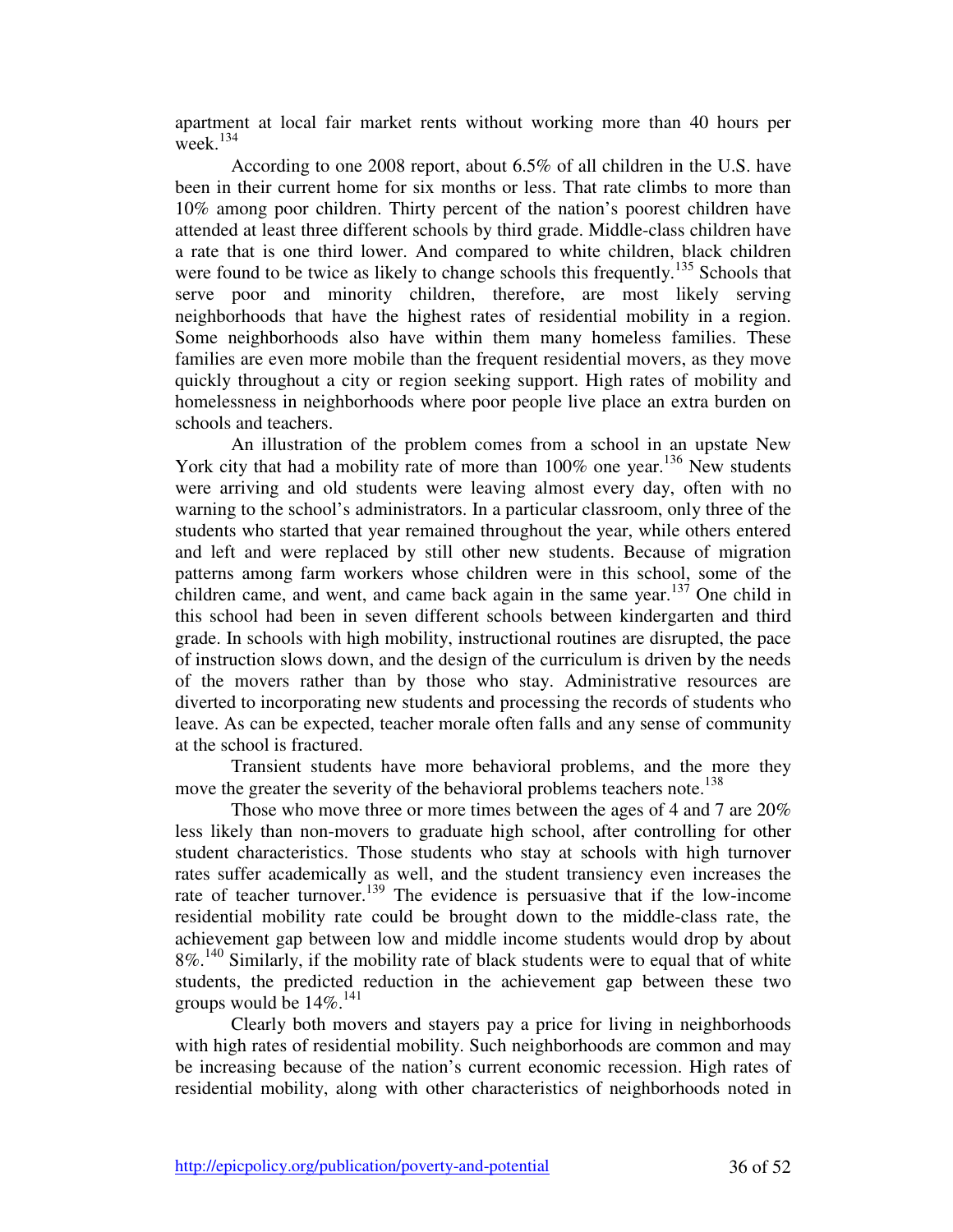this section, indicate how powerful an out-of-school factor neighborhoods can be. Neighborhoods exert influences on events inside schools serving poor and wealthy alike. But in poor neighborhoods that influence is likely to be powerfully negative, while in wealthier neighborhoods those effects can be powerfully positive. For example, in California's tiny Ross School District, the community held an auction to fund increases in teacher salaries in order to attract the best teachers in the state. A glass of lemonade, with a pass to play golf, went for \$1,100. The 240 families in support of this one public school raised \$1.3 million over and above the budget the state provided.<sup>142</sup> As John Dewey once noted: "What the best and wisest parent wants for his own child, that must the community want for all its children. Any other ideal for our schools is narrow and unlovely; acted upon, it destroys our democracy."<sup>143</sup>

# **OSF7: Extended learning opportunities and achievement**

As just noted, not all OSFs have negative effects on students. In this final, short section, some programs that can improve the education of youth, particularly poor youth, are discussed. These programs offer extended learning opportunities, and so they are all educational programs; however, they typically operate separately from traditional school programs, and thus they are classified as an OSF influencing achievement.

This section is also a reminder that education does not take place only within schools. The many opportunities for learning outside of school, where some students learn more (and more easily), are not equally available across the income groups. In addition, poorer students or their families who are not or cannot be motivated to take part in available out-of-school learning opportunities will not learn as well or as much as those who do.

# *Summer programs*

When poor children enter high schools with students from a range of income groups, many have lower grades and lower test scores than their middleclass counterparts. They may also exhibit poorer study habits and less welldeveloped ideas about how to succeed in life. The student advising office might then suggest (or assign) to those students courses that are often less rigorous and not necessarily college preparatory.<sup>144</sup> Accordingly, from the first days of high school a poor child's job opportunities may be limited, as may be their potential for lifetime earnings.<sup>145</sup> Thus, critical decisions are made at a student's entry to high school. Yet what if their entering scores, which determine so much about their future, were based not on their fall, winter, and spring achievements in regular classes over the course of the school year, but instead were based on their summer *losses* in achievement? This may be the case.<sup>146</sup>

Research suggests that, as a function of family dynamics, income, parental education, and so forth, poor children do not grow in achievement during the summer as much as middle-class children. Convincing evidence exists that about 50% of the achievement gap between children of higher and lower income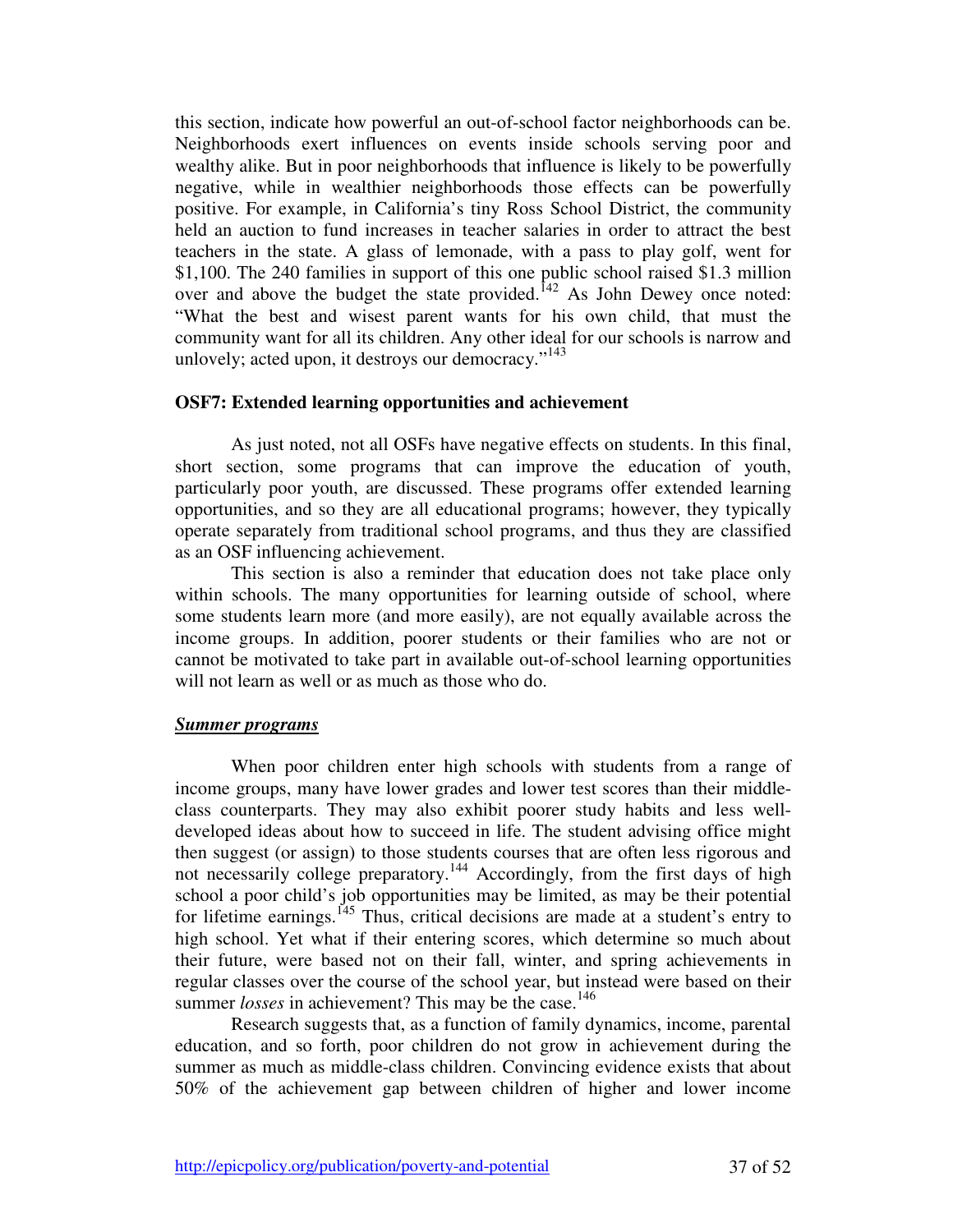families at the start of high school is due to the cumulative lack of summer gains among low-SES children.<sup>147</sup> Among the children studied, those in higher income groups had extended learning opportunities during the summer (travel, museum trips, academic camps, summer school, and so forth) and therefore they appeared "smarter," even though the lower- and upper-income children each had substantial achievement gains during the regular school year. $148$  The upper-income students appear to be better educated as they enter high school because they, in fact, are better educated. While that is based, in part, on OSFs such as those noted in the previous sections, it also is a function, in particular, of lower-income students' lack of summer learning that promotes school learning.

Summer programs, therefore, could help in reducing this gap by providing poorer students a better chance to succeed in school. A recent review of 93 evaluations found that summer school programs focusing on remedial, accelerated, or enrichment learning all can have positive effects on students' knowledge and skills.<sup>149</sup> Program elements that seemed to make a bigger difference in what was learned were smaller class sizes, more one-to-one tutoring or individualized instruction, and the requirement for some form of parent involvement. The problem is that these programs are not always available for or attended by the students (or their parents) who most need them.

# *Preschool programs*

Preschool is another OSF that provides an opportunity for learning not always distributed evenly across income groups. A recent and comprehensive meta-analysis, examining 123 studies over five decades that focused primarily on low-income children of lesser educated parents, found preschool to be associated with positive and relatively large effects on cognitive outcomes for children entering kindergarten.<sup>150</sup> Preschool also clearly made a positive difference not only in children's academic achievements, but also in their social skills and in their progress through school. As is often the case with early interventions, the magnitude of the measureable advantage that preschool provides fades over time. Preschool is, however, an OSF that can do much to reduce the gap between poorer and wealthier students at the start of kindergarten or first grade. If low-income students can be provided with and attracted to high-quality preschool programs, the extended learning time does help ensure a good start to their school years.

#### *After-school programs*

Replacing excessive television viewing with organized after-school activities is another way to extend learning opportunities. Students who watch six or more hours of television each day—more often lower-income students—tend to score lower on achievement tests. More generally, U.S. students spend more time than their international counterparts watching TV, playing and talking with friends, playing sports, and using the Internet—time and activities (depending on the specifics) not necessarily likely to improve educational attainment.<sup>151</sup> Substituting an effective after-school program could prove a productive alternative.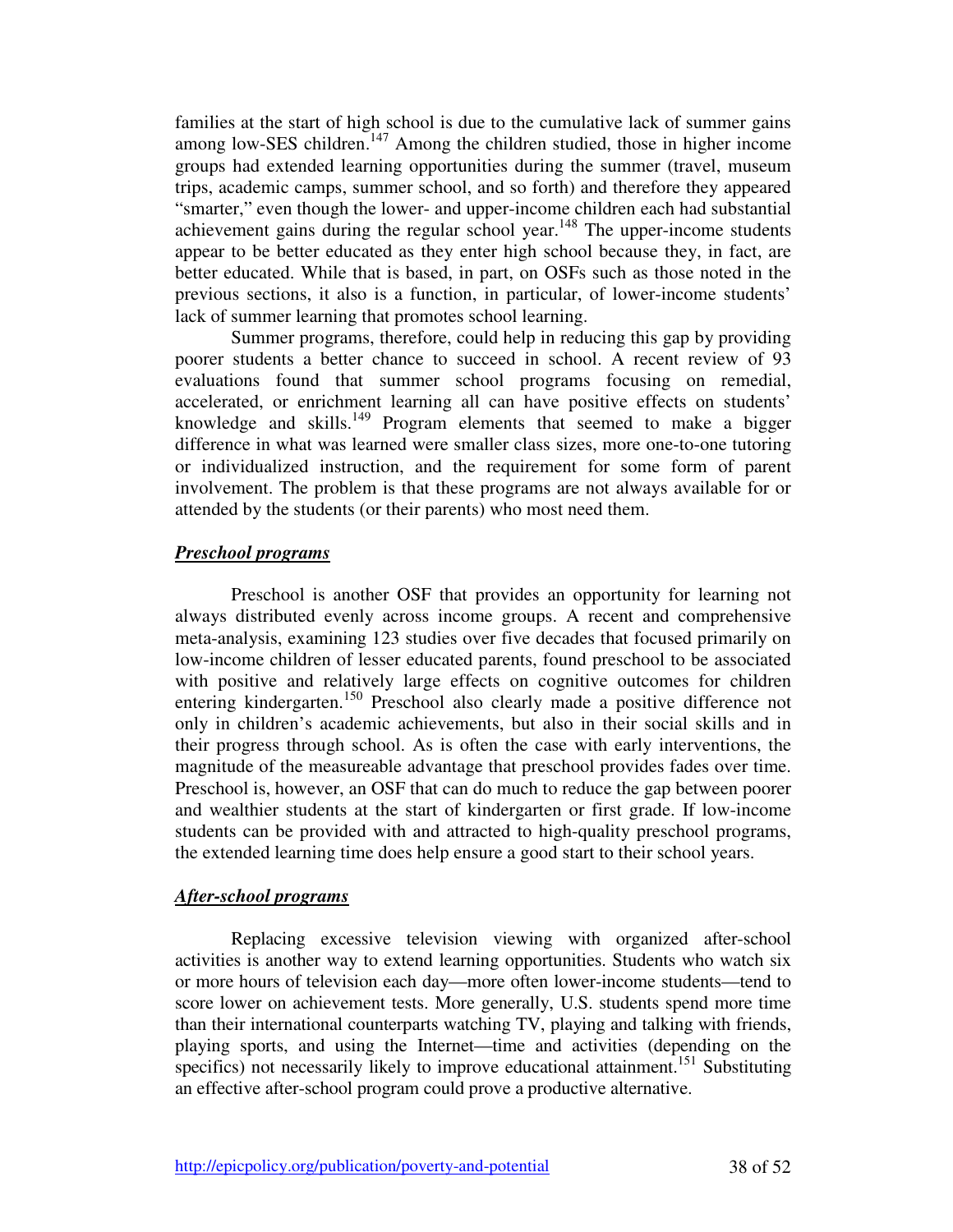A recent review of 35 evaluations of after-school programs having explicitly instructional aims and serving at-risk youth found that the programs on average produced gains in both reading and mathematics achievement, although the size of the gains varied widely from program to program.<sup>152</sup> Those more effective in raising student achievement served the early elementary and high school grades and included tutoring. After-school programs also had a positive influence on nonacademic outcomes, although these effects were variable. Nevertheless, some characteristics of grass-roots, non-school programs for disadvantaged high-school age youth have been described that do appear to have lasting effects on character and identity formation, shaping much more pro-social behavior.<sup>153</sup>

It should be noted that it is possible—even likely—that the students who participate in these programs are those who are already on the track for higher academic achievement, and that those who might most benefit from such programs do not attend, or do not attend with the regularity that might provide benefits. If this is the case, then programs themselves may appear more effective than they actually are, depending on the nature of models used by the researchers. Nevertheless, the overall body of evidence suggests that after-school extended learning programs could provide a way to improve school achievement, particularly if such programs can recruit the students who need them the most and if they coordinate their curriculum with the schools that students attend.

In short, the negative effects of many of the OSFs discussed earlier might be moderated by out-of-school educational programs like summer school, preschool, and after-school programs. These benefits are most likely if the educational component is strong, community support for the program exists, and if the program also provides medical and social supports for poor children. High quality programs with the ability to attract the students most in need are badly needed.

# *Conclusion and Recommendations*

Seven interwoven out-of-school factors that influence what occurs in schools have been described. Although the literature demonstrating the effects of each of these factors is sometimes controversial, existing evidence still persuasively suggests that OSFs do have powerful effects on schools. The effects of many OSFs on low-income students make the job of schooling those students much harder. Moreover, the factors are intertwined, so their victims often are hit with multiple blows. Pre- and neonatal factors overlap with medical and nutritional factors, and these factors are not independent of the environmental pollutants, neighborhood, and family factors that have been described. These all relate in turn to the availability of and participation in extended learning opportunities for children.

All this strongly suggests that a good portion of the achievement gaps that have become the focus of U. S. educational policy is caused by OSFs, and schools, as they are ordinarily configured, are not in a position to eliminate those gaps. It also means that increased spending on schools, as beneficial as that might be, will probably come up short in closing the gaps. On the other hand, the gaps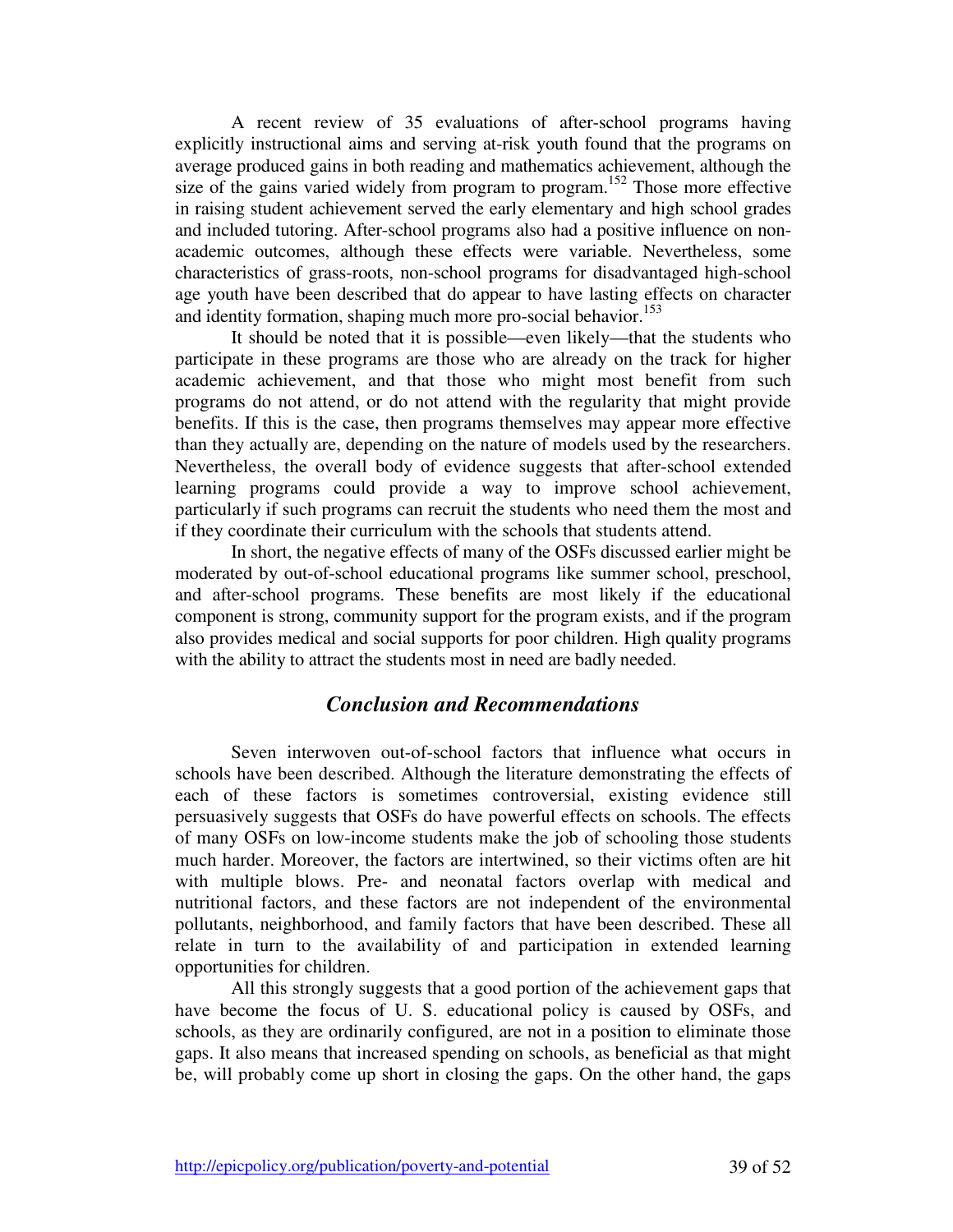might shrink more readily if we spent our nation's precious resources on such strategies as trying to:

- Reduce the rate of low birth weight children among African Americans,
- Reduce drug and alcohol abuse,
- Reduce pollutants in our cites and move people away from toxic sites,
- Provide universal and free medical care for all citizens,
- Insure that no one suffers from food insecurity,
- Reduce the rates of family violence in low-income households,
- Improve mental health services among the poor,
- More equitably distribute low-income housing throughout communities,
- Reduce both the mobility and absenteeism rates of children,
- Provide high-quality preschools for all children, and
- Provide summer programs for the poor to reduce summer losses in their academic achievement.

Economists already suggest that the black-white achievement gap can be reduced by 25% just by reducing residential mobility and improving the availability of healthcare for black children and of mental health services for their caregivers.<sup>154</sup> That is a big effect for only three of the many OSFs discussed above.

It should also be remembered that the OSFs discussed in this brief not only interact with each other; they also interact with a child's genetic makeup in ways we have yet to understand. Emerging research suggests that the effects of poverty can be severe enough that the genetic potential of children fails to express. What that means is that for poor children of any race and ethnicity we more often see the effects of the poverty, not the effects of the poverty x genetics interaction.<sup>155</sup> What is known now, however, is that these factors have a significant impact on what occurs, and what possibilities exist for achievement, inside our nations' schools.

Inputs to schools matter. As wonderful as some teachers and schools are, most cannot eliminate inequalities that have their roots outside their doors and that influence events within them. The accountability system associated with NCLB is fatally flawed because it makes schools accountable for achievement without regard for factors over which schools have little control.<sup>156</sup> In part, for this reason, NCLB is failing to show reductions in the achievement gaps on which it is focused.<sup>157</sup> A broader, bolder approach to school improvement is indeed required. It would begin by a reasonable level of societal accountability for children's physical and mental health and safety. At that point, maybe we can sensibly and productively demand that schools be accountable for comparable levels of academic achievement for all America's children.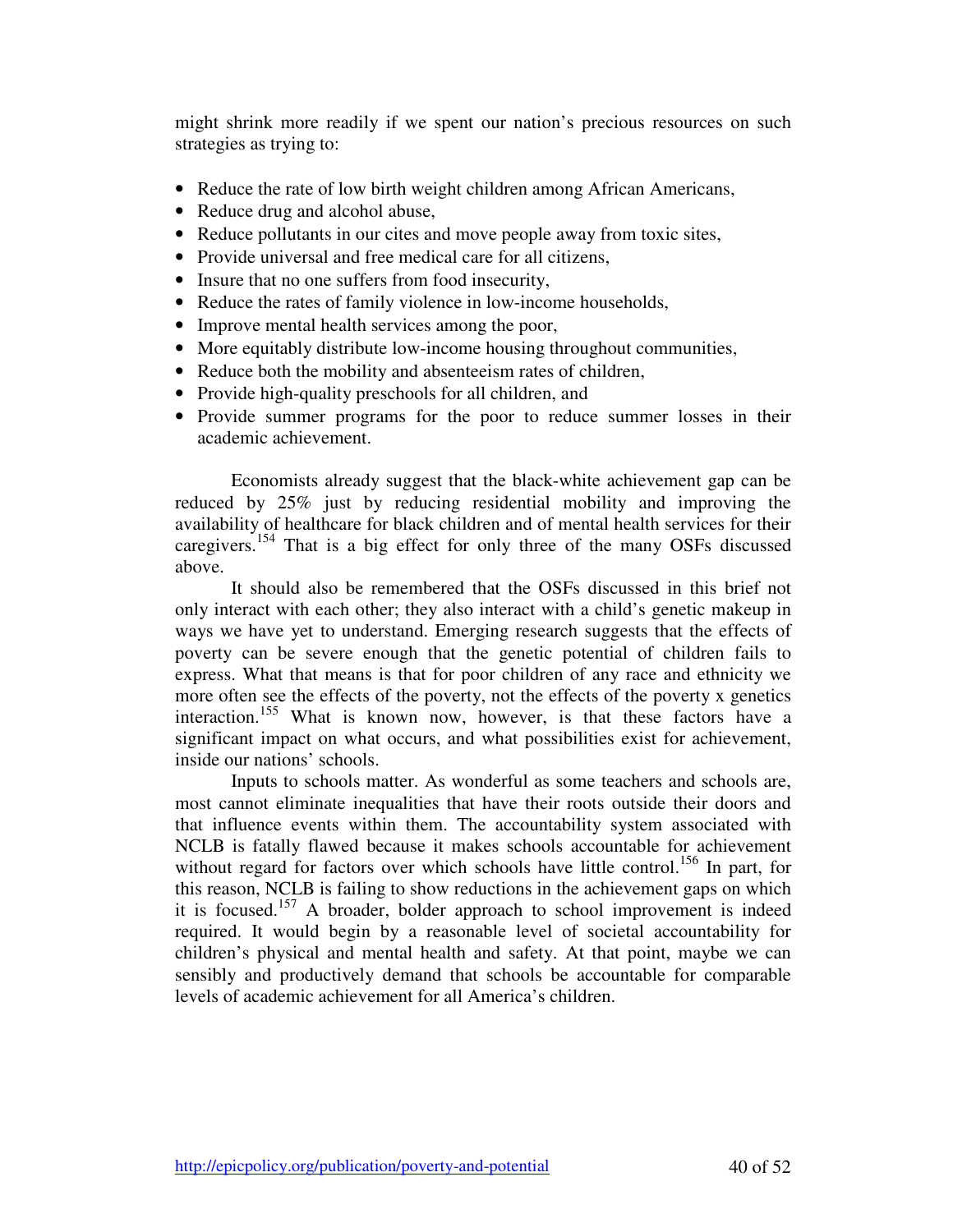# *Notes and References*

- $1$  The author would like to thank four anonymous reviewers for their support and helpful suggestions, and acknowledges with gratitude the editorial skills of Ursula Casanova, Arizona State University, Patricia H. Hinchey, Pennsylvania State University, and Kevin G. Welner of the University of Colorado at Boulder.
- 2 National Academy of Education (2009). *Time for Learning: Extended Learning opportunities for students*. White Paper Initiative. Washington, DC: Author.

See also

- Downey, D.B., von Hippel, P. T., & Broh, B. A. (2004). Are Schools the Great Equalizer? Cognitive inequality during the summer months and the school year. *American Sociological Review, 69*, 613–635.
- 3 Neuman, S. (2008). *Changing the odds for students at risk*. Westport, CT: Greenwood.
- <sup>4</sup> A Broader Bolder Approach to Education (2008). Background papers. Author. Retrieved January 1, 2009 from: http://www.boldapproach.org/.
- $<sup>5</sup>$  Downey, D.B., von Hippel, P.T., & Broh, B. A. (2004). Are Schools the Great Equalizer? Cognitive inequality</sup> during the summer months and the school year. *American Sociological Review, 69*, 613–635.
- Entwisle, D. R., & Alexander, K. L. (1992.) Summer setback: Race, poverty, school composition, and math achievement in the first two years of school. *American Sociological Review,* 57, 72–84.
- Alexander, K. L., Entwisle, D. R., & Olson, L. S. (2001). Schools, achievement, and inequality: A seasonal perspective. *Educational Evaluation and Policy Analysis, 23* (2), 171-191.
- Entwisle, D. R., & Alexander, K. L. (1994). The gender gap in math: Its possible origins in neighborhood effects. *American Sociological Review,* 59, 822–838.
- 6 Gonzales, P., Williams, T., Jocelyn, L., Roey, S., Kastberg, D., and Brenwald, S. (2008). *Highlights From TIMSS 2007: Mathematics and Science Achievement of U.S. Fourth- and Eighth-Grade Students in an International Context (NCES 2009–001).* Washington, DC: US Department of Education, Institute of Education Sciences, National Center for Educational Statistics, p. 25. Retrieved March 5, 2009, from http://www.usinnovation.org/files/TIMSS2007Highlights(Dec2008).pdf
- 7 U.S. Department of Education (2007). *Status and Trends in the Education of Racial and Ethnic Minorities*. Washington DC: Author, Institute of Education Sciences, National Center for Educational Statistics, Table 7.4b. Retrieved December 25, 2008, from http://nces.ed.gov/pubs2007/minoritytrends/tables/table\_7\_4b.asp?referrer=report.
- U.S. Department of Education (2007). *Participation in education. Elementary and secondary education: Past and projected public school enrollments.* Washington DC: Author, Institute of Education Sciences, National Center for Educational Statistics. Retrieved December 25, 2008, from http://nces.ed.gov/programs/coe/2008/section1/indicator03.asp.
- 8 Gonzales, P., Williams, T., Jocelyn, L., Roey, S., Kastberg, D., and Brenwald, S. (2008). *Highlights from TIMSS 2007: Mathematics and Science Achievement of U.S. Fourth- and Eighth-Grade Students in an International Context (NCES 2009–001).* Washington, DC: US Department of Education, Institute of Education Sciences, National Center for Educational Statistics, p. 25. Retrieved March 5, 2009, from http://www.usinnovation.org/files/TIMSS2007Highlights(Dec2008).pdf
- 9 Chenoweth, K. (2007). *It's being done: academic success in unexpected schools.* Cambridge, MA: Harvard Education Press.
- <sup>10</sup> The Education Trust: http://www2.edtrust.org/edtrust/.
- <sup>11</sup> Graph courtesy of James Crawford, a personal communication. See also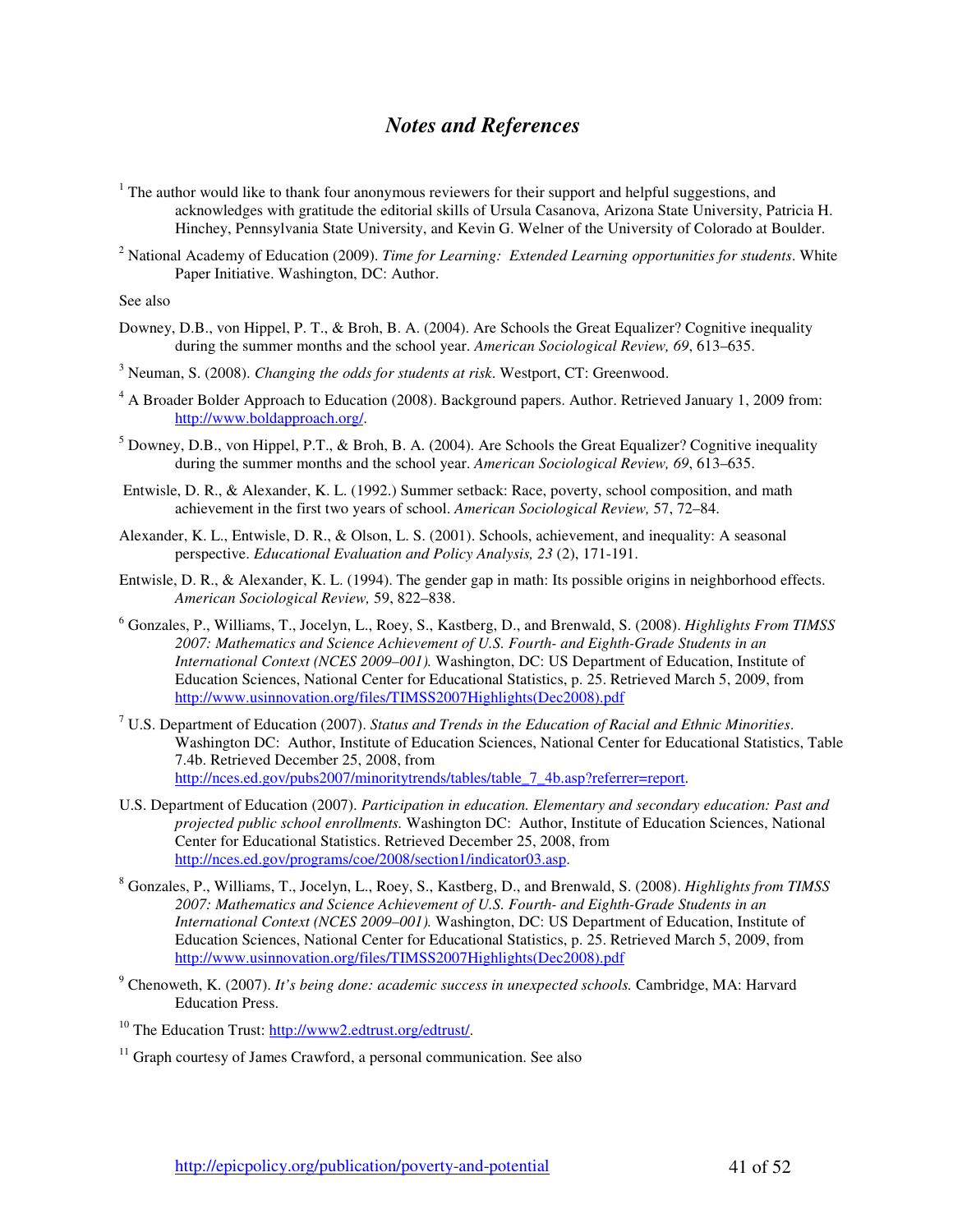- Crawford, J. (2007, June 6). A diminished vision of civil rights. No Child Left Behind and the growing divide in how educational equity is understood. *Education Week*. Retrieved January 1, 2009, from http://www.elladvocates.org/media/NCLB/EdWeek6jun07.html.
- $12$  Graph courtesy of James Crawford, a personal communication. See also
- Crawford, J. (2007, June 6). A diminished vision of civil rights. No Child Left Behind and the growing divide in how educational equity is understood. *Education Week*. Retrieved January 1, 2009, from http://www.elladvocates.org/media/NCLB/EdWeek6jun07.html.
- <sup>13</sup> Orfield, G. (2009, January) *Reviving the goal of an integrated society: A 21<sup>st</sup> Century Challenge*. Los Angeles: University of California, The Civil Rights Project/ Proyecto Derechos Civiles. Retrieved January 29, 2009, from http://www.civilrightsproject.ucla.edu/research/deseg/reviving\_the\_goal\_mlk\_2009.pdf.
- <sup>14</sup> Orfield, G. (2009, January) *Reviving the goal of an integrated society: A 21<sup>st</sup> Century Challenge*. Los Angeles: University of California, The Civil Rights Project/ Proyecto Derechos Civiles. Retrieved January 29, 2009, from http://www.civilrightsproject.ucla.edu/research/deseg/reviving\_the\_goal\_mlk\_2009.pdf.
- <sup>15</sup> Orfield, G. (2009, January) *Reviving the goal of an integrated society: A 21st Century Challenge*. Los Angeles: University of California, The Civil Rights Project/ Proyecto Derechos Civiles. Retrieved January 29, 2009, from http://www.civilrightsproject.ucla.edu/research/deseg/reviving\_the\_goal\_mlk\_2009.pdf.
- <sup>16</sup> Martin, J. A., Hamilton, B. E., Sutton, P. D., Ventura, S. J., Menacker, F., Kirmeyer, S., & Munson, M. L. (2009). *Births: Final data for 2005*. National Vital Statistics Reports, Vol. 56, no. 6. Hyattsville, MD: National Center for Health Statistics, p. 76. Retrieved February 13, 2009 from http://www.cdc.gov/nchs/data/nvsr/nvsr57/nvsr57\_07.pdf
- <sup>17</sup> Martin, J. A., Hamilton, B. E., Sutton, P. D., Ventura, S. J., Menacker, F., Kirmeyer, S., & Munson, M. L. (2009). *Births: Final data for 2005*. National Vital Statistics Reports, Vol. 56, no. 6. Hyattsville, MD: National Center for Health Statistics. Retrieved February 13, 2009, from http://www.cdc.gov/nchs/data/nvsr/nvsr57/nvsr57\_07.pdf.
- <sup>18</sup> Martin, R. P. & Dombrowski, S. C. (2008). *Prenatal Exposures: Psychological and educational consequences for children*. New York: Springer.
- <sup>19</sup> Martin, R. P. & Dombrowski, S. C. (2008). *Prenatal Exposures: Psychological and educational consequences for children*. New York: Springer.
- <sup>20</sup> Shenkin, S. D., Starr, J. M. & Deary, I. J. (2004). Birth Weight and Cognitive Ability in Childhood: A Systematic Review. *Psychological Bulletin, 130*, (6), 989–1013.
- <sup>21</sup> Bhutta, A. T., Cleves, M. A., Casey, P. H., Cradock, M. M., & Anand, K. J. S (2002). Cognitive and Behavioral Outcomes of School-Aged Children Who Were Born Preterm: A Meta-analysis. *Journal of the American Medical Association, 288*, 728-737.
- $^{22}$  Shenkin, S. D., Starr, J. M. & Deary, I. J. (2004). Birth Weight and Cognitive Ability in Childhood: A Systematic Review. *Psychological Bulletin, 130*, (6), 989–1013.
- Bhutta, A. T., Cleves, M. A., Casey, P. H., Cradock, M. M., & Anand, K. J. S (2002). Cognitive and Behavioral Outcomes of School-Aged Children Who Were Born Preterm: A Meta-analysis. *Journal of the American Medical Association, 288*, 728-737.
- <sup>23</sup> Rivkin, M. J., Davis, P. E., Lemaster, J. L., Cabral, H. J., Warfield, S. K., Mulkern, R. V., Robson, C. D., Rose-Jacobs, R., & Frank, D. A. (2007). Volumetric MRI study of brain in children with intrauterine exposure to cocaine, alcohol, tobacco, and marijuana. *Pediatrics, 121* (4), 741-750.
- <sup>24</sup> Martin, R. P. & Dombrowski, S. C. (2008). *Prenatal Exposures: Psychological and educational consequences for children*. New York: Springer.
- <sup>25</sup> Martin, R. P. & Dombrowski, S. C. (2008). *Prenatal Exposures: Psychological and educational consequences for children*. New York: Springer.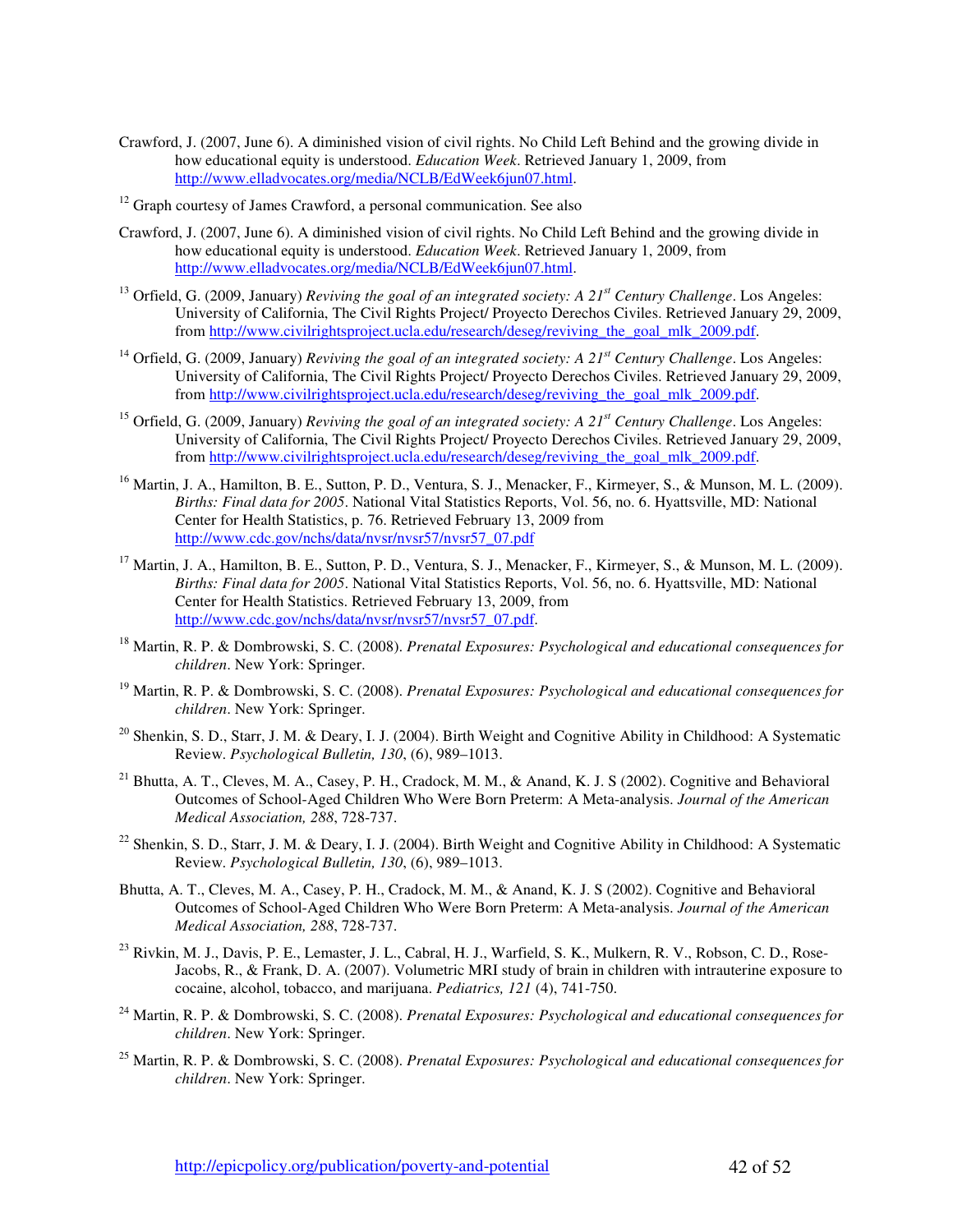- <sup>26</sup> Kenneson A,  $\&$  . Cannon M, J. (2007). Review and meta-analysis of the epidemiology of congenital cytomegalovirus (CMV) infection. *Review of Medical Virology, 17* (4), 253-276.
- Also see Martin, R. P. & Dombrowski, S. C. (2008). *Prenatal Exposures: Psychological and educational consequences for children*. New York: Springer.
- <sup>27</sup> Martin, R. P. & Dombrowski, S. C. (2008). *Prenatal Exposures: Psychological and educational consequences for children*. New York: Springer.
- <sup>28</sup> Martin, R. P. & Dombrowski, S. C. (2008). *Prenatal Exposures: Psychological and educational consequences for children*. New York: Springer.
- <sup>29</sup> DeNavas-Walt, C., Proctor, B. D., & Smith, J. C.(2008) *Income, Poverty, and Health Insurance Coverage in the United States: 2007*. U.S. Census Bureau, Current Population Reports, pp. 60-235. Washington, DC: U.S. Government Printing Office, p. 27. Retrieved February 13, 2009 from: http://www.census.gov/prod/2008pubs/p60-235.pdf.
- <sup>30</sup> DeNavas-Walt, C., Proctor, B. D., & Smith, J. C.(2008) *Income, Poverty, and Health Insurance Coverage in the United States: 2007*. U.S. Census Bureau, Current Population Reports, pp. 60-235. Washington, DC: U.S. Government Printing Office, p. 27. Retrieved February 13, 2009 from: http://www.census.gov/prod/2008pubs/p60-235.pdf.
- <sup>31</sup> DeNavas-Walt, C., Proctor, B. D., & Smith, J. C.(2008) *Income, Poverty, and Health Insurance Coverage in the United States: 2007*. U.S. Census Bureau, Current Population Reports, pp. 60-235. Washington, DC: U.S. Government Printing Office, p. 27. Retrieved February 13, 2009, from http://www.census.gov/prod/2008pubs/p60-235.pdf.
- <sup>32</sup> Reinberg, S. (2008, June 10) 25 Million Americans Are 'Underinsured:' Middle- and upper-income families find it harder to get needed medical care, report says. *HealthDay Reporter.* Retrieved January 2, 2009, from http://www.healthday.com/Article.asp?AID=616350.
- <sup>33</sup> Garcy, A. (in press). The longitudinal link between poor health status and low math achievement scores. *Journal for Education of Students Placed at Risk*.
- <sup>34</sup> Garcy, A. M. (2008, April 12). *Insurance coverage gaps and mathematics achievement in Yuma County, Arizona Public Schools: A longitudinal analysis 1999 to 2003.* Paper presented at the meetings of the American Educational Research Association, Chicago, IL.
- <sup>35</sup> Ludwig, J., & Miller, D. L.(2006, May). *Does head start improve children's life chances? Evidence from a regression discontinuity design*. Discussion Paper No. 2111. Bonn, Germany: Institute for the Study of Labor (IZA).
- <sup>36</sup> National Center for Health Statistics (2007). *Health, United States, 2007 with Chartbook on Trends in the Health of Americans.* Hyattsville, MD: Author.
- <sup>37</sup> National Center for Health Statistics (2007). *Health, United States, 2007 with Chartbook on Trends in the Health of Americans.* Hyattsville, MD: Author.
- <sup>38</sup> The Vision Council (Undated). Children at risk for undetected vision problems. Retrieved February 27, 2009, from http://2020advocacy.com/s\_2020/NewsStories/VisionCareKidsAct/childrenatrisk.html.

With links to:

- The Vision Council (2005). *Making the grade? An analysis of state and federal children's vision care policy*. Retrieved February 27, 2009, from http://tinyurl.com/epic0309-vision-2005.
- The Vision Council (2008). *Making the grade? Update*. Retrieved February 27, 2009, from http://tinyurl.com/epic0309-vision-2008.
- <sup>39</sup> The Vision Council (2005). *Making the grade? An analysis of state and federal children's vision care policy*. Retrieved February 29, 2009, from http://tinyurl.com/epic0309-vision-2005.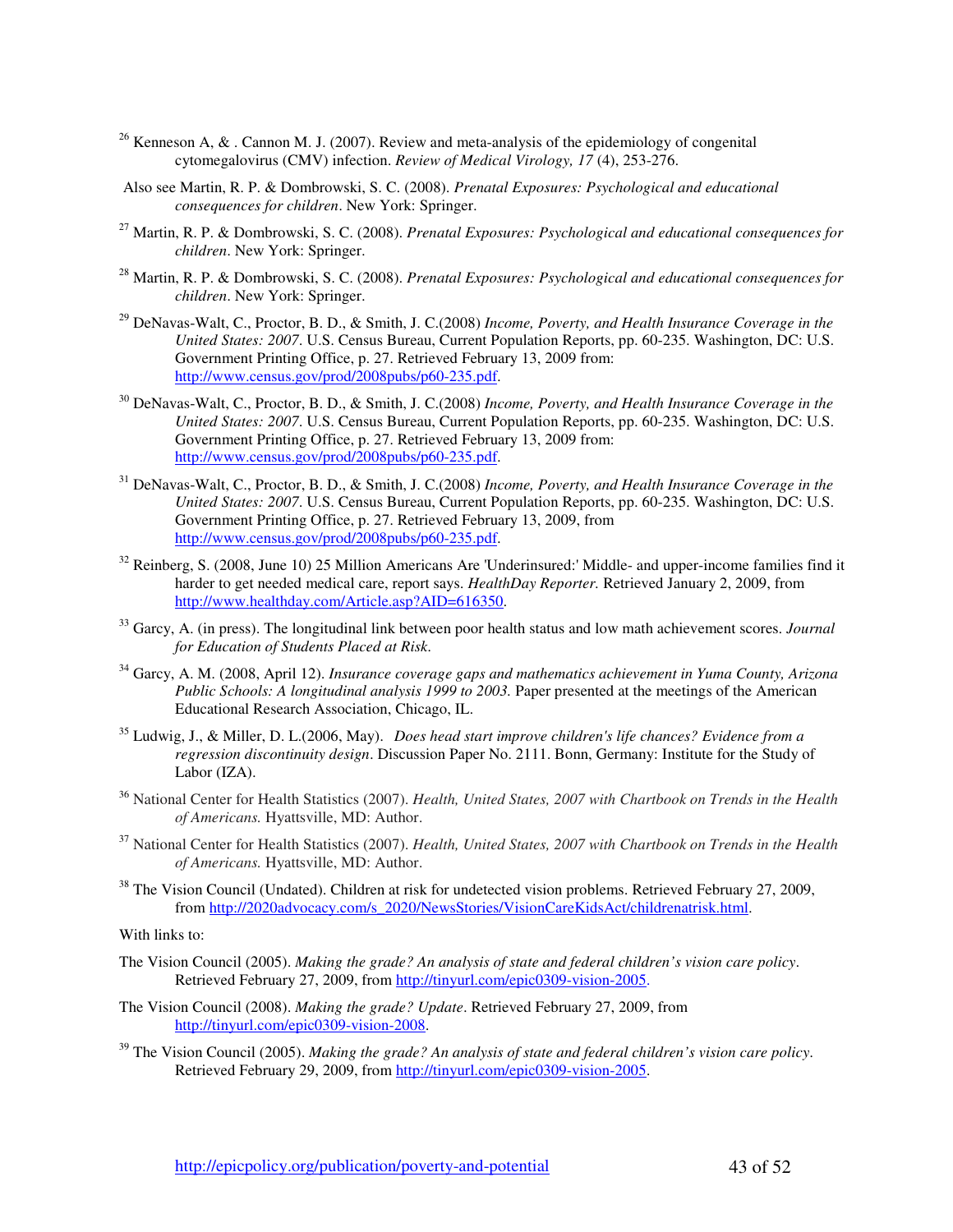- The Vision Council (2008). *Making the grade? Update*. Retrieved February 27, 2009, from http://tinyurl.com/epic0309-vision-2008.
- <sup>40</sup> White, A. J. (2004). *Eye exams for children: Their impact and cost*. Cambridge, MA: Abt Associates.
- <sup>41</sup> Reinberg, S. (2008, October 8). Family Income Impacts Children's Health. *HealthDay Reporter*. Retrieved January 5, 2009, from http://www.healthcentral.com/adhd/news-271011-31.html.
- <sup>42</sup> Dutton, M. K. (2008, July 16). School nurses in short supply. *The Washington Times*. Retrieved January 4, 2009, from http://www.washingtontimes.com/news/2008/jul/16/school-nurses-in-short-supply/.
- <sup>43</sup> Stein, A. D., Wang, M., DiGirolamo, A., Grajeda, R., Ramakrishnaan, U., Ramirez-Zea, M., Yount, K., & Mattorell, R. (2008) Nutritional supplementation in early childhood, schooling, and intellectual functioning in adulthood: A prospective study in Guatemala. *Archives of Pediatric Adolescent Medicine, 162* (7), 612- 618.
- <sup>44</sup> Stein, A. D., Wang, M., DiGirolamo, A., Grajeda, R., Ramakrishnaan, U., Ramirez-Zea, M., Yount, K., & Mattorell, R. (2008) Nutritional supplementation in early childhood, schooling, and intellectual functioning in adulthood: A prospective study in Guatemala. *Archives of Pediatric Adolescent Medicine, 162* (7), 612- 618.
- <sup>45</sup> Lechtig, A., Habicht, J-P., Delgado, H., Klein, R. E., Yarbrough, C., & Matorell, R. (1975). Effect of Food Supplementation During Pregnancy on Birthweight. *Pediatrics*, *56* (4), 508-552.
- <sup>46</sup> Martin, R. P. & Dombrowski, S. C. (2008). *Prenatal Exposures: Psychological and educational consequences for children*. New York: Springer.
- <sup>47</sup> Nord, M., Andrews, M., & Carlson, S. (2008, November) *Household Food Security in the United States, 2007. .*  ERR-66. Washington, DC: U.S. Dept. of Agriculture, Economic Research Service.
- <sup>48</sup> Nord, M., Andrews, M., & Carlson, S. (2008, November) *Household Food Security in the United States, 2007. .*  ERR-66. Washington, DC: U.S. Dept. of Agriculture, Economic Research Service.
- <sup>49</sup> Orr, A. (2008, December). Hunger pangs: The empty stomach problem. *Edutopia*. Retrieved February 27, 2009, from http://www.edutopia.org/student-hunger-nutrition-food-banks.
- <sup>50</sup> Orr, A. (2008, December). Hunger pangs: The empty stomach problem. *Edutopia*. Retrieved February 27, 2009, from http://www.edutopia.org/student-hunger-nutrition-food-banks.
- <sup>51</sup> East Texas Food Bank, Backpack Project (2008). Retrieved February 27, 2009, from http://www.easttexasfoodbank.org/YouthPrograms.html.
- See also Thurow, R.T. (2006, June 14). For hungry kids, 'backpack clubs' try to fill a gap. *The Wall Street Journal*, A1. Retrieved February 27, 2009, from http://online.wsj.com/public/article/SB114909067247767572 nc8dj8a55kaHNZgo3rY4MDtqjxU\_20060627.html
- Cook, M. (2008, October 17). Food 2 Kids combats hunger with help of locals. *Red and black*, University of Georgia, Athens. Retrieved January 3, 2009 from http://media.www.redandblack.com/media/storage/paper871/news/2008/10/17/News/Food-2.Kids.Combats.Hunger.With.Help.Of.Locals-3492167.shtml
- $52$  Figlio, D. N, & Winicki, J. (2005). Food for thought: The effects of school accountability plans on school nutrition. *Journal of Public Economics, 89*, 381-394.
- <sup>53</sup> Children's Defense Fund (2008). *The state of America's children 2008*. Washington, DC: Author, p. 71. Retrieved January 3, 2009, from http://www.childrensdefense.org/site/PageServer?pagename=policyareas\_stateamericaschildren\_2008.
- <sup>54</sup> United States Department of Labor, Bureau of Labor Statistics (2008). *Consumer Price Index: November 2008*.
	- Washington, D.C.: Author. Retrieved January 3, 2009, from http://www.bls.gov/cpi/cpid0811.pdf.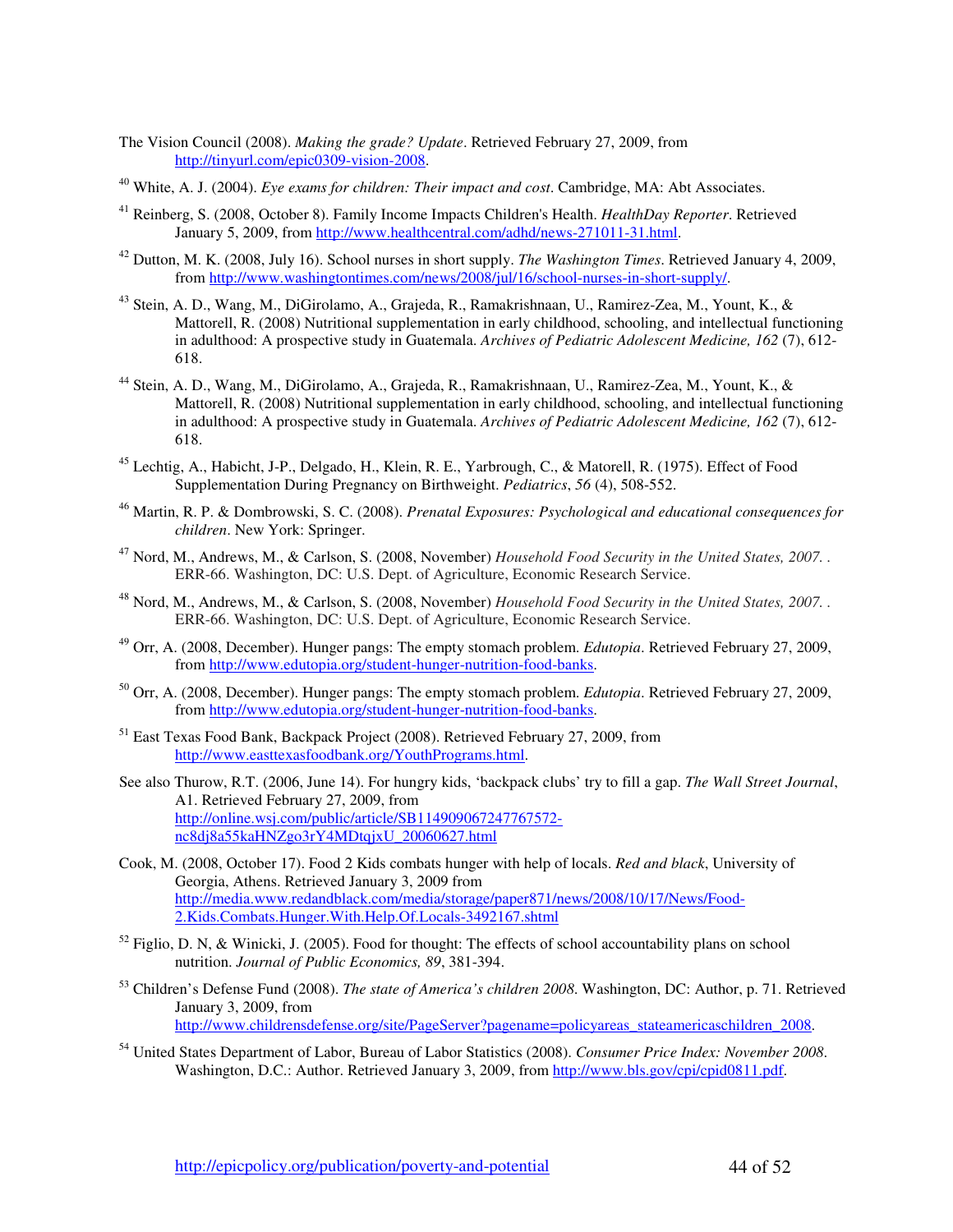- <sup>55</sup> United States Department of Labor, Bureau of Labor Statistics (2008). *Consumer Price Index: November 2008*. Washington, D.C.: Author. Retrieved January 3, 2009, from http://www.bls.gov/cpi/cpid0811.pdf.
- Chilton, M., & Cook, J. (2008, April 1) Babies' hunger reflects inflation: Poor nutrition rises with the cost of food. It impedes brain growth, especially in toddlers. *Philadelphia Inquirer*. Retrieved January 3, 2009, from http://www.philly.com/philly/hp/news\_update/20080401\_Babies\_\_hunger\_reflects\_inflation.html.
- <sup>56</sup> Graph courtesy of Children's Defense Fund. Reproduced from Children's Defense Fund (2008). *The state of America's children 2008*. Washington, DC: Author, p. 71. Retrieved January 3, 2009, from http://www.childrensdefense.org/site/PageServer?pagename=policyareas\_stateamericaschildren\_2008.
- $57$  Chilton, M., & Cook, J. (2008, April 1) Babies' hunger reflects inflation: Poor nutrition rises with the cost of food. It impedes brain growth, especially in toddlers. *Philadelphia Inquirer*. Retrieved January 3, 2009, from http://www.philly.com/philly/hp/news\_update/20080401\_Babies\_\_hunger\_reflects\_inflation.html.
- <sup>58</sup> Food Bank for New York City (2008). *NYC hunger experience 2008 update: Food poverty soars as recession hits home*. NY: Author, p. 3. Retrieved January 10, 2009, from http://www.foodbanknyc.org/index.cfm?objectid=3C9C322F-3048-651A-2081ACAB54B2DC0E.
- <sup>59</sup> Food Bank for New York City (2008). *NYC hunger experience 2008 update: Food poverty soars as recession hits home*. NY: Author, p. 3. Retrieved January 10, 2009, from http://www.foodbanknyc.org/index.cfm?objectid=3C9C322F-3048-651A-2081ACAB54B2DC0E.
- <sup>60</sup> Food Bank for New York City (2008). *NYC hunger experience 2008 update: Food poverty soars as recession hits home*. NY: Author, p. 3. Retrieved January 10, 2009, from http://www.foodbanknyc.org/index.cfm?objectid=3C9C322F-3048-651A-2081ACAB54B2DC0E.
- <sup>61</sup> Center on Hunger and Poverty, Heller School for Social Policy and Management, Brandeis University (2002, June). *The Consequences of Hunger and Food Insecurity for Children: Evidence from Recent Scientific Studies.* Waltham MA: Author. Retrieved January 3, 2009, from http://www.accfb.org/pdfs/ConsequencesofHunger.pdf.

#### See also

- Papamandjaris, A. (2000, January*). Breakfast and learning in children: A review of the effects of breakfast on scholastic performance*. North York, Ontario: Canadian Living Foundation. Retrieved January 3, 2009 from http://www.breakfastforlearning.ca/english/resources/materials/papa\_report.pdf.
- <sup>62</sup> Brown, J. L., Beardslee, W. H., Prothrow-Stith, D. (2008, November 17). *Impact of school breakfast on children's health and learning: An analysis of the scientific research*. Retrieved February 27, 2009, from http://tinyurl.com/epic0309-hunger-sodex**o**.
- <sup>63</sup> Sze, J. (2006). Noxious New York: *The racial politics of urban health and environmental justices*. Cambridge, MA: MIT Press.
- See also Hevesi, D. (1991, November 2). Bronx foes try to stop medical incinerator. *New York Times*. Retrieved January 5, 2009, from http://query.nytimes.com/gst/fullpage.html?res=9D0CE7DD163BF931A35752C1A967958260&scp.
- <sup>64</sup> Kozol, J. (1995). *Amazing Grace: The Lives of Children and the Conscience of a Nation*. NY: Crown.
- <sup>65</sup> Sze, J. (2006). Noxious New York: *The racial politics of urban health and environmental justices*. Cambridge, MA: MIT Press.
- <sup>66</sup> Sustainable Cleveland Parnership (Undated). Medical waste incineration. Cleveland, Ohio: Author. Retrieved January 8, 2009, from http://www.nhlink.net/enviro/scp/medical.html.
- <sup>67</sup> Swaminathan, N. (2007, January 3). Mercury "Hot Spots" found in North America aquatic ecosystems in the northeastern U.S. and southern Canada harbor dangerous concentrations of the neurotoxin. *Scientific American,* retrieved February 27, 2009, from http://www.sciam.com/article.cfm?id=mercury-hot-spots-found-i.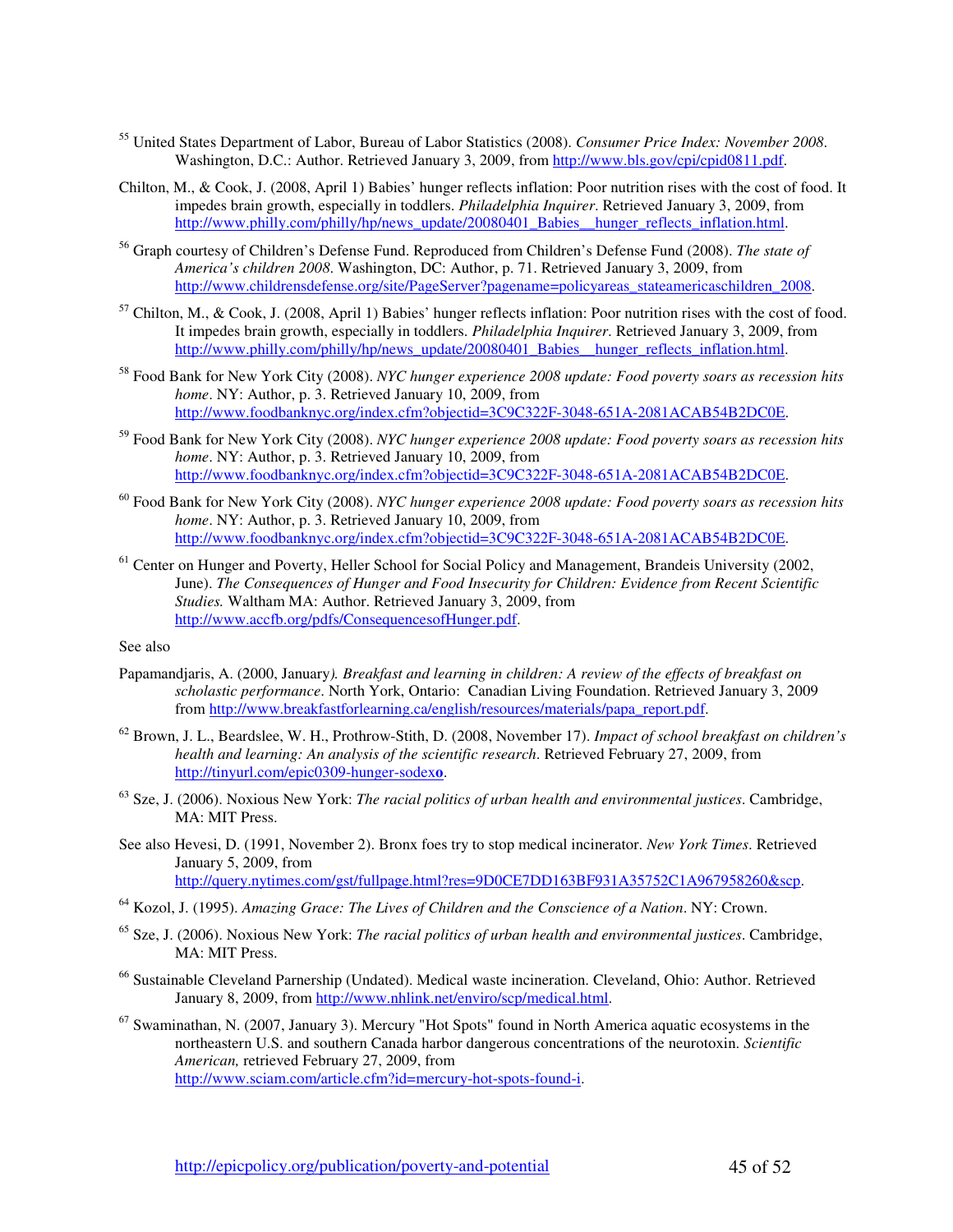- <sup>68</sup> Vogt, H. (2009, January 4). Lead for car batteries poisons an African town. Associated Press, *MSNBC*. Retrieved February 13, 2009, from http://www.msnbc.msn.com/id/28484477/.
- <sup>69</sup> For a complete treatment of this issue see Martin, M. (2004). *A strange ignorance: The role of lead poisoning in "failing schools."* Retrieved February 15, 2005, from http://www.azsba.org/lead.htm.
- <sup>70</sup> Martin, M. (2004). *A strange ignorance: The role of lead poisoning in "failing schools."* Retrieved February 15, 2005, from http://www.azsba.org/lead.htm.
- See also Grist: Environmental News and Commentary (2004, January 22). Enough to Make Your Lead Spin. Rhode Island lawsuit pinpoints lead poisoning as an environmental, not medical, problem. Retrieved January 3, 2009 from http://www.grist.org/comments/gist/2004/01/22/spin/.
- $71$  Grist: Environmental News and Commentary (2004, January 22). Enough to Make Your Lead Spin. Rhode Island lawsuit pinpoints lead poisoning as an environmental, not medical, problem. Retrieved January 3, 2009, from http://www.grist.org/comments/gist/2004/01/22/spin/.
- <sup>72</sup> Grist: Environmental News and Commentary (2004, January 22). Enough to Make Your Lead Spin. Rhode Island lawsuit pinpoints lead poisoning as an environmental, not medical, problem. Retrieved January 3, 2009, from http://www.grist.org/comments/gist/2004/01/22/spin/.
- See also Martin, M. (2004). *A strange ignorance: The role of lead poisoning in "failing schools."* Retrieved February 15, 2005, from http://www.azsba.org/lead.htm.
- <sup>73</sup> Canfield, R. L., Henderson, C.,R. Jr., Cory-Slechta, D. A., Cox, C., Jusko, T. A., & Lanphear, B. P. (2003). Intellectual impairment in children with blood lead concentrations below 10 micrograms per deciliter. *New England Journal of Medicine, 348* (16), 1517-26.
- <sup>74</sup> Canfield, R. L., Henderson, C.,R. Jr., Cory-Slechta, D. A., Cox, C., Jusko, T. A., & Lanphear, B. P. (2003). Intellectual impairment in children with blood lead concentrations below 10 micrograms per deciliter. *New England Journal of Medicine, 348* (16), 1517-26.
- <sup>75</sup> Nigg, J. T., Knottnerus, G. M., Martel, M. M., Nikolas, M., Cavanagh, K., Karmaus, W., Rappley, M. D. (2008). Low Blood Lead Levels Associated with Clinically Diagnosed Attention-Deficit/Hyperactivity Disorder and Mediated by Weak Cognitive Control, *Biological Psychiatry, 63* (3), 325-331.
- <sup>76</sup> United States Environmental Protection Agency (Undated). *Health effects of PCBs.* Retrieved January 1, 2009, from http://www.epa.gov/epawaste/hazard/tsd/pcbs/pubs/effects.htm.
- <sup>77</sup> Hertz-Picciotto, I., Jusko, T. A., Willman, E. J., Baker, R. J., Keller, J. A., Teplin, S. W. & Charles, M. J. (2008). A cohort study of in utero polychlorinated biphenyl (PCB) exposures in relation to secondary sex ratio, *Environmental Health*, 7:37. Retrieved January 11, 2009, from http://www.ehjournal.net/content/pdf/1476-069X-7-37.pdf
- <sup>78</sup> Graham, J. (2008, May 25). A puzzle over fewer boy births. *Chicago Tribune*. Retrieved January 4, 2009, from www.chicagotribune.com/news/local/chi-fewerboys\_bd25may25,0,3459812.story.
- As of February 27, 2009, the above link is no longer accessible. The article can be retrieved for a fee from http://pqasb.pqarchiver.com/chicagotribune/access/1484336871.html.
- A pdf of the web version of the article also has been archived. Retrieved February 27, 2009, from http://faculty.ccc.edu/aberger/Fewer%20Boy%20Births.pdf.
- <sup>79</sup> Mackenzie, C. A., Lockridge, A., & Keith, M. (2005, October). Declining sex ratio in a first nations community. *Environmental Health Perspectives*, 113 (10), 1295-1298. Retrieved January 10, 2009, from http://www.ehponline.org/members/2005/8479/8479.html.
- <sup>80</sup> United States Environmental Protection Agency (Undated). *Health effects of PCBs.* Retrieved January 1, 2009, from http://www.epa.gov/epawaste/hazard/tsd/pcbs/pubs/effects.htm*.*
- <sup>81</sup> United States Environmental Protection Agency (Undated). *Health effects of PCBs.* Retrieved January 1, 2009, from http://www.epa.gov/epawaste/hazard/tsd/pcbs/pubs/effects.htm.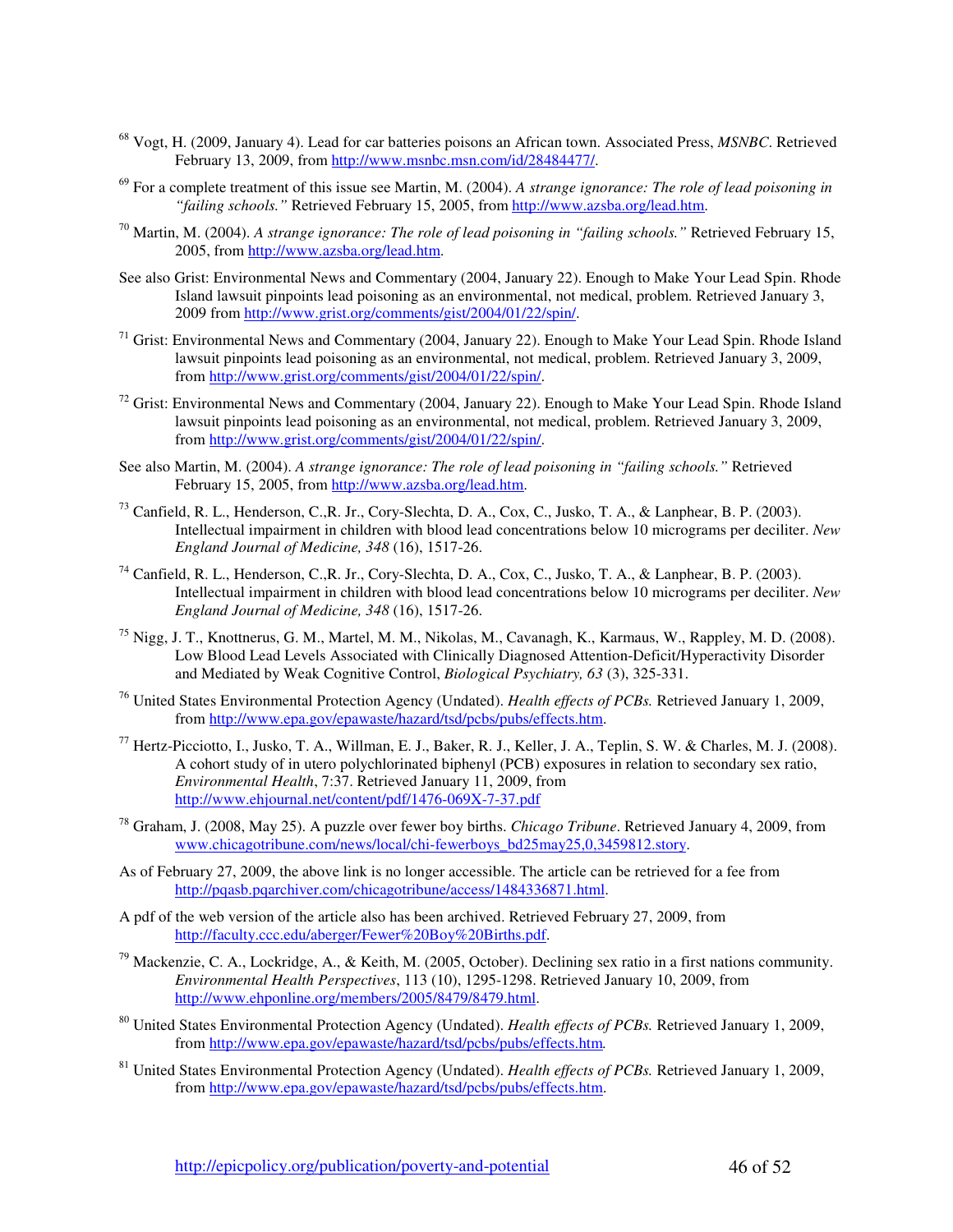- $82$  See Schantz, S. L., Widholm, J. J., & Rice, D. C. (2003) Effects of PCB Exposure on Neuropsychological Function in Children. *Environmental Health Perspectives*, 111 (3) 357-376.
- Stewart, P. W., Lonky, E., Reihman, J., Pagano, J., Gump, B. B., & Darvil, T. (2008). Relationship between Prenatal PCB Exposure and Intelligence (IQ) in 9-Year-Old Children. *Environmental Health Perspectives, 116*, (10), 1416-1422.
- For critiques of the research, see
- *Psychology in the Schools, Special Issue* (2004). PCBs and developmental outcomes: A critical debate, 41 (6), 589– 723.
- <sup>83</sup> *Chemical pesticides: Health effects research* (Undated). Retrieved January 4, 2009, from http://www.chem-tox.com/pesticides/#braingrowth.

See also

National Scientific Council on the Developing Child (2006). *Early exposure to toxic substances damages brain architecture*. Working Paper #4. Waltham, MA: Author. The Heller School, Brandeis University. Retrieved January 29, 2009, from

http://www.developingchild.net/pubs/wp/Early\_Exposure\_Toxic\_Substances\_Brain\_Architecture.pdf.

- <sup>84</sup> See McInnis, B. (2004, August). *Pesticides and child health: evidence from Hispanic children in the U. S.* Paper presented at the meetings of the American Agricultural Economics Association, Denver, CO.
- See also Jamil, K., Das, G. P., Shaik, A. P., Dharmi, S. S., & Murthy, S. (2007, February 10). Epidemiological studies of pesticide-exposed individuals and their clinical implications. *Research Communications*. Retrieved January 2, 2009, from http://www.iisc.ernet.in/currsci/feb102007/340.pdf.
- <sup>85</sup> Jamil, K., Das, G. P., Shaik, A. P., Dharmi, S. S., & Murthy, S. (2007, February 10). Epidemiological studies of pesticide-exposed individuals and their clinical implications. *Research Communications*. Retrieved January 2, 2009, from http://www.iisc.ernet.in/currsci/feb102007/340.pdf.
- <sup>86</sup> Black soot and asthma (2006, November 19). *The New York Times.* Retrieved January 1, 2009, from http://www.nytimes.com/2006/11/19/opinion/nyregionopinions/CIasthma.html.
- <sup>87</sup> California Environmental Protection Agency, Air Resources Board (Undated). Retrieved January 1, 2009, from http://www.arb.ca.gov/research/delfino/delfino.htm
- <sup>88</sup> National Research Council/ National Academies of Science (2008). *Estimating mortality risk reduction and economic benefits from controlling ozone air pollution*. Washington, DC: National Academies Press. Retrieved February 27, 2009, from http://books.nap.http://books.nap.edu/openbook.php?record\_id=12198&page=25.
- <sup>89</sup> St. George, D., & Dvorak, P. (2008, December 29). Child neglect cases multiply as economic woes spread. *Washington Post*. Retrieved February 27, 2009, from http://www.washingtonpost.com/wp-dyn/content/article/2008/12/28/AR2008122801726\_pf.html
- $90$  St. George, D., & Dvorak, P. (2008, December 29). Child neglect cases multiply as economic woes spread. *Washington Post*. Retrieved February 27, 2009, from http://www.washingtonpost.com/wp-dyn/content/article/2008/12/28/AR2008122801726\_pf.html
- <sup>91</sup> St. George, D., & Dvorak, P. (2008, December 29). Child neglect cases multiply as economic woes spread. *Washington Post*. Retrieved February 27, 2009, from http://www.washingtonpost.com/wp-dyn/content/article/2008/12/28/AR2008122801726\_pf.html.
- <sup>92</sup> American Bar Association (Undated). Commission on Domestic Violence. Survey of Recent Statistics. Retrieved January 9, 2009, from: http://www.abanet.org/domviol/statistics.html.

See also: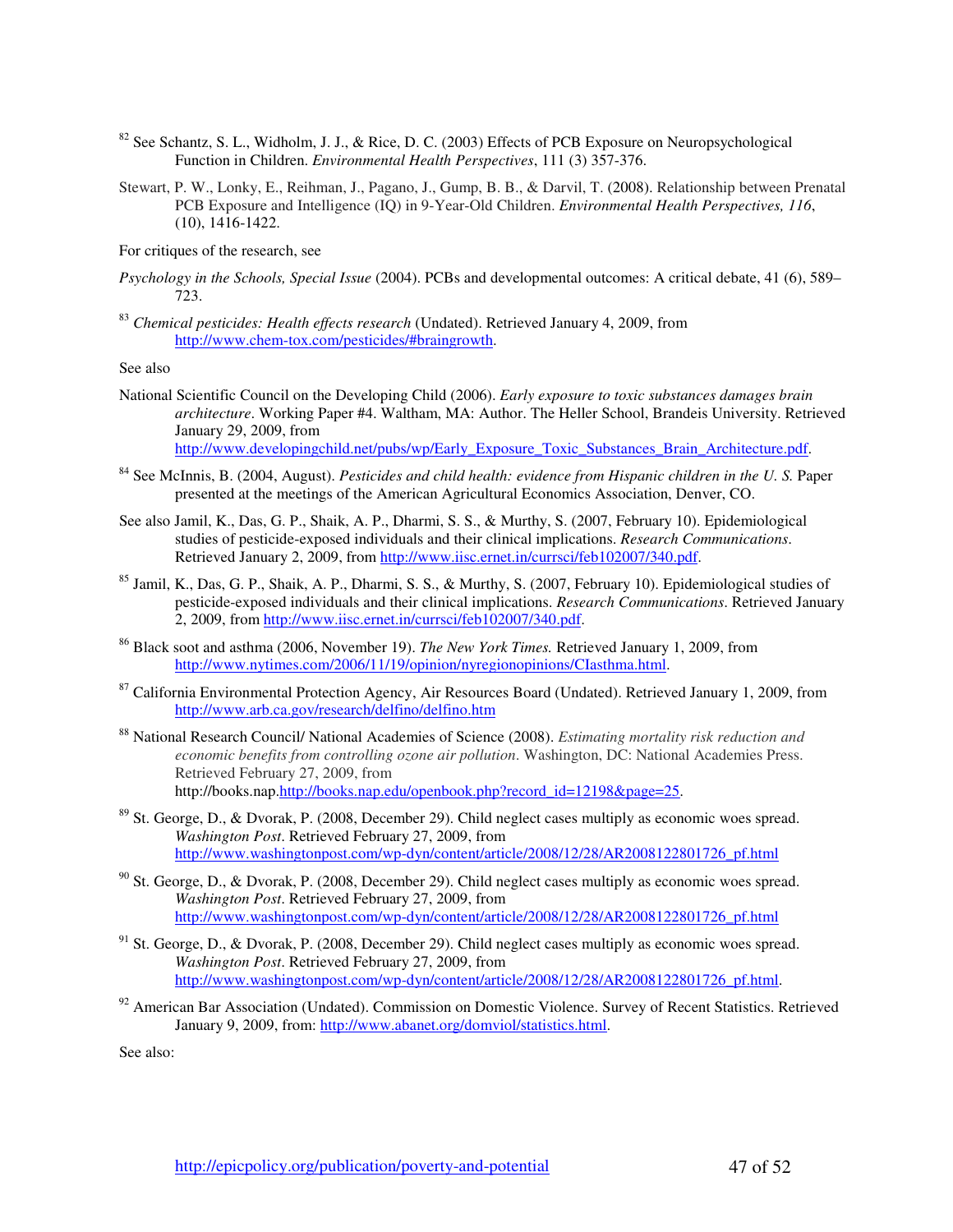- Rennison, C. M., & Welchans, S. (2000). Intimate Partner Violence. Washington, DC: U.S. Department of Justice, Office of Justice Programs, Bureau of Justice Statistics. Retrieved February 14, 2009 from: http://www.ojp.usdoj.gov/bjs/pub/ascii/ipv.txt.
- <sup>93</sup> American Bar Association (Undated). Commission on Domestic Violence. Survey of Recent Statistics. Retrieved January 9, 2009, from: http://www.abanet.org/domviol/statistics.html.
- Rennison, C. M., & Welchans, S. (2000). Intimate Partner Violence. Washington, DC: U.S. Department of Justice, Office of Justice Programs, Bureau of Justice Statistics. Retrieved February 14, 2009 from: http://www.ojp.usdoj.gov/bjs/pub/ascii/ipv.txt
- <sup>94</sup> American Bar Association (undated). Commission on Domestic Violence. Survey of Recent Statistics. Retrieved January 9, 2009, from http://www.abanet.org/domviol/statistics.html.
- Rennison, C. M., & Welchans, S. (2000). Intimate Partner Violence. Washington, DC: U.S. Department of Justice, Office of Justice Programs, Bureau of Justice Statistics. Retrieved February 14, 2009, from http://www.ojp.usdoj.gov/bjs/pub/ascii/ipv.txt
- <sup>95</sup> American Bar Association (Undated). Commission on Domestic Violence. Survey of Recent Statistics. Retrieved January 9, 2009, from http://www.abanet.org/domviol/statistics.html.
- Rennison, C. M., & Welchans, S. (2000). Intimate Partner Violence. Washington, DC: U.S. Department of Justice, Office of Justice Programs, Bureau of Justice Statistics. Retrieved February 14, 2009, from http://www.ojp.usdoj.gov/bjs/pub/ascii/ipv.txt.
- <sup>96</sup> Dearing, E. (2008). Psychological costs of growing up poor. *Annals of the New York Academy of Sciences, 30,* 1- 9.
- $97$  Graham-Bermann, S., & Seng, J. (2005). Violence exposure and traumatic stress symptoms as additional predictors of health problems in high-risk children. *Journal of Pediatrics,146*, (3) , 349-354.
- <sup>98</sup> Graham-Bermann, S., & Seng, J. (2005). Violence exposure and traumatic stress symptoms as additional predictors of health problems in high-risk children. *Journal of Pediatrics,146*, (3) , 349-354.
- <sup>99</sup> National Scientific Council on the Developing Child (2005, Summer). Excessive stress disrupts the architecture of the developing brain. Working Paper #3. Cambridge, MA: The Center on the Developing Child at Harvard University. Retrieved January 29, 2009, from http://www.developingchild.net/pubs/wp/Stress\_Disrupts\_Architecture\_Developing\_Brain.pdf.
- <sup>100</sup> Carrell, S. E., & Hoekstra, M. L. (2008, August 5). *Externalities in the classroom: How children exposed to domestic violence affect everyone's kids* Cambridge MA: National Bureau of Economic Research, Working Paper No. 14246.
- <sup>101</sup> Carrell, S. E., & Hoekstra, M. L. (2008, August 5). *Externalities in the classroom: How children exposed to domestic violence affect everyone's kids* Cambridge MA: National Bureau of Economic Research, Working Paper No. 14246.
- <sup>102</sup> Hudson, C. G. (2005). Socioeconomic status and mental illness: Tests of the social causation and selection hypotheses. *American Journal of Orthopsychiatry, 75* (1), 3-18.
- <sup>103</sup> Dearing, E. (2008). Psychological costs of growing up poor. *Annals of the New York Academy of Sciences, 30,* 1- 9.
- <sup>104</sup> Dearing, E. (2008). Psychological costs of growing up poor. *Annals of the New York Academy of Sciences, 30,* 1- 9.
- <sup>105</sup> Dearing, E. (2008). Psychological costs of growing up poor. *Annals of the New York Academy of Sciences, 30,* 1- 9.
- <sup>106</sup> Graph created by the author, using data presented in Hart, B. & Risley, T. R. (2003, Spring). The early catastrophe: The 30 million word gap by age 3. *American Educator*. Retrieved January 4, 2009, from http://www.aft.org/pubs-reports/american\_educator/spring2003/catastrophe.html.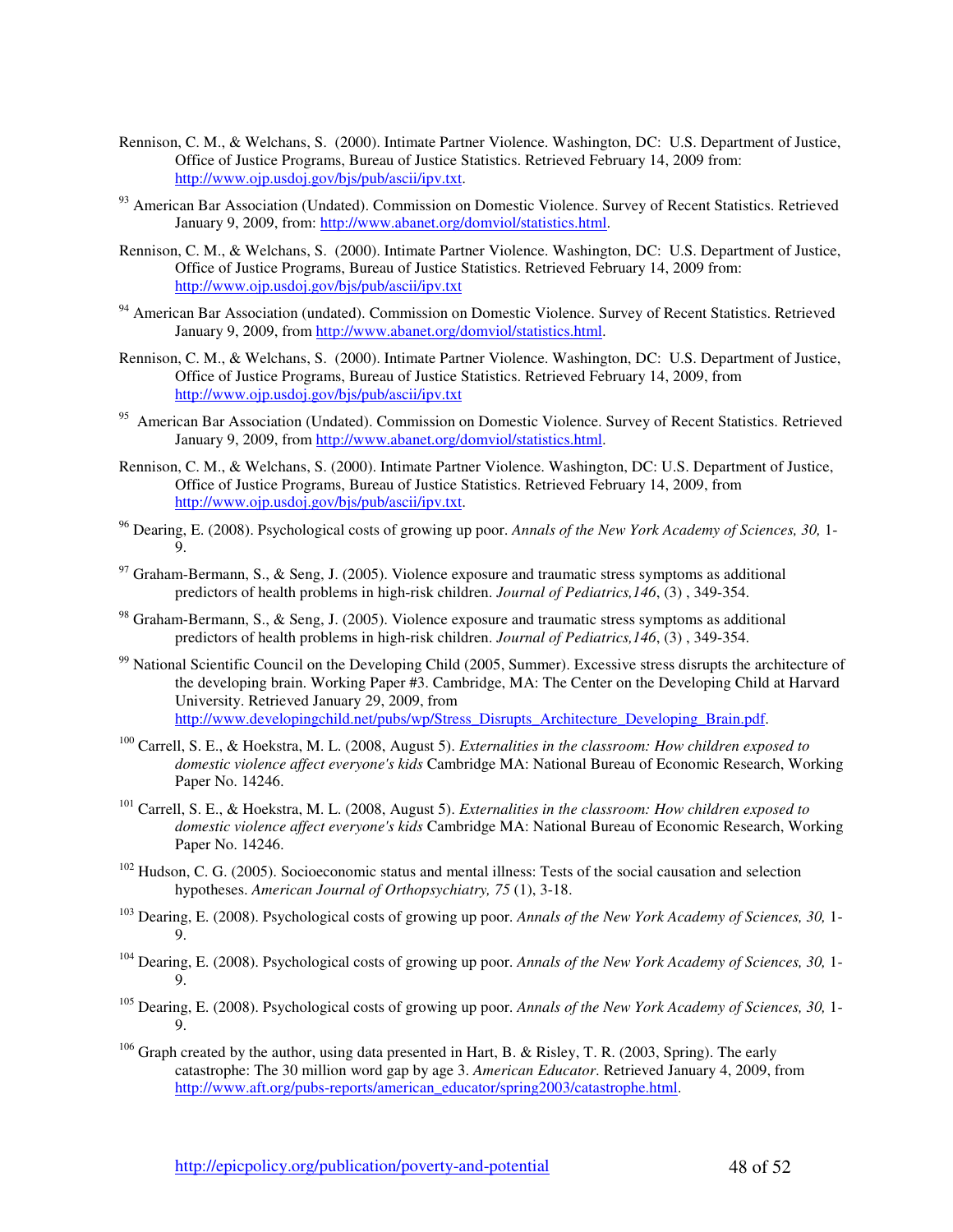<sup>107</sup> Hart, B., & Risley, T. R. (1995). *Meaningful differences in the everyday experience of young American children*. Baltimore, MD: Brooks.

#### See also:

- Hart, B. & Risley, T. R. (2003, Spring). The early catastrophe: The 30 million word gap by age 3. *American Educator*. Retrieved January 4, 2009, from http://www.aft.org/pubs-reports/american\_educator/spring2003/catastrophe.html.
- <sup>108</sup> Hart, B., & Risley, T. R. (1995). *Meaningful differences in the everyday experience of young American children*. Baltimore, MD: Brooks.
- Hart, B. & Risley, T. R. (2003, Spring). The early catastrophe: The 30 million word gap by age 3. *American Educator*. Retrieved January 4, 2009, from http://www.aft.org/pubs-reports/american\_educator/spring2003/catastrophe.html.
- <sup>109</sup> Hart, B., & Risley, T. R. (1995). *Meaningful differences in the everyday experience of young American children*. Baltimore, MD: Brooks.
- Hart, B. & Risley, T. R. (2003, Spring). The early catastrophe: The 30 million word gap by age 3. *American Educator*. Retrieved January 4, 2009, from http://www.aft.org/pubs-reports/american\_educator/spring2003/catastrophe.html.
- <sup>110</sup> Lee, V. and Burkam, D. (2002). *Inequality at the Starting Gate: Social Background Differences in Achievement as Children Begin School*. Washington, DC: Economic Policy Institute.
- <sup>111</sup> Dearing, E. (2008). Psychological costs of growing up poor. *Annals of the New York Academy of Sciences, 30,* 1- 9.
- <sup>112</sup> Hart, B., & Risley, T. R. (1995). *Meaningful differences in the everyday experience of young American children*. Baltimore, MD: Brooks.
- <sup>113</sup> Garner, C. L., & Raudenbush, S. W. (1991). Neighborhood effects on educational attainment: A multilevel analysis. *Sociology of Education, 64*, 251-262.
- <sup>114</sup> Catsambis, S. & Beveridge, A. W. (2001). Does neighborhood matter? Family, neighborhood, and school influences on eighth grade mathematics achievement. *Sociological Focus, 34* (4), 435-457.
- <sup>115</sup> Banchero, S., Rozas, A., & Aquilar, A. (2007, May 16). Year of violence, grief: 27 students slain: desolation, loss, nightmares plague those left behind at schools throughout Chicago. *Chicago Tribune*. Retrieved February 27, 2009, from http://archives.chicagotribune.com/2007/may/16/news/chi-schoolgriefmay16.
- <sup>116</sup> Banchero, S., Rozas, A., & Aquilar, A. (2007, May 16). Year of violence, grief: 27 students slain: desolation, loss, nightmares plague those left behind at schools throughout Chicago. *Chicago Tribune*. Retrieved February 27, 2009, from http://archives.chicagotribune.com/2007/may/16/news/chi-schoolgriefmay16.
- <sup>117</sup> Sampson, R. J., S. W. Raudenbush; and F. Earls. 1997. Neighborhoods and violent crime: A multilevel study of collective efficacy. *Science,* 277 (Aug 15): 918.
- <sup>118</sup> Sampson, R. J., S. W. Raudenbush; and F. Earls. 1997. Neighborhoods and violent crime: A multilevel study of collective efficacy. *Science,* 277 (Aug 15): 918.
- <sup>119</sup> Sampson, R. J., S. W. Raudenbush; and F. Earls. 1997. Neighborhoods and violent crime: A multilevel study of collective efficacy. *Science,* 277 (Aug 15): 918.
- <sup>120</sup> Sampson, R.J., P. Sharkey, and S.W. Raudenbush. 2008. "Durable Effects of Concentrated Disadvantage on Verbal Ability among African American Children" *Proceedings of the National Academy of Sciences*  105(3): 845–852.
- <sup>121</sup> Sampson, R.J., P. Sharkey, and S.W. Raudenbush. 2008. "Durable Effects of Concentrated Disadvantage on Verbal Ability among African American Children" *Proceedings of the National Academy of Sciences*  105(3): 845–852, p. 852.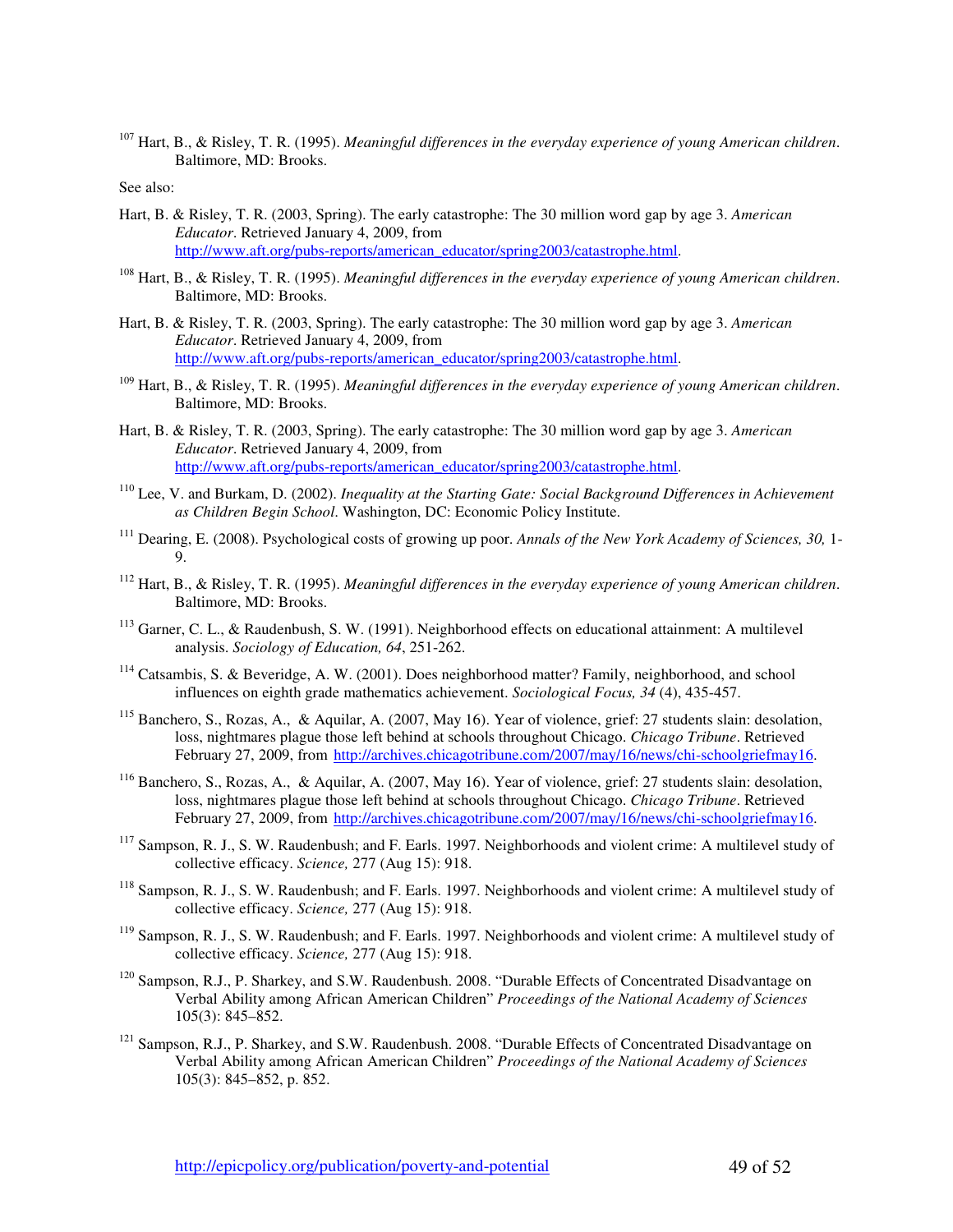<sup>122</sup> Sastry, N., & Pebley, A. R (2008, June). *Family and neighborhood sources of socioeconomic inequality in children's Achievement*. Population Studies Center Research Report 08-647. Ann Arbor, MI: Institute for Social Research, University of Michigan.

See also

- Brooks-Gunn, J., Duncan, G. J., Klebanov, P. K., & Sealand, N. (1993). Do neighborhoods influence child and adolescent development? *American Journal of Sociology, 99*, 353-395.
- <sup>123</sup> Kahlenberg, R. D. *Helping children move from bad schools to good ones.* New York: The Century Foundation, Security and Opportunity Agenda. Retrieved January 1, 2009, from http://www.tcf.org/Publications/Education/kahlenbergsoa6-15-06.pdf.
- <sup>124</sup> Graph courtesy of The Century Foundation. Reproduced from Kahlenberg, R. D. *Helping children move from bad schools to good ones*. New York: The Century Foundation, Security and Opportunity Agenda, p. 3. Retrieved January 1, 2009, from http://www.tcf.org/Publications/Education/kahlenbergsoa6-15-06.pdf..
- <sup>125</sup> Sastry, N., & Pebley, A. R (2008, June). *Family and neighborhood sources of socioeconomic inequality in children's Achievement*. Population Studies Center Research Report 08-647. Ann Arbor, MI: Institute for Social Research, University of Michigan.
- <sup>126</sup> Brooks-Gunn, J., Duncan, G. J., Klebanov, P. K., & Sealand, N. (1993). Do neighborhoods influence child and adolescent development? *American Journal of Sociology, 99*, 353-395.
- <sup>127</sup>Sastry, N., & Pebley, A. R (2008, June). *Family and neighborhood sources of socioeconomic inequality in children's Achievement*. Population Studies Center Research Report 08-647. Ann Arbor, MI: Institute for Social Research, University of Michigan.
- Brooks-Gunn, J., Duncan, G. J., Klebanov, P. K., & Sealand, N. (1993). Do neighborhoods influence child and adolescent development? *American Journal of Sociology, 99*, 353-395.
- $128$  Brown, P. (1995). Race, class, and environmental health: A review and systematization of the literature. *Environmental Research, 69*, 15-30.

These data may be a little dated, but the likelihood of the pattern remaining the same is quite high.

See also:

- Ma, J., Kouznetsova, M., Lessner, L., & Carpenter, D. O. (2007). Asthma and infectious respiratory disease in children—correlation to residence near hazardous waste sites. *Paediatric Respiratory Reviews, 8*, 292–298.
- <sup>129</sup> Brown, P. (1995). Race, class, and environmental health: A review and systematization of the literature. *Environmental Research, 69*, 15-30.
- Ma, J., Kouznetsova, M., Lessner, L., & Carpenter, D. O. (2007). Asthma and infectious respiratory disease in children—correlation to residence near hazardous waste sites. *Paediatric Respiratory Reviews, 8*, 292–298.
- <sup>130</sup> Nauer, K., White, A. & Yerneni, R. (2008, October). *Strengthening schools by strengthening families.* NY: Center for New York City Affairs, The New School. Retrieved January 1, 2009 from: http://www.newschool.edu/milano/nycaffairs/documents/StrengtheningSchoolsOct08.pdf.
- <sup>131</sup> Nauer, K., White, A. & Yerneni, R. (2008, October). *Strengthening schools by strengthening families.* NY: Center for New York City Affairs, The New School. Retrieved January 1, 2009 from http://www.newschool.edu/milano/nycaffairs/documents/StrengtheningSchoolsOct08.pdf.
- <sup>132</sup> Joint Center for Housing Studies of Harvard University (2008). The state of the nation's housing 2008. Cambridge, MA: Author. Retrieved January 28, 2009, from http://www.jchs.harvard.edu/publications/markets/son2008/son2008.pdf.
- <sup>133</sup> Joint Center for Housing Studies of Harvard University (2008). The state of the nation's housing 2008. Cambridge, MA: Author. Retrieved January 28, 2009, from http://www.jchs.harvard.edu/publications/markets/son2008/son2008.pdf.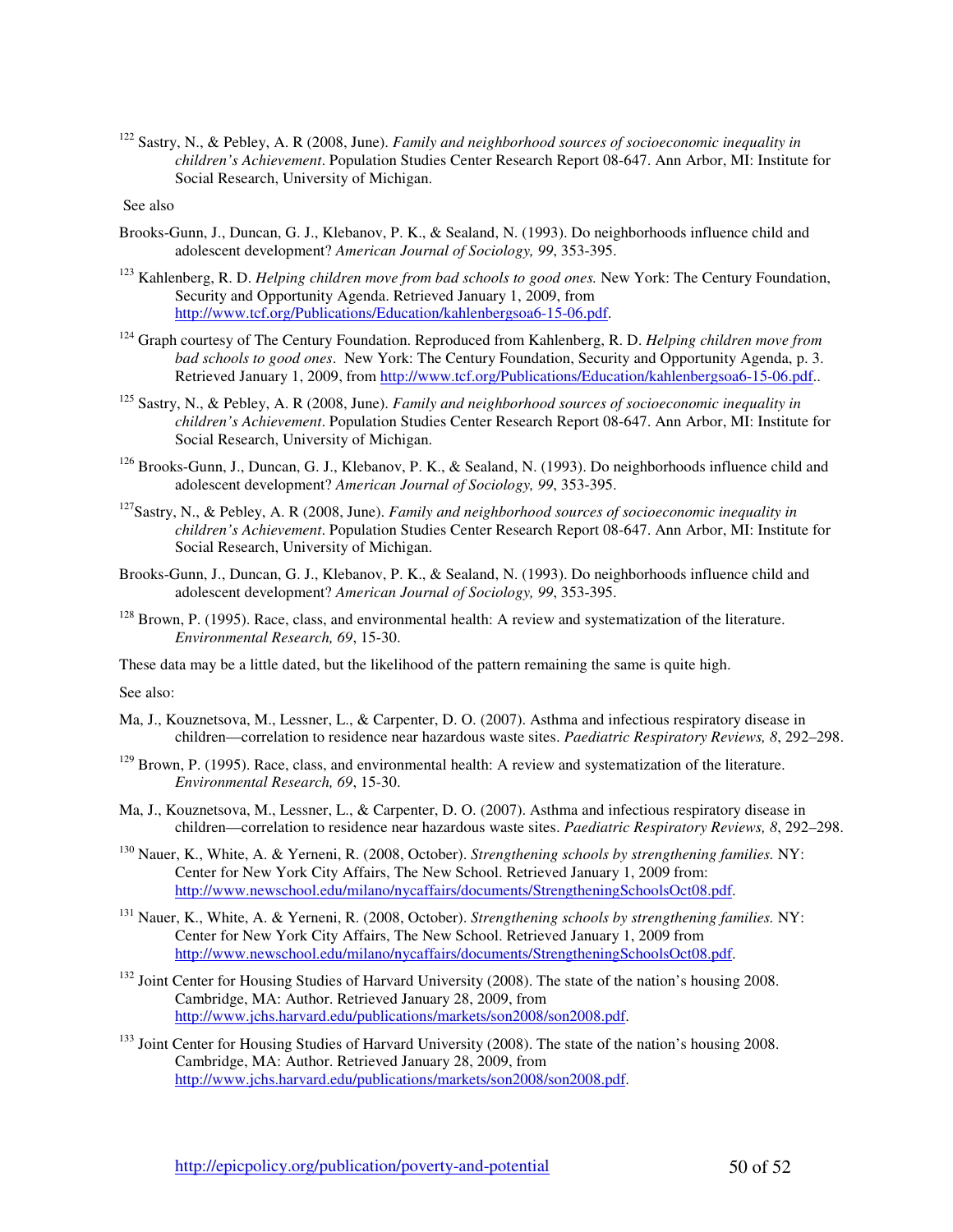- <sup>134</sup> Roy, J., Maynard, M., & Weiss. E. (2008). *The hidden costs of the housing crisis*. Washington, DC: Partnership for America's Economic Success. Retrieved January 29, 2009, from http://www.partnershipforsuccess.org/docs/research\_report\_200807\_housing.pdf.
- <sup>135</sup> Roy, J., Maynard, M., & Weiss. E. (2008). *The hidden costs of the housing crisis*. Washington, DC: Partnership for America's Economic Success. Retrieved January 29, 2009, from http://www.partnershipforsuccess.org/docs/research\_report\_200807\_housing.pdf.
- <sup>136</sup> Personal communication with a principal in the Rochester, NY public schools.

- <sup>138</sup> See Tucker, J., Marx, J., Long, L. (1998). Moving on: Residential mobility and children's school lives. *Sociology of Education, 71*, 111-129.
- Wood, D., Halfon, N., Scarla, D., Newacheck, P., & Nessim, S. (1993). The impact of family relocation on children's growth, development, school function, and behavior. *Journal of the American Medical Association, 270,* 1334-1338.
- Lash, A. and Kirkpatrick, S. (1990). A classroom perspective on student mobility. *Elementary School Journal, 91*, 177-191.
- <sup>139</sup> Rumberger, R. (2003). "The Causes and Consequences of Student Mobility," *Journal of Negro Education*, Vol. 72, No. 1 (Winter), 6-20.
- <sup>140</sup> Hanushek, E. A., Kain, J. F., & Rivkin, S. G. (2004). Disruption versus Tiebout improvements: The costs and benefits of switching schools. *Journal of Public Economics, 88*, 1721-1746.
- <sup>141</sup> Hanushek, E. A., Kain, J. F., & Rivkin, S. G. (2004). Disruption versus Tiebout improvements: The costs and benefits of switching schools. *Journal of Public Economics, 88*, 1721-1746.
- <sup>142</sup> Klien, G. (2007, May 31)). \$1,100 for lemonade in Ross—with a twist. *Marin Independent Journal.* Retrieved January, 4, 2009, from http://www.marinij.com/ci\_6034362
- <sup>143</sup> Dewey, J. (1907).*The School and Society*. Chicago: University of Chicago Press.
- <sup>144</sup> Alexander, K. L., Entwisle, D. R., & Olson, L. S. (2007). Lasting consequences of the summer learning gap. *American Sociological Review, 72*, 167–180.
- <sup>145</sup> Alexander, K. L., Entwisle, D. R., & Olson, L. S. (2007). Lasting consequences of the summer learning gap. *American Sociological Review, 72*, 167–180.
- <sup>146</sup> Alexander, K. L., Entwisle, D. R., & Olson, L. S. (2007). Lasting consequences of the summer learning gap. *American Sociological Review, 72*, 167–180.
- <sup>147</sup> Alexander, K. L., Entwisle, D. R., & Olson, L. S. (2007). Lasting consequences of the summer learning gap. *American Sociological Review, 72*, 167–180.
- <sup>148</sup> Downey, D.B., von Hippel, P.T., & Broh, B. A. (2004). Are Schools the Great Equalizer? Cognitive inequality during the summer months and the school year. *American Sociological Review, 69*, 613–635.
- <sup>149</sup> Cooper, H., Charlton, K., Valentine, J. C., & Muhlenbruck, L. (2000). Making the most of summer school: A meta-analytic and narrative review. *Monographs on Child Development, 65*(1). Malden, MA: Blackwell Press.

#### See also

- National Academy of Education (2009). *Time for learning: Extended learning opportunities for students*. White Paper Initiative. Washington, DC: Author.
- <sup>150</sup> Camilli, G., Vargas, S., Ryan, S., & Barnett, W. S. (2008).Meta-Analysis of the effects of early education interventions on cognitive and social development. *Teachers College Record, 112* (3). Retrieved January 9, 2009, from http://www.tcrecord.org/Content.asp?ContentID=15440.

 $137$  Personal communication with a principal in the Rochester, NY public schools.